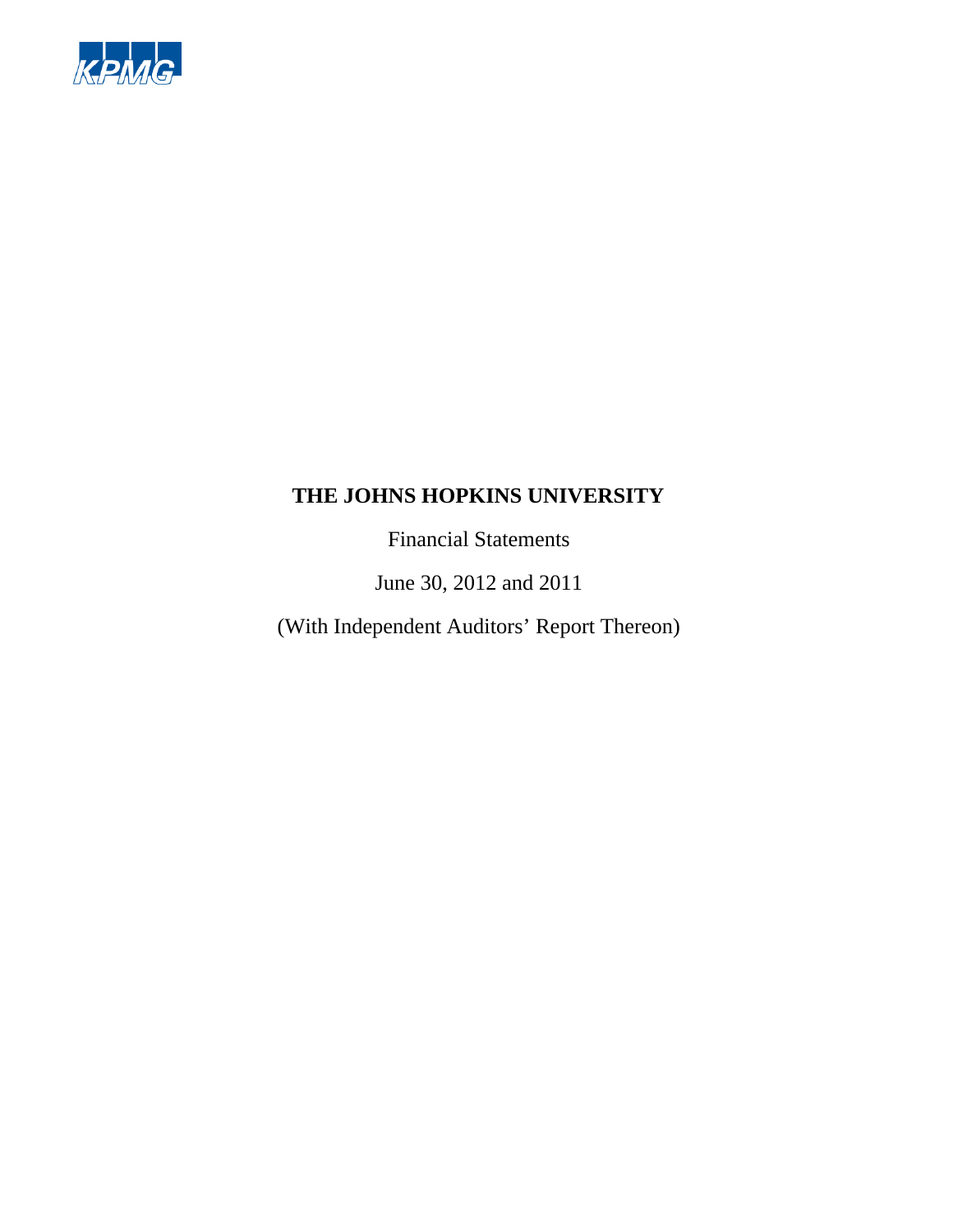

**KPMG LLP**  1 East Pratt Street Baltimore, MD 21202-1128

# **Independent Auditors' Report**

The Board of Trustees The Johns Hopkins University:

We have audited the accompanying balance sheets of The Johns Hopkins University (the University) as of June 30, 2012 and 2011, and the related statements of activities and cash flows for the years then ended. These financial statements are the responsibility of the University's management. Our responsibility is to express an opinion on these financial statements based on our audits.

We conducted our audits in accordance with auditing standards generally accepted in the United States of America. Those standards require that we plan and perform the audit to obtain reasonable assurance about whether the financial statements are free of material misstatement. An audit includes consideration of internal control over financial reporting as a basis for designing audit procedures that are appropriate in the circumstances, but not for the purpose of expressing an opinion on the effectiveness of the University's internal control over financial reporting. Accordingly, we express no such opinion. An audit also includes examining, on a test basis, evidence supporting the amounts and disclosures in the financial statements, assessing the accounting principles used and significant estimates made by management, as well as evaluating the overall financial statement presentation. We believe that our audits provide a reasonable basis for our opinion.

In our opinion, the financial statements referred to above present fairly, in all material respects, the financial position of The Johns Hopkins University as of June 30, 2012 and 2011, and the changes in its net assets and its cash flows for the years then ended, in conformity with U.S. generally accepted accounting principles.

KPMG LLP

October 20, 2012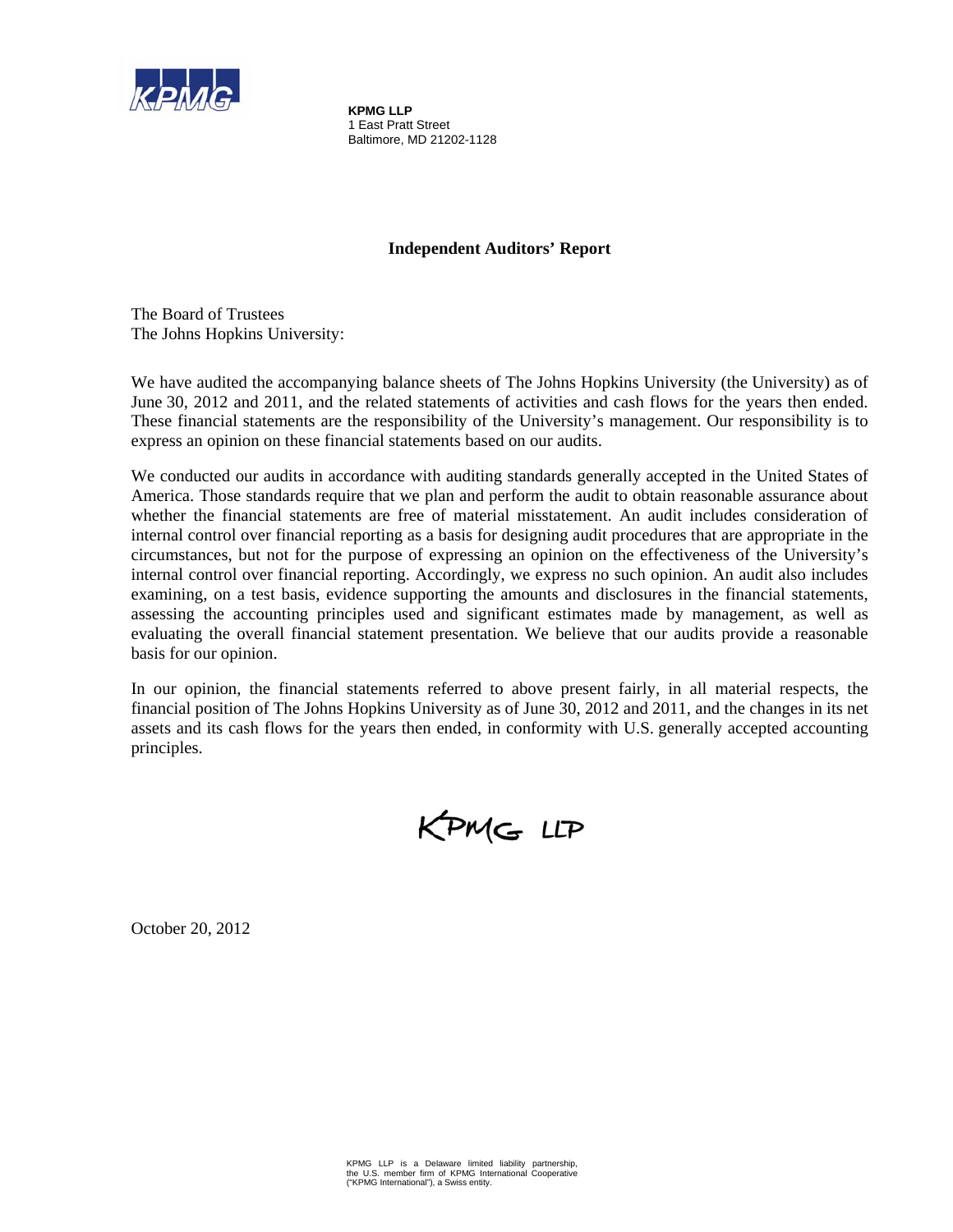Balance Sheets

June 30, 2012 and 2011

(In thousands)

| <b>Assets</b>                                                  | 2012            | 2011      |
|----------------------------------------------------------------|-----------------|-----------|
| Cash and cash equivalents                                      | \$<br>182,234   | 148,751   |
| Operating investments                                          | 820,488         | 775,227   |
| Accounts receivable, net                                       | 521,913         | 523,669   |
| Contributions receivable, net                                  | 246,484         | 295,412   |
| Prepaid expenses and deferred charges                          | 39,233          | 37,820    |
| Student loans receivable, net                                  | 33,109          | 33,260    |
| Investments                                                    | 3,492,777       | 3,535,805 |
| Property and equipment, net                                    | 2,103,275       | 2,058,644 |
| Other assets                                                   | 272,541         | 156,047   |
| Interests in trusts and endowment funds held by others         | 103,231         | 106,019   |
| <b>Total assets</b>                                            | \$<br>7,815,285 | 7,670,654 |
| <b>Liabilities and Net Assets</b>                              |                 |           |
| Accounts payable and accrued expenses                          | \$<br>503,999   | 450,441   |
| Deferred revenues and other liabilities                        | 418,546         | 405,940   |
| Payables and deferred revenues under split-interest agreements | 70,500          | 68,731    |
| Debt                                                           | 1,432,048       | 1,454,207 |
| Pension and postretirement obligations                         | 326,247         | 162,214   |
| Other long-term liabilities                                    | 230,542         | 177,076   |
| Endowment and similar funds held for others                    | 480,629         | 489,252   |
| <b>Total liabilities</b>                                       | 3,462,511       | 3,207,861 |
| Net assets:                                                    |                 |           |
| Unrestricted                                                   | 1,899,596       | 1,997,486 |
| Temporarily restricted                                         | 998,155         | 1,051,135 |
| Permanently restricted                                         | 1,455,023       | 1,414,172 |
| Total net assets                                               | 4,352,774       | 4,462,793 |
| Total liabilities and net assets                               | \$<br>7,815,285 | 7,670,654 |

See accompanying notes to financial statements.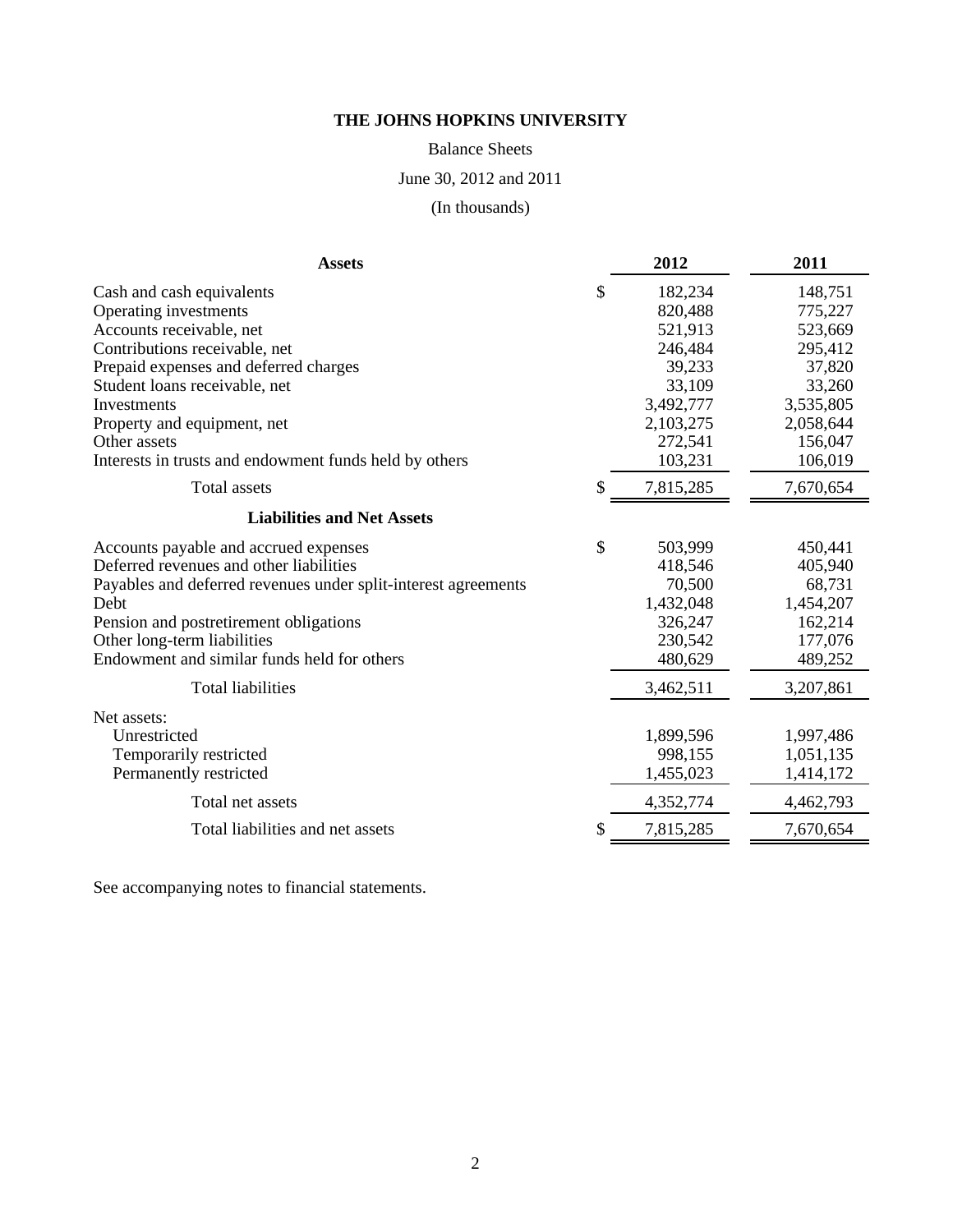Statements of Activities

Years ended June 30, 2012 and 2011

(In thousands)

|                                                               | 2012          | 2011      |
|---------------------------------------------------------------|---------------|-----------|
| Changes in unrestricted net assets from operating activities: |               |           |
| Operating revenues:                                           |               |           |
| Tuition and fees                                              | \$<br>706,209 | 672,433   |
| Less financial aid                                            | 249,829       | 230,582   |
| Tuition and fees, net of financial aid                        | 456,380       | 441,851   |
| Grants, contracts, and similar agreements                     | 2,629,364     | 2,551,874 |
| Clinical services                                             | 493,840       | 451,400   |
| Reimbursements from affiliated institutions                   | 405,208       | 361,187   |
| Contributions                                                 | 92,557        | 92,537    |
| Investment return                                             | 150,732       | 154,552   |
| Maryland State aid                                            | 16,690        | 16,662    |
| Sales and services of auxiliary enterprises                   | 91,709        | 86,035    |
| Other revenues                                                | 136,154       | 128,558   |
| Net assets released from restrictions                         | 88,009        | 85,325    |
| Total operating revenues                                      | 4,560,643     | 4,369,981 |
| Operating expenses:                                           |               |           |
| Compensation and benefits                                     | 2,582,760     | 2,497,194 |
| Contractual services                                          | 987,589       | 943,605   |
| Supplies, materials, and other                                | 518,526       | 494,511   |
| Depreciation and amortization                                 | 188,920       | 179,138   |
| Travel                                                        | 112,277       | 99,493    |
| Interest                                                      | 55,574        | 57,870    |
| Total operating expenses                                      | 4,445,646     | 4,271,811 |
| Excess of operating revenues over operating expenses          | 114,997       | 98,170    |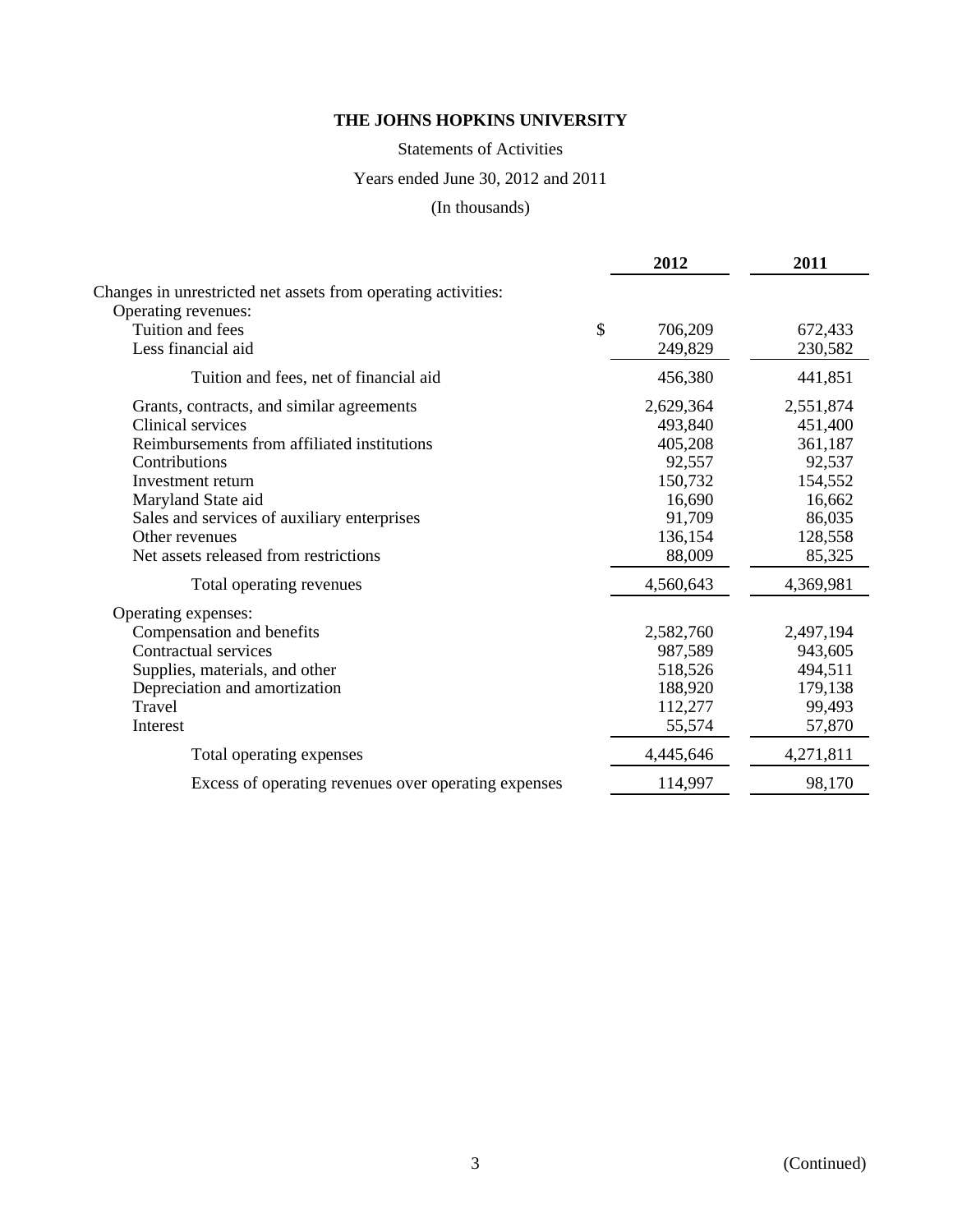Statements of Activities

# Years ended June 30, 2012 and 2011

# (In thousands)

|                                                                  | 2012            | 2011       |
|------------------------------------------------------------------|-----------------|------------|
| Changes in unrestricted net assets from nonoperating activities: |                 |            |
| Investment return                                                | \$<br>(36, 838) | 173,061    |
| Change in benefit plans funded status, excluding benefit cost    | (170, 575)      | 129,617    |
| Net assets released from restrictions                            | 8,353           | 95,335     |
| Loss on bond refinancing                                         | (3,532)         |            |
| Other, net                                                       | (10,295)        | 9,927      |
| Change in unrestricted net assets from                           |                 |            |
| nonoperating activities                                          | (212, 887)      | 407,940    |
| Total changes in unrestricted net assets                         | (97, 890)       | 506,110    |
| Changes in temporarily restricted net assets:                    |                 |            |
| Contributions                                                    | 92,857          | 187,676    |
| Investment return                                                | (49, 475)       | 163,212    |
| Net assets released from restrictions                            | (96, 362)       | (180, 660) |
| Total changes in temporarily restricted net assets               | (52,980)        | 170,228    |
| Changes in permanently restricted net assets:                    |                 |            |
| Contributions                                                    | 40,218          | 118,196    |
| Investment return                                                | 633             | 31,491     |
| Total changes in permanently restricted net assets               | 40,851          | 149,687    |
| Total changes in net assets                                      | (110,019)       | 826,025    |
| Net assets at beginning of year                                  | 4,462,793       | 3,636,768  |
| Net assets at end of year                                        | 4,352,774       | 4,462,793  |

See accompanying notes to financial statements.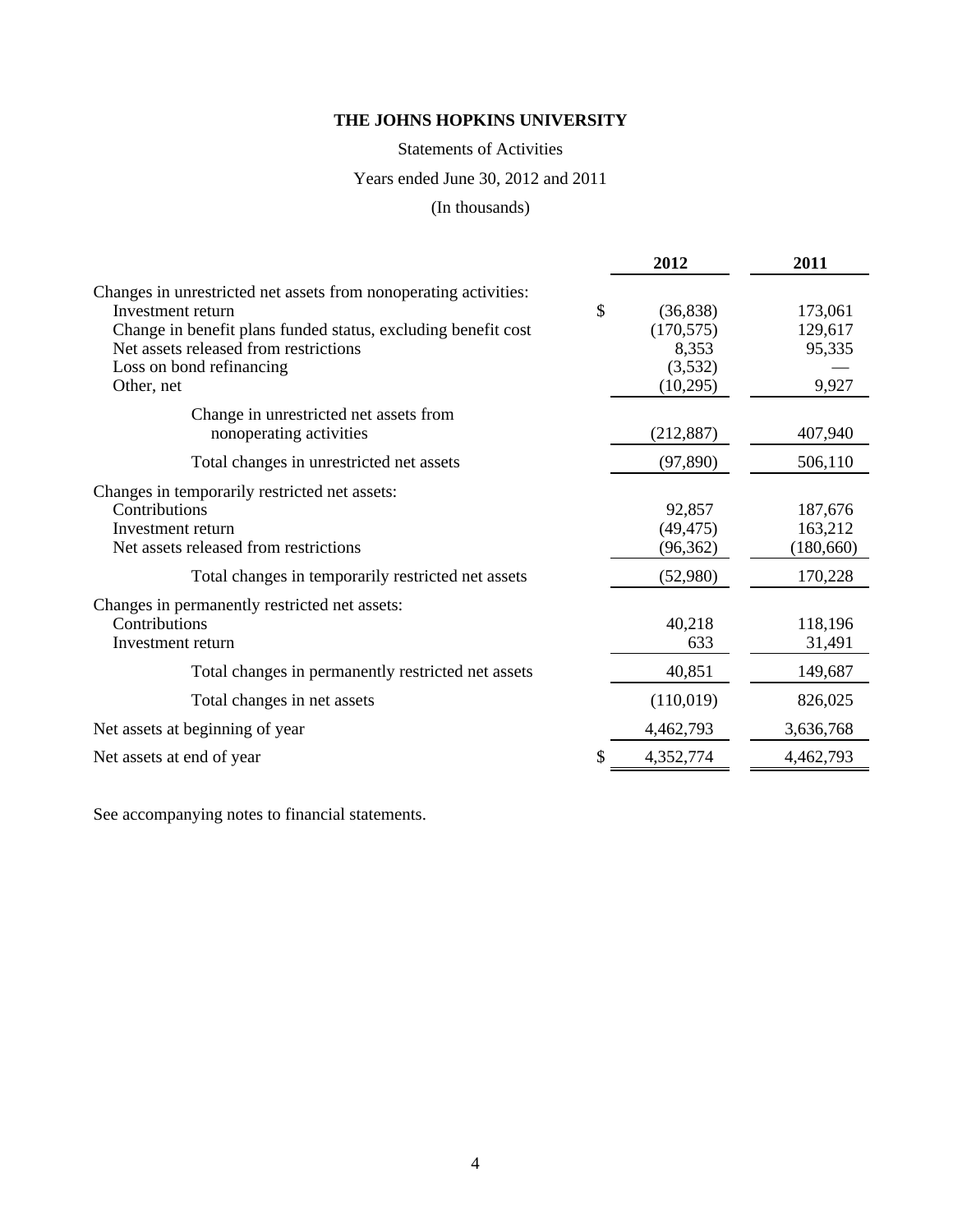# Statements of Cash Flows

# Years ended June 30, 2012 and 2011

### (In thousands)

|                                                                                                 | 2012              | 2011            |
|-------------------------------------------------------------------------------------------------|-------------------|-----------------|
| Cash flows from operating activities:                                                           |                   |                 |
| \$<br>Changes in net assets                                                                     | (110,019)         | 826,025         |
| Adjustments to reconcile changes in net assets to net cash<br>provided by operating activities: |                   |                 |
| Depreciation, amortization, and loss on asset disposals                                         | 189,965           | 180,457         |
| Contributions restricted for long-term investment                                               | (77,040)          | (108, 831)      |
| Net realized and unrealized gains from investments                                              | (34, 526)         | (480, 827)      |
| Net unrealized (gains) losses from swaps                                                        | 18,556            | (14, 167)       |
| Change in benefit plans funded status<br>Changes in operating assets and liabilities:           | 164,033           | (129, 617)      |
| Accounts receivable, net                                                                        | 1,756             | (57, 804)       |
| Contributions receivable, net                                                                   | 48,928            | (131, 546)      |
| Prepaid expenses and deferred charges                                                           | (2,052)           | 1,205           |
| Other assets                                                                                    | (99,008)          | (35, 432)       |
| Accounts payable and accrued expenses                                                           | 47,588            | 31,021          |
| Deferred revenues and other liabilities                                                         | (5,950)           | 53,241          |
| Investments, interests, and payables related to trusts                                          |                   |                 |
| and split-interest agreements                                                                   | 5,019             | 13,609          |
| Other long-term liabilities                                                                     | 54,332            | (2,821)         |
| Net cash provided by operating activities                                                       | 201,582           | 144,513         |
| Cash flows from investing activities:                                                           |                   |                 |
| Purchases of investments                                                                        | (2,759,556)       | (2,936,664)     |
| Proceeds from sales and maturities of investments                                               | 2,794,000         | 2,968,877       |
| Purchases of property and equipment                                                             | (228,903)         | (228, 022)      |
| Disbursements for student loans                                                                 | (5,315)           | (4,959)         |
| Repayments of student loans                                                                     | 5,466             | 5,431           |
| Advances to affiliates                                                                          | (28,024)          | (38, 555)       |
| Joint venture dividends net of capital contributions<br>Change in deposits with bond trustees   | 10,538            | 10,759<br>2,202 |
| Change in endowments held for others                                                            | (12, 102)         | 14,629          |
| Net cash used in investing activities                                                           | (223, 896)        | (206, 302)      |
|                                                                                                 |                   |                 |
| Cash flows from financing activities:                                                           |                   |                 |
| Contributions restricted for long-term investment<br>Proceeds from borrowings                   | 77,040<br>184,768 | 108,831         |
| Repayment of commercial paper                                                                   |                   | (38, 880)       |
| Advance refinancing of debt                                                                     | (183, 325)        |                 |
| Loss on bond refinancing                                                                        | 3,532             |                 |
| Scheduled debt payments                                                                         | (26, 218)         | (25, 325)       |
| Net cash provided by financing activities                                                       | 55,797            | 44,626          |
| Net increase (decrease) in cash and cash equivalents                                            | 33,483            | (17, 163)       |
| Cash and cash equivalents at beginning of year                                                  | 148,751           | 165,914         |
| Cash and cash equivalents at end of year                                                        | 182,234           | 148,751         |

See accompanying notes to financial statements.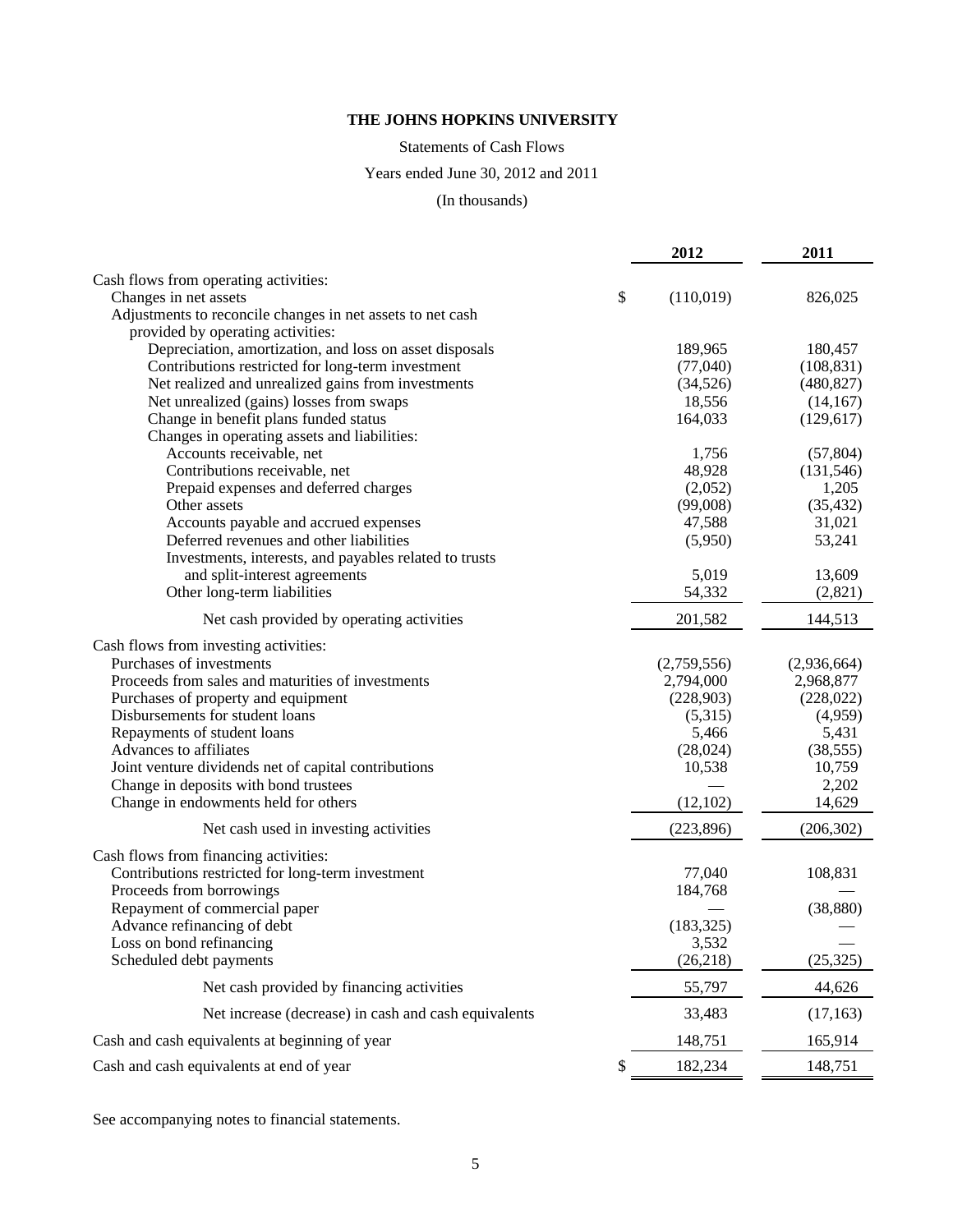Notes to Financial Statements

June 30, 2012 and 2011

### **(1) Basis of Presentation and Summary of Significant Accounting Policies**

#### *(a) General*

The Johns Hopkins University (the University) is a private, nonprofit institution that provides education and related services to students and others, research and related services to sponsoring organizations, and professional medical services to patients. The University is based in Baltimore, Maryland, but also maintains facilities and operates education programs elsewhere in Maryland, in Washington, D.C. and, on a more limited scale, in certain foreign locations.

Education and related services (e.g., room, board, etc.) are provided to approximately 21,000 students, including 13,000 full-time students and 8,000 part-time students, and produced approximately 12% of the University's net operating revenues in fiscal 2012 and 2011. The full-time students are divided about equally between graduate level (including postdoctoral) and undergraduate level. Students are drawn from a broad geographic area, including most of the states in the United States and numerous foreign countries. The majority of the part-time students are graduate level students from the Baltimore-Washington, D.C. area.

Research and related services (e.g., research training) are provided through approximately 1,800 government and private sponsors. Grants, contracts, and similar agreements produced approximately 58% of the University's operating revenues in fiscal 2012 and 2011. Approximately 88% and 89% of these revenues come from departments and agencies of the United States government in fiscal 2012 and 2011, respectively. Major government sponsors include the Department of Health and Human Services, the Department of Defense, the National Aeronautics and Space Administration, and the Agency for International Development.

Professional medical services are provided by members of the University's faculty to patients at The Johns Hopkins Hospital (the Hospital) and other hospitals and outpatient care facilities in the Baltimore area and produced approximately 11% and 10% of the University's operating revenues in fiscal 2012 and 2011, respectively. The patients are predominantly from the Baltimore area, other parts of Maryland, or surrounding states.

# *(b) Basis of Presentation*

The financial statements include the accounts of the various academic and support divisions, the Applied Physics Laboratory (APL), the Johns Hopkins University Press, and affiliated organizations, which are controlled by the University, including Jhpiego Corporation and Peabody Institute of the City of Baltimore. All significant inter-entity activities and balances are eliminated for financial reporting purposes. Investments in organizations that the University does not control, including Dome Corporation, FSK Land Corporation, Johns Hopkins Healthcare LLC, Johns Hopkins Home Care Group, Inc., Johns Hopkins Medical Institutions Utilities LLC (JHMI Utilities LLC), and Johns Hopkins Medicine International LLC are accounted for using the equity method.

The preparation of financial statements in conformity with generally accepted accounting principles requires management to make estimates and judgments that affect the reported amounts of assets and liabilities and disclosures of contingencies at the date of the financial statements and revenues and expenses recognized during the reporting period. Actual results could differ from those estimates.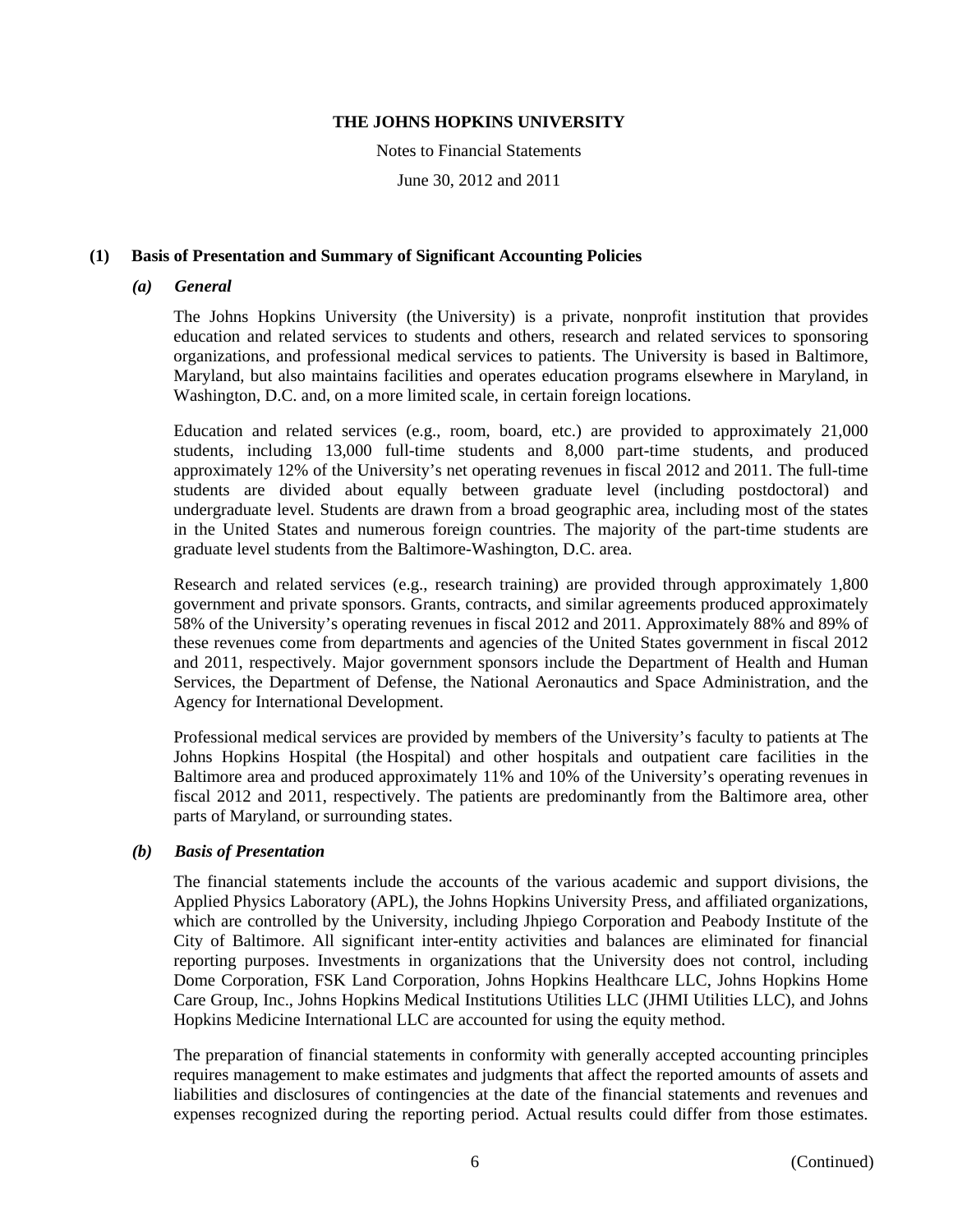Notes to Financial Statements

June 30, 2012 and 2011

The most significant estimates and judgments affecting the University's financial statements relate to fair values of nonmarketable investments, allowances for uncollectible accounts and contributions receivable, provisions for self-insured liabilities and property damage claims, payables and deferred revenues under split-interest agreements, and the actuarial assumptions used to determine obligations under defined benefit pension and postretirement plans.

Net assets, revenues, and gains and losses are classified based on the existence or absence of donor-imposed restrictions. Accordingly, net assets of the University are classified and reported as follows:

- *Unrestricted* Net assets that are not subject to donor-imposed stipulations.
- *Temporarily restricted* Net assets subject to donor-imposed stipulations that will be met by actions of the University and/or the passage of time.
- *Permanently restricted* Net assets subject to donor-imposed stipulations that they be maintained permanently by the University. Generally, the donors of these assets permit the University to use all or part of the income earned on related investments for general or specific purposes, primarily divisional and departmental support and student financial aid.

Revenues are reported as increases in unrestricted net assets unless their use is limited by donor-imposed restrictions. Expenses are reported as decreases in unrestricted net assets. Gains and losses on investments are reported as increases or decreases in unrestricted net assets unless their use is restricted by explicit donor stipulations or by law. Under Maryland law, appreciation on donor-restricted endowments is classified as temporarily restricted until appropriated for expenditure. Expirations of temporary restrictions recognized on net assets (i.e., the donor-stipulated purpose has been fulfilled and/or the stipulated time period has elapsed) are reported as net assets released from restrictions, which reflect reclassifications from temporarily restricted net assets to unrestricted net assets. Temporary restrictions on gifts to acquire long-lived assets are considered met in the period in which the assets are placed in service.

#### *(c) Cash, Cash Equivalents, and Operating Investments*

The University utilizes cash, cash equivalents and operating investments to fund daily cash needs. Investments with maturities at dates of purchase of 90 days or less are classified as cash equivalents, and investments with maturities at dates of purchase of more than 90 days are classified as operating investments. Cash equivalents and operating investments include short-term U.S. Treasury securities and other highly liquid investments where the carrying amount approximates fair value.

Investments purchased with funds on deposit with bond trustees, with funds held in trusts by others, with split-interest agreements or by external endowment investment managers are classified with the respective assets.

#### *(d) Contributions*

Contributions, including unconditional promises to give, are recognized in the appropriate category of net assets in the period received, except that contributions which impose restrictions that are met in the same fiscal year are included in unrestricted revenues. Conditional promises to give are not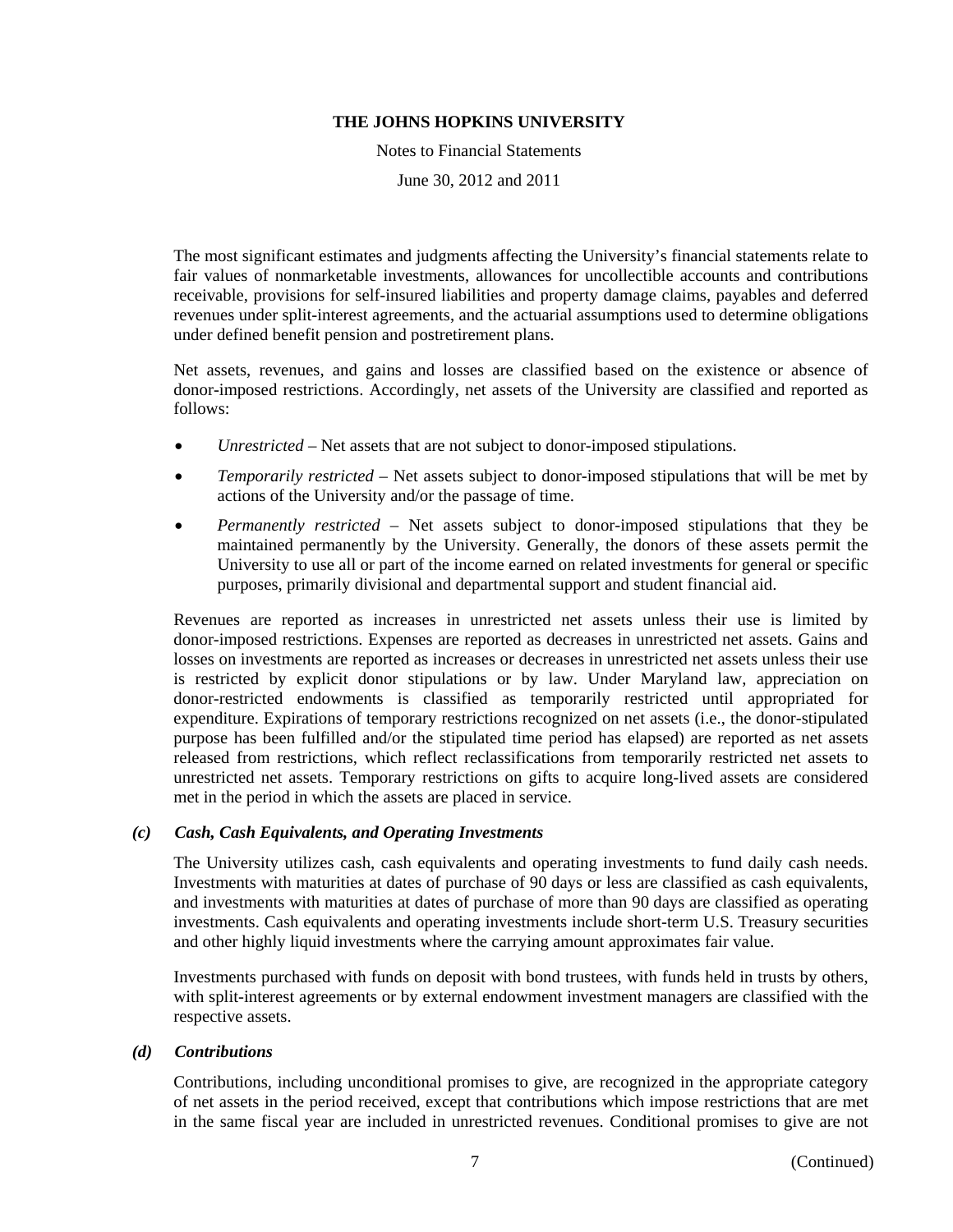Notes to Financial Statements

June 30, 2012 and 2011

recognized until the conditions on which they depend are substantially met. Contributions of assets other than cash are recorded at their estimated fair value at the date of gift, except that contributions of works of art, historical treasures, and similar assets held as part of collections are not recognized or capitalized.

Allowance is made for uncollectible contributions receivable based upon management's judgment and analysis of the creditworthiness of the donors, past collection experience, and other relevant factors. Estimated collectible contributions to be received after one year are discounted using a risk-adjusted rate for the expected period of collection. Amortization of the discount is included in contributions revenue.

#### *(e) Clinical Services*

Clinical services revenues are recognized in the period in which services are rendered and are reported at the estimated net realizable amounts from patients, third-party payors, and others. Allowance is made for uncollectible accounts based primarily on past collection experience and analyses of outstanding receivables. Contractual allowances are estimated based on actual claims paid by third-party payors.

#### *(f) Investments and Investment Return*

Investments in United States government and agency obligations, debt securities, and directly held United States and international equities are stated at fair value, which are determined primarily based on quoted market prices. Investments in private equity and venture capital, certain real estate, natural resources, marketable alternatives, and public equities held through commingled funds (collectively, alternative investments and commingled funds) are stated at estimated fair value based on the funds' net asset values (NAV), or their equivalents, as a practical expedient, unless it is probable that all or a portion of the investment will be sold for an amount different from NAV. As of June 30, 2012 and 2011, the University had no plans or intentions to sell investments at amounts different from NAV. The fair values estimated by the general partners or investment managers are reviewed and evaluated by the University's investment office. These estimated fair values may differ from the values that would have been used had a ready market existed for these investments, and the differences could be significant. Investments in certain real estate assets are recorded at fair value based upon independent third-party appraisals.

Investments are exposed to certain risks, such as interest rate, credit, and overall market volatility. Due to the level of risk associated with certain investment securities, changes in the value of investment securities could occur in the near term, and these changes could materially affect the amounts reported in the accompanying financial statements. Liquidity risk represents the possibility that the University may not be able to rapidly adjust the size of its portfolio holdings in times of high volatility and financial stress at a reasonable price. If the University was forced to dispose of an illiquid investment at an inopportune time, it might be forced to do so at a substantial discount to fair value.

Investment return included in operating revenues consists of income and realized gains and losses on investments of working capital and nonpooled endowment funds (except where restricted by donors) and the annual payout for pooled endowment and similar funds approved by the Board of Trustees.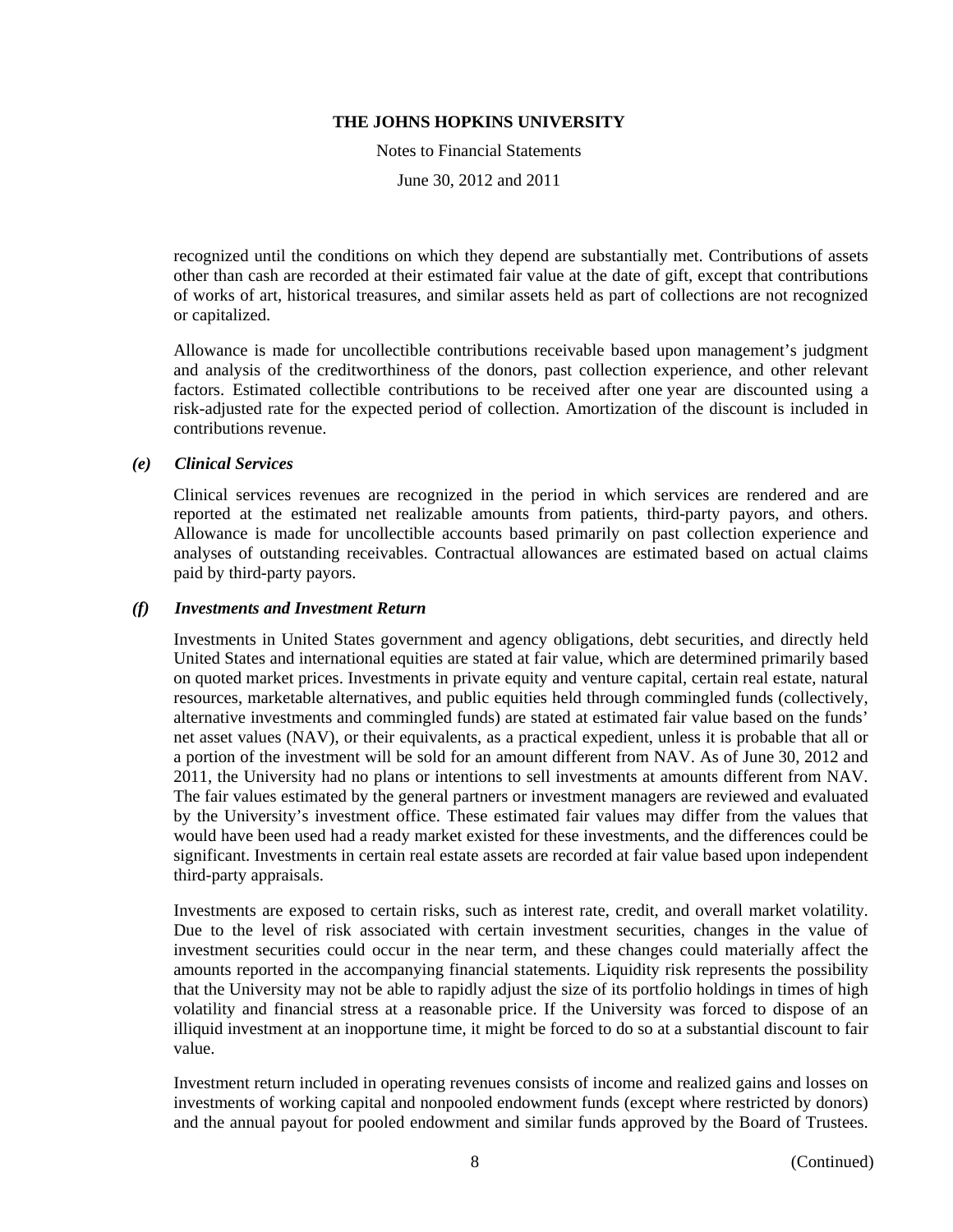Notes to Financial Statements

June 30, 2012 and 2011

Unrealized gains and losses of working capital investments and nonpooled endowment funds, any difference between the total return recognized and the payout for pooled endowment and similar funds, and income and realized gains restricted by donors are reported as nonoperating activities.

#### *(g) Property and Equipment*

Property and equipment are stated at cost, if purchased or at estimated fair value at the date of gift, if donated, less accumulated depreciation and amortization. Depreciation of buildings, equipment, and library collections and amortization of leasehold improvements are computed using the straight-line method over the estimated useful lives of the assets. Land and certain historic buildings are not subject to depreciation. Title to certain equipment purchased using funds provided by government sponsors is vested in the University and is included in property and equipment on the balance sheets. Certain equipment used by the APL in connection with its performance under agreements with the United States government is owned by the government. These facilities and equipment are not included in the balance sheets; however, the University is accountable to the government for them. Repairs and maintenance costs are expensed as incurred. Costs relating to retirement, disposal, or abandonment of assets where the University has a legal obligation to perform certain activities are accrued using either site-specific surveys or square foot estimates as appropriate.

Costs of purchased software are capitalized along with internal and external costs incurred during the application development stage (i.e., from the time the software is selected until it is ready for use). Capitalized costs are amortized on a straight-line basis over the expected life of the software. Computer software maintenance costs are expensed as incurred.

#### *(h) Fair Value Measurements*

As of June 30, 2012 and 2011, the carrying values of the University's cash and cash equivalents, accounts receivable, contributions receivable, prepaid expenses, deferred charges and other assets, accounts payable, accrued expenses, and certain other liabilities approximate their fair values. An estimate of the fair value of student loan receivables administered by the University under federal government loan programs is not practical because the receivables can only be assigned to the United States government or its designees.

The carrying amounts of debt with variable interest rates, including commercial paper, approximate fair value because the rates reflect the current market rates for debt instruments with similar maturities and credit quality. The fair value of fixed rate debt is estimated based upon quoted market prices for publicly traded issues with similar terms and average maturities. The fair value estimates, at a specific point in time, are subjective in nature and involve judgment. The University is not obligated to settle its debt at fair value. The carrying amount and estimated fair value of the University's fixed rate debt is \$934,302,000 and \$1,057,471,000, respectively, as of June 30, 2012 and \$945,055,000 and \$1,019,790,000, respectively, as of June 30, 2011.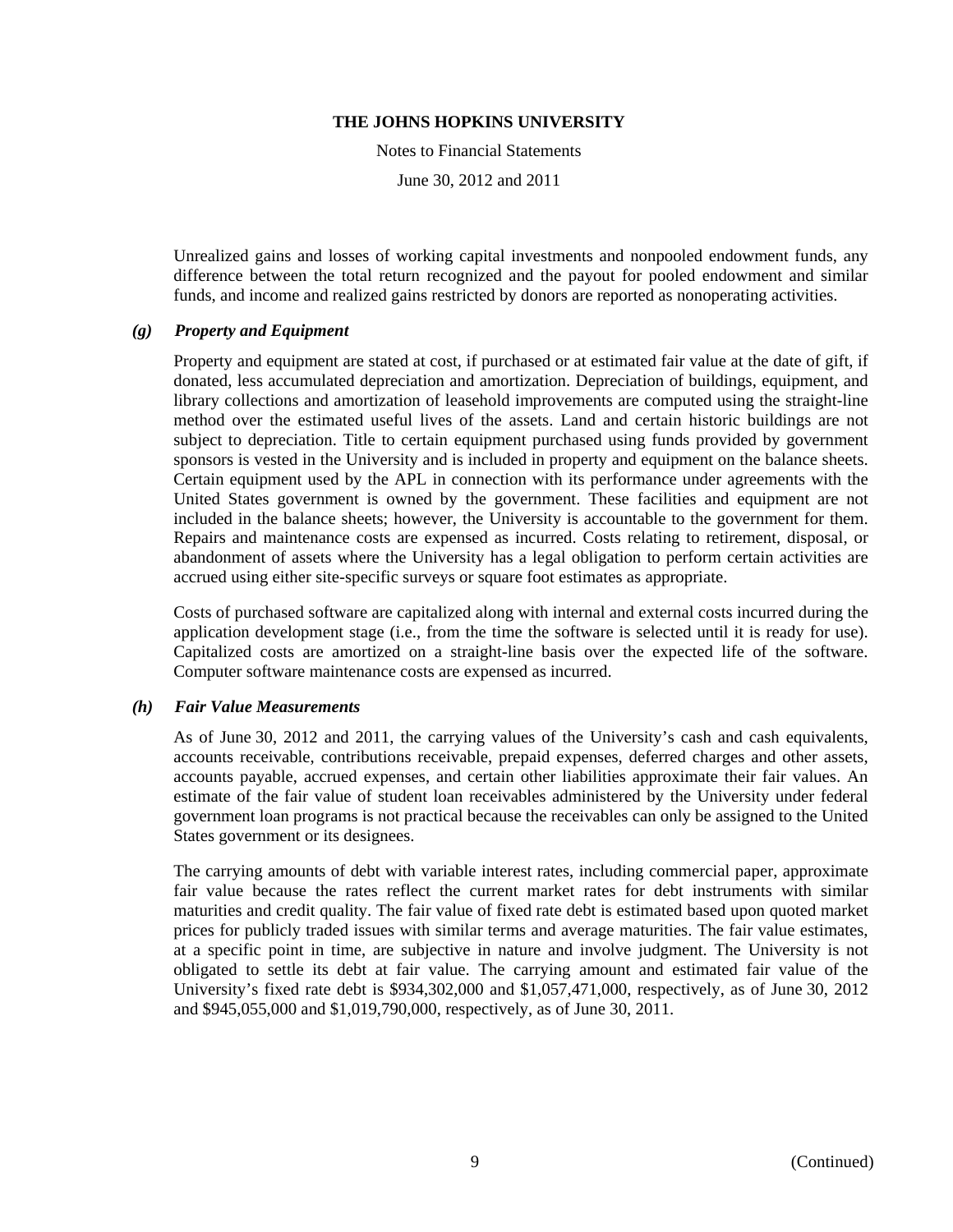Notes to Financial Statements

June 30, 2012 and 2011

Assets and liabilities that are reported at fair value on a recurring basis are categorized into a fair value hierarchy. Fair value is defined as the price that would be received to sell an asset or paid to transfer a liability in an orderly transaction between market participants at the measurement date. The three levels of the fair value hierarchy are as follows:

- Level 1: Quoted prices in active markets for identical assets or liabilities.
- Level 2: Observable inputs other than Level 1 prices such as quoted prices for similar assets or liabilities; quoted prices in markets that are not active; or other inputs that are observable or can be corroborated by observable market data for substantially the full term of the assets or liabilities.
- Level 3: Unobservable inputs that are supported by little or no market activity and that are significant to the fair value of the asset or liabilities.

Most investments classified in Levels 2 and 3 consist of shares or units in investment funds as opposed to direct interests in the funds' underlying holdings, which may be marketable. Because the NAV reported by each fund is used as a practical expedient to estimate fair value of the University's interest therein, its classification in Level 2 or 3 is based on the University's ability to redeem its interest at or near June 30. If the University has the ability to redeem its interest at NAV or its equivalent within three months of June 30, the investment is classified as Level 2. Investment funds, from which the University does not have the ability to redeem within three months of June 30, are classified as Level 3. The classification of investments in the fair value hierarchy is not necessarily an indication of the risks or liquidity of underlying assets and liabilities, but is determined by the transparency of the valuation inputs.

When observable prices are not available, investments are valued using one or more of the following valuation techniques: market approach – this approach uses prices and other relevant information generated by market transactions involving identical or comparable assets or liabilities; income approach – this approach determines a valuation by discounting future cash flows; or cost approach – this approach is based on the principle of substitution and the concept that a market participant would not pay more than the amount that would currently be required to replace the asset. These valuation techniques may include inputs such as price information, volatility statistics, operating statistics, specific and broad credit data, recent transactions, earnings forecasts, discount rates, reserve reports, futures pricing, and other factors.

#### *(i) Split-Interest Agreements and Interests in Trusts*

The University's split-interest agreements with donors consist primarily of irrevocable charitable remainder trusts and charitable gift annuity agreements for which the University serves as trustee. Assets held under these arrangements are included in investments and are recorded at fair value. Contribution revenues are recognized at the date the trusts or agreements are established after recording liabilities for the present value of the estimated future payments to be made to the donors and/or other beneficiaries. The liabilities are adjusted during the terms of the trusts for changes in the values of the assets, accretion of the discounts, and other changes in estimates of future benefits. Assets and liabilities under the University's charitable gift annuity agreements were \$54,930,000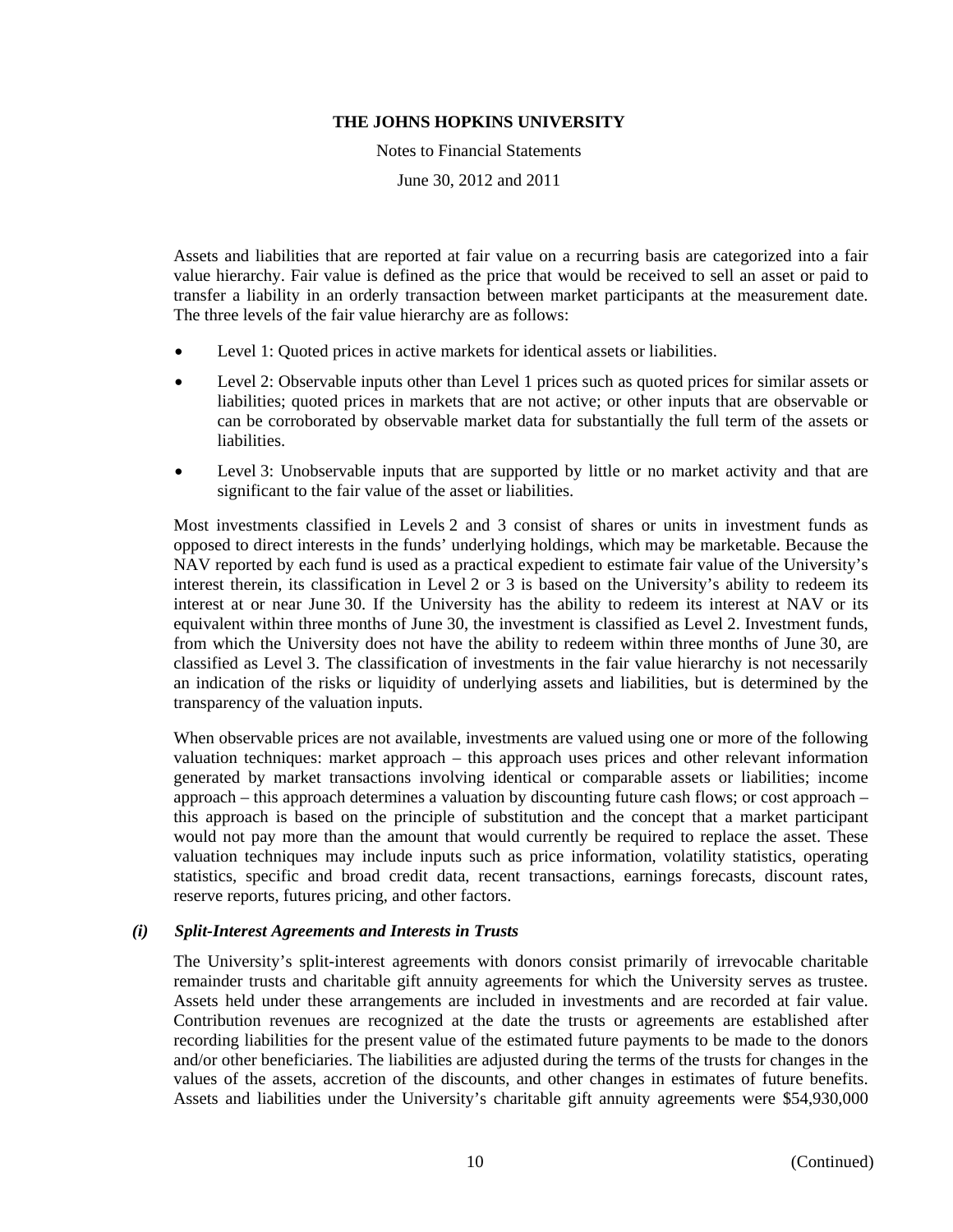Notes to Financial Statements

June 30, 2012 and 2011

classified in investments and \$32,129,000 classified in payables and deferred revenues under split-interest agreements, respectively, as of June 30, 2012.

The University is also the beneficiary of certain perpetual and remainder trusts held and administered by others. The fair values of the trusts are recognized as assets and contribution revenues at the dates the trusts are established. The assets held in these trusts are included in interests in trusts and endowment funds held by others and are adjusted for changes in the fair value of the trust assets through nonoperating investment return.

### *(j) Affiliated Institutions*

The University has separate administrative agreements for the exchange of services with the Hospital and other medical and educational institutions. Costs incurred by the University in providing services to these institutions and the related reimbursements are reported as operating expenses and revenues, respectively, in the appropriate classifications.

The University holds several endowment and similar funds, which are designated for purposes or activities that are carried out by the Hospital and The Johns Hopkins Hospital Endowment Fund Incorporated (JHHEFI). The assets of these funds are included in investments and the related income is paid to the Hospital and JHHEFI. The carrying values of the funds are adjusted for earnings from and changes in the fair values of the investments and distributions paid and are classified as liabilities on the balance sheets as endowment and similar funds held for others.

#### *(k) Insurance*

The University, together with other institutions, has formed captive insurance companies that arrange and provide professional liability, general liability, and property damage insurance for their shareholders. Defined portions of claims paid by these companies are self-insured. The University's claims liabilities are recognized as claims are incurred using actuarial studies based upon historical claims data, cost trends, and other actuarial estimates. Insurance expenses are recognized as operating expenses as incurred. In addition, the University is self-insured for certain other risks, primarily health and workers' compensation. Accrued self-insurance liabilities aggregated \$58,277,000 and \$59,005,000 as of June 30, 2012 and 2011, respectively.

In fiscal 2012, the University adopted Accounting Standards Update 2010-24, *Presentation of Insurance Claims and Related Insurance Recoveries,* (ASU 2010-24), which clarified that healthcare entities should not net insurance recoveries against the related claims liabilities on the balance sheet. In connection with the adoption of ASU 2010-24, the University recorded a receivable for insurance recoveries of \$56,492,000, included as other assets, and an increase in its medical malpractice liabilities of \$56,492,000 as of June 30, 2012. The adoption had no impact on the University's operations or cash flows.

# *(l) Sponsored Research Activities*

Revenues under grants, contracts, and similar agreements with sponsors are recognized as expenditures are incurred for agreement purposes. These revenues include recoveries of facilities and administrative costs, which are generally determined as a negotiated or agreed-upon percentage of direct costs, with certain exclusions. Facilities and administrative cost recovery revenues for the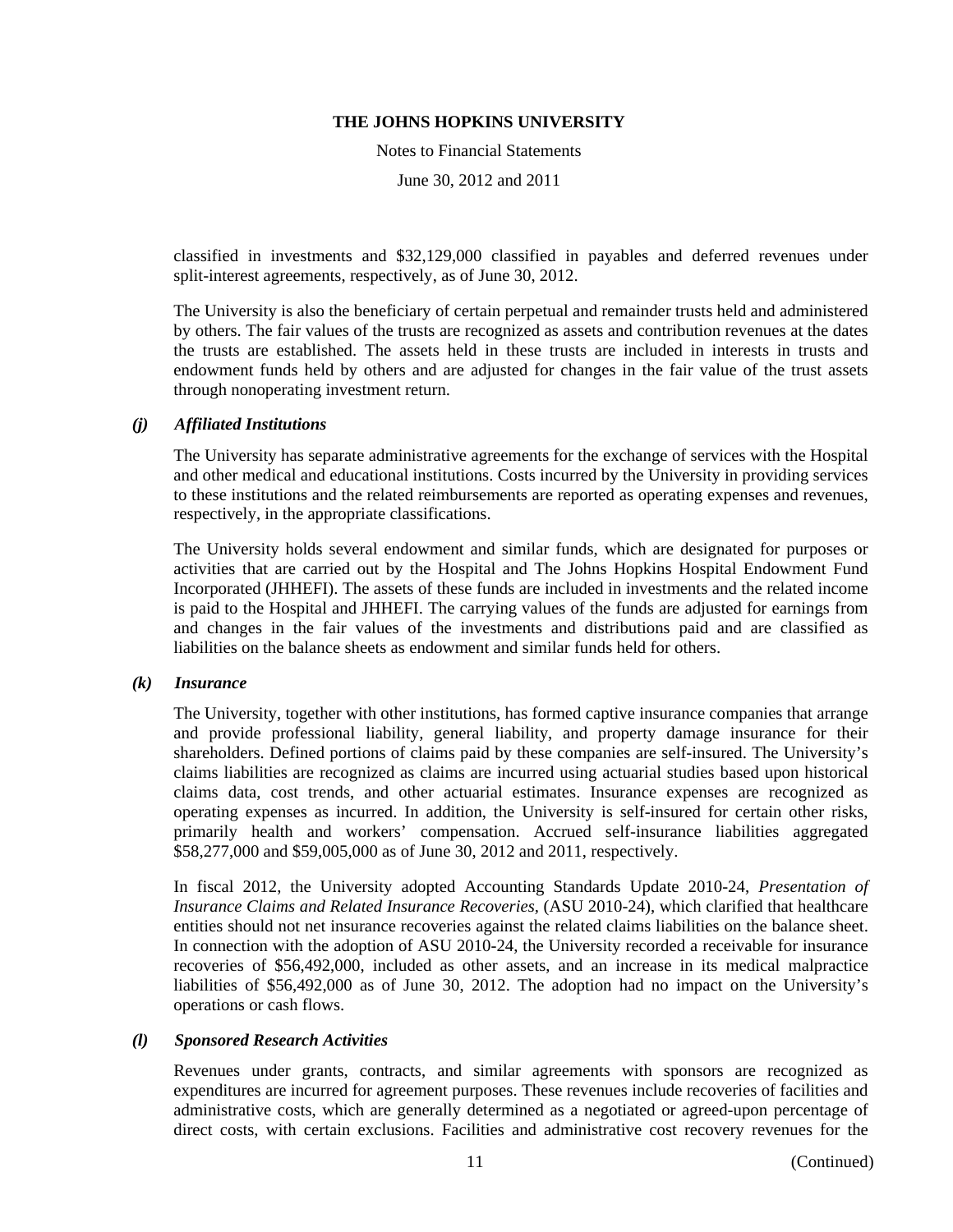Notes to Financial Statements

June 30, 2012 and 2011

academic and support divisions of the University were \$309,127,000 in fiscal 2012 and \$299,332,000 in fiscal 2011. Funds received from sponsors in advance of expenditures incurred are reported as deferred revenue.

#### *(m) Tuition and Fees Revenue and Student Financial Aid*

Student tuition and fees are recorded as revenue during the year the related academic services are rendered. Student tuition and fees received in advance of services to be rendered are recorded as deferred revenue. The University provides financial aid to eligible students, generally in a "package" that includes loans, compensation under work-study programs, and/or grant and scholarship awards. The loans are provided primarily through programs of the United States government (including direct and guaranteed loan programs) under which the University is responsible only for certain administrative duties. The grants and scholarships include awards provided from gifts and grants from private donors, income earned on endowment funds restricted for student aid, and University funds.

#### *(n) Refundable Advances from the United States Government*

Funds provided by the United States government under the Federal Perkins, Nursing and Health Professions Student Loan programs are loaned to qualified students, administered by the University, and may be reloaned after collections. These funds are ultimately refundable to the government and are included in other long-term liabilities. These advances totaled \$29,881,000 and \$30,114,000 as of June 30, 2012 and 2011, respectively.

#### *(o) Income Taxes*

The University is qualified as a not-for-profit organization under Section  $501(c)(3)$  of the Internal Revenue Code, as amended. Accordingly, it is not subject to income taxes except to the extent it has taxable income from activities that are not related to its exempt purpose. The University annually reviews its tax positions and has determined that there are no material uncertain tax positions that require recognition in the financial statements. No provision for income taxes was required for fiscal 2012 or 2011.

#### *(p) Leases*

The University conducts certain operations in leased facilities, which have minimum lease obligations under noncancelable operating leases. Certain leases contain rent escalations, renewal options, and require payments for taxes, insurance, and maintenance. Rent expense is charged to operations as incurred, except for escalating rents, which are charged to operations on a straight-line basis over the life of the lease.

The University also enters into lease agreements that are classified as capital leases. Buildings and equipment under capital leases are recorded at the lower of the net present value of the minimum lease payments or the value of the leased asset at the inception of the lease.

#### *(q) Derivative Financial Instruments*

The University and their external investment managers are authorized and do use specified derivative financial instruments in managing the assets under their control, subject to restrictions and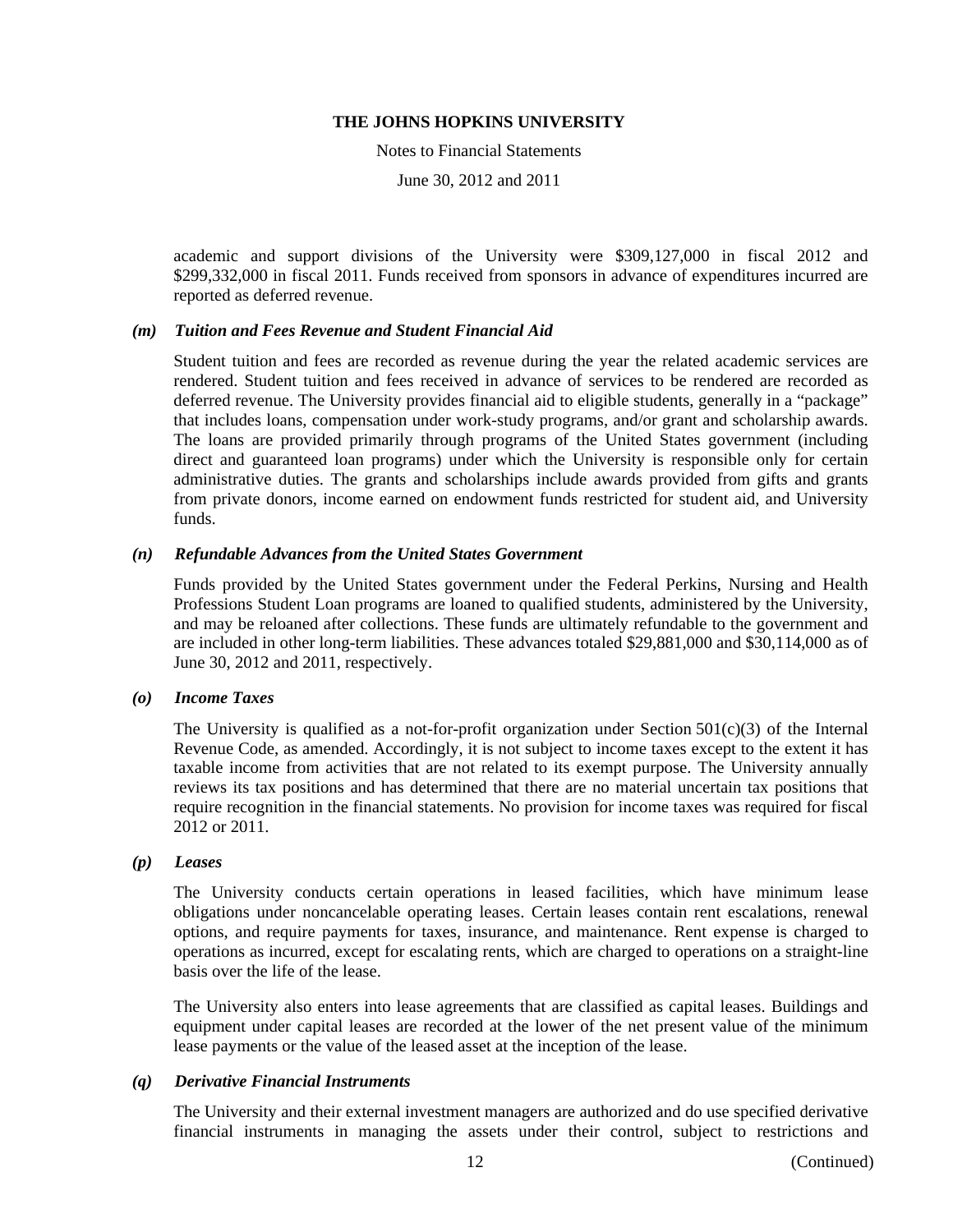Notes to Financial Statements

June 30, 2012 and 2011

limitations adopted by the Board of Trustees. The University uses interest rate swap agreements to manage interest rate risk associated with certain variable rate debt or to adjust its debt structure. Derivative financial instruments are measured at fair value and recognized in the balance sheets as assets or liabilities, with changes in fair value recognized in the statements of activities.

### *(r) Statement of Cash Flows*

There were no significant noncash transactions in fiscal 2012 and 2011.

### **(2) Applied Physics Laboratory (APL)**

The APL is organized as a Limited Liability Company (LLC), wholly owned by the University, and operating as a division of the University.

The APL is engaged in research and development work, principally under an omnibus contract with the Naval Sea Systems Command of the United States Navy (NAVSEA). Revenues and expenses under the contract with NAVSEA and contracts with other agencies of the United States government represent substantially all of the revenues and expenses of the APL. The omnibus contract and other contracts define reimbursable costs and provide for fees to the University. The omnibus contract also requires that a portion of the fees earned by the University thereunder be retained and used for various APL-related purposes.

The existing omnibus contract with NAVSEA expired on September 30, 2012. The University and the United States Navy (Navy) are engaged in discussions regarding entering into a similar long-term contract, and in light of the stable history of contracting with the Navy, management expects a contractual relationship with the Navy to continue. The existing NAVSEA contract allows for a twelve month period following its expiration date for additional funding and completion of existing task orders. There is no guaranty that a new contract is forthcoming.

In accordance with an agreement between the United States government and the University, the APL has been designated a national resource. Under the agreement, if the University should determine that it can no longer sponsor the APL or the Secretary of the Navy should determine that the Navy can no longer contract with the University with respect to the APL, the University will establish a charitable trust to provide for the continued availability of the APL. The trust would be administered by five trustees and the corpus would consist of the University's interest in the APL facilities, including land to the extent necessary, and the balances in the University's APL stabilization, contingency, and research fund on the date the trust is established, less certain costs. Upon termination of the trust, the corpus, in whole or in part, as determined by the trustees would be returned to and held and used by the University for such educational or research purposes and in such manner as the trustees and University agree.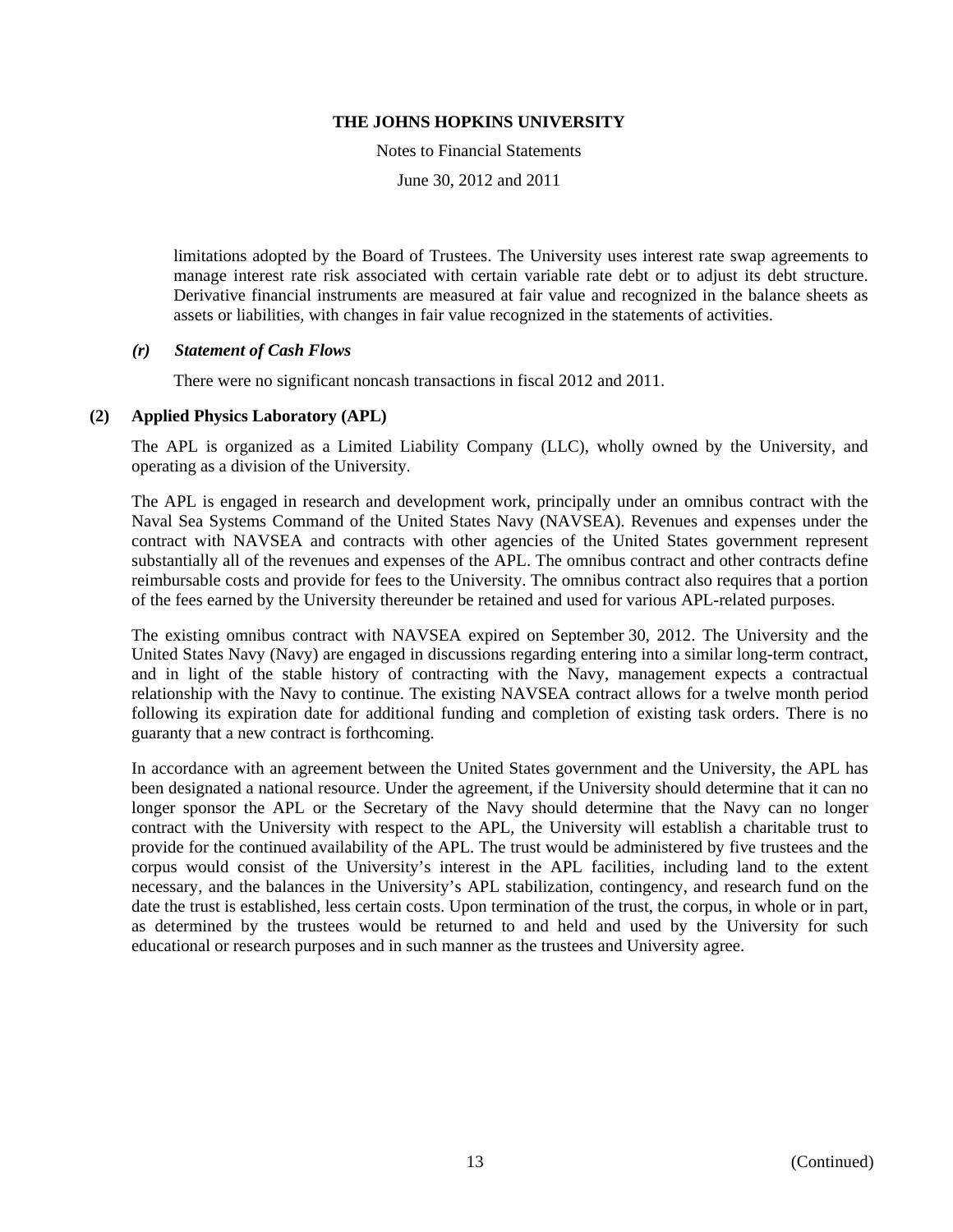Notes to Financial Statements

June 30, 2012 and 2011

#### **(3) Accounts Receivable**

Accounts receivable, net, are summarized as follows as of June 30, 2012 and 2011 (in thousands):

|                                                                                                                 | 2012          | 2011    |
|-----------------------------------------------------------------------------------------------------------------|---------------|---------|
| Reimbursement of costs incurred under grants and contracts                                                      | \$<br>323,176 | 335,555 |
| FICA refund receivable                                                                                          | 77,869        | 61,227  |
| Affiliated institutions, primarily the Hospital (note 11)                                                       | 33,061        | 32,207  |
| <b>Students</b>                                                                                                 | 9,452         | 12,753  |
| <b>Others</b>                                                                                                   | 30,013        | 36,746  |
| Total research, training, students, and other, less<br>allowances of \$26,548 in 2012 and \$31,545<br>in $2011$ | 473,571       | 478,488 |
| Receivables for clinical professional fees, net of contractual<br>and bad debt allowances of \$99,225 in 2012   |               |         |
| and \$91,313 in 2011                                                                                            | 48,342        | 45,181  |
|                                                                                                                 | 521,913       | 523,669 |

Approximately 83% and 85%, respectively, of reimbursement of costs incurred under grants and contracts as of June 30, 2012 and 2011 were receivables from agencies or departments of the United States government.

In March 2010, the Internal Revenue Service (IRS) announced an administrative determination to accept the position that medical residents are exempt from Federal Insurance Contribution Act (FICA) taxes for calendar years 1991 to 2002. A corresponding liability of \$67,548,000 and \$55,152,000 as of June 30, 2012 and 2011, respectively, was recorded for the amounts paid by the medical residents, the Hospital, and other affiliates, which will be refunded once received by the IRS. In August 2012, the University was notified by the IRS that the claims were approved and that refund checks including interest were expected to be issued within eight to twelve weeks.

The mix of gross accounts receivable for medical services from patients and third-party payors consisted of the following as of June 30, 2012 and 2011: commercial third parties 44% and 41%, respectively; Medicare 19% and 18%, respectively; Medicaid 10% and 11%, respectively; Blue Cross/Blue Shield 8% and 9%, respectively; and patients 19% and 21%, respectively.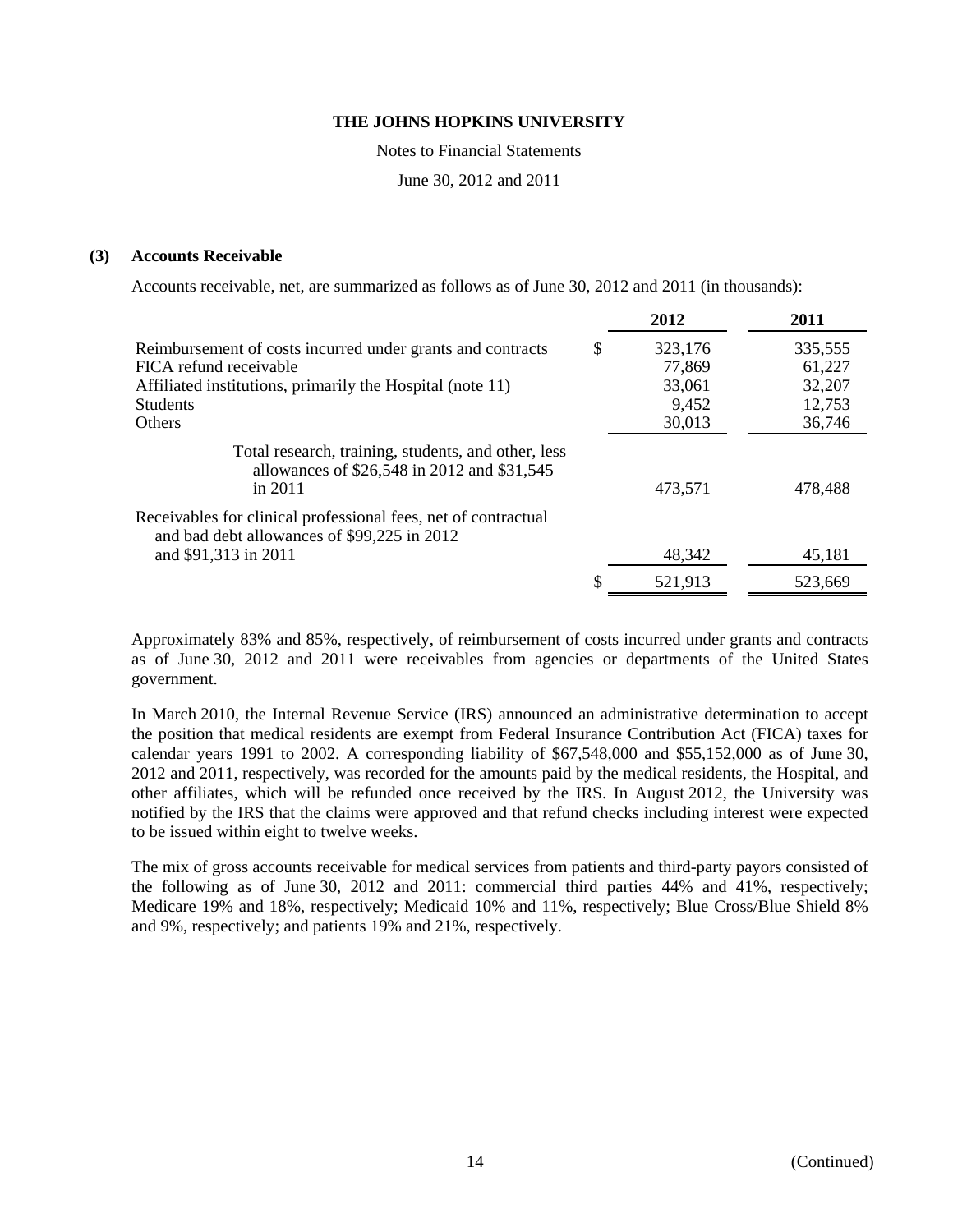Notes to Financial Statements

June 30, 2012 and 2011

#### **(4) Contributions Receivable**

Contributions receivable, net, are summarized as follows as of June 30, 2012 and 2011 (in thousands):

|                                                                                                                  | 2012             | 2011             |
|------------------------------------------------------------------------------------------------------------------|------------------|------------------|
| Unconditional promises scheduled to be collected in:<br>Less than one year                                       | \$<br>73,598     | 83,304           |
| One year to five years<br>Over five years                                                                        | 184,428<br>7,429 | 234,547<br>4,421 |
|                                                                                                                  | 265.455          | 322,272          |
| Less unamortized discount (interest ranging from 0.7% to<br>5.1%) and allowances for uncollectible contributions | 18,971           | 26,860           |
|                                                                                                                  | 246,484          | 295,412          |

As of June 30, 2012 and 2011, 48% and 53%, respectively, of the gross contributions receivable were due from ten donors. Approximately 40% and 52% of contribution revenues for fiscal 2012 and 2011, respectively, were from ten donors. As of June 30, 2012, the University had also been informed of bequest intentions and conditional promises to give aggregating in excess of \$450,000,000, which have not been recognized as assets or revenues. If received, these gifts will generally be restricted for specific purposes stipulated by the donors, primarily endowments for faculty support, scholarships, or general operating support of a particular department or division of the University.

#### **(5) Investments and Investment Return**

The overall investment objective of the University is to invest its assets in a prudent manner that will achieve a long-term rate of return sufficient to fund a portion of its annual operating activities and increase investment value after inflation. The University diversifies its investments among various asset classes incorporating multiple strategies and managers. The Committee on Investments of the Board of Trustees oversees the University's investment program in accordance with established guidelines, which cover asset allocation and performance objectives and impose various restrictions and limitations on the managers. These restrictions and limitations are specific to each asset classification and cover concentrations of market risk (at both the individual issuer and industry group levels), credit quality of fixed-income and short-term investments, use of derivatives, investments in foreign securities, and various other matters. The managers may make use of exchange-traded interest rate futures contracts, forward currency contracts, and other derivative instruments.

Investments are summarized as of June 30, 2012 and 2011 (in thousands):

|                                      | 2012                       | 2011                 |
|--------------------------------------|----------------------------|----------------------|
| Operating investments<br>Investments | \$<br>820,488<br>3,492,777 | 775,227<br>3,535,805 |
|                                      | 4, 313, 265                | 4,311,032            |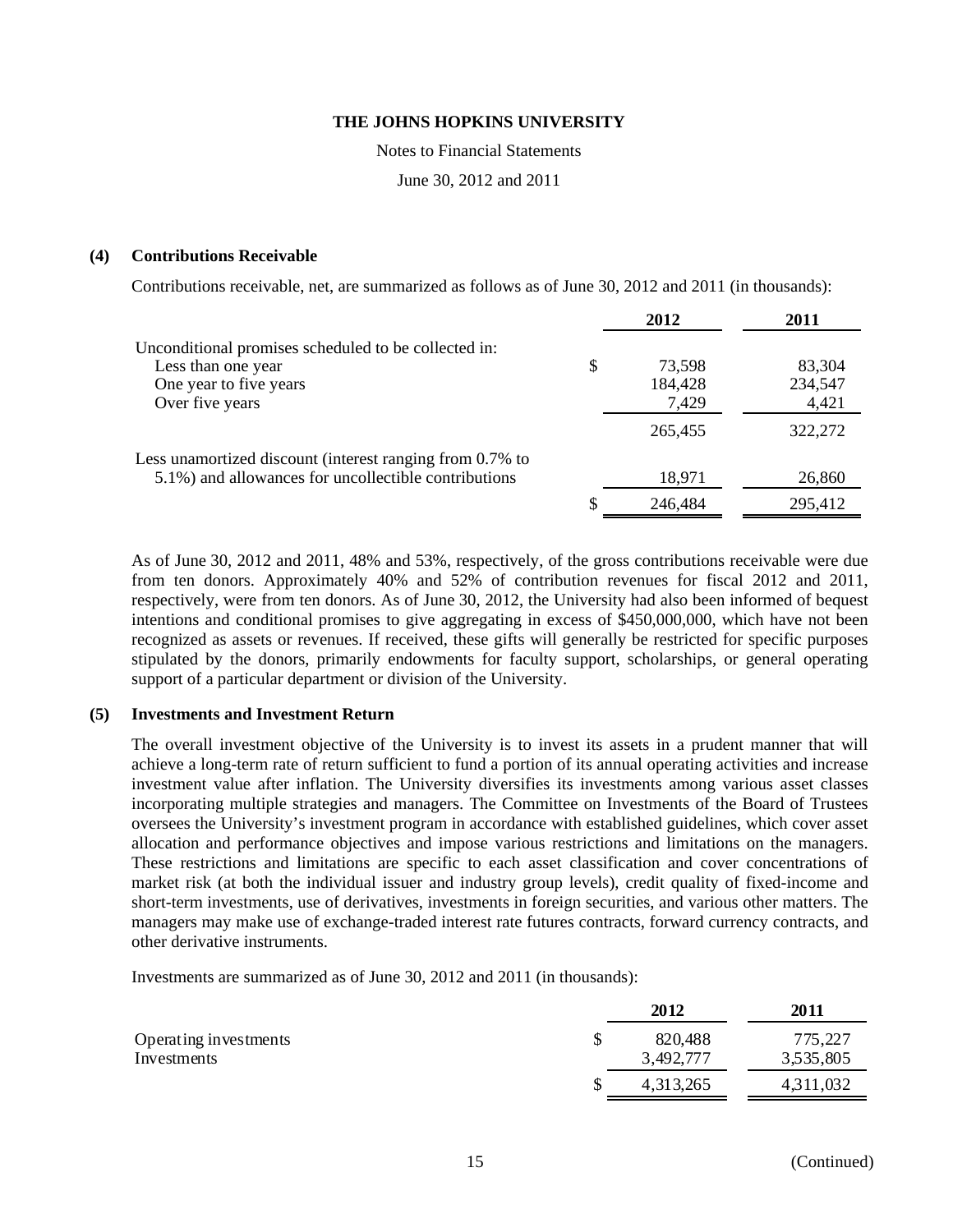Notes to Financial Statements

June 30, 2012 and 2011

|                                                 | 2012          | 2011      |
|-------------------------------------------------|---------------|-----------|
| Cash and cash equivalents                       | \$<br>170,745 | 268,487   |
| United States government and agency obligations | 711,262       | 570,620   |
| Debt securities                                 | 335,489       | 415,297   |
| United States equities                          | 417,341       | 388,829   |
| International equities                          | 696,055       | 775,661   |
| Private equity and venture capital              | 538,002       | 541,547   |
| Real estate                                     | 366,959       | 316,006   |
| Natural resources                               | 292,035       | 228,225   |
| Marketable alternatives                         | 703,996       | 724,168   |
| Other                                           | 81,381        | 82,192    |
|                                                 | 4,313,265     | 4,311,032 |

As of June 30, 2012 and 2011, other investments represent investments held by the University under deferred compensation agreements. Such amounts approximate the University's related liability to employees, which are included in other long-term liabilities.

The following table summarizes the University's investments as of June 30, 2012 and 2011 for which NAV was used as a practical expedient to estimate fair value (in thousands):

|                           | <b>Fair value determined</b><br>using NAV |           | Unfunded<br>commitments |         | <b>Redemption</b><br>frequency              | <b>Redemption</b><br>notice period |
|---------------------------|-------------------------------------------|-----------|-------------------------|---------|---------------------------------------------|------------------------------------|
|                           | 2012                                      | 2011      | 2012                    | 2011    | 2012                                        | 2012                               |
| United States equities \$ | 51,382                                    | 85,865    |                         |         | 100% Quarterly                              | 1 to 120 days                      |
| International equities    | 608,406                                   | 659.232   |                         |         | 83% Monthly<br>12% Ouarterly<br>5% Annually | 1 to 120 days                      |
| Private equity and        |                                           |           |                         |         |                                             |                                    |
| venture capital           | 538,002                                   | 541.547   | 217,771                 | 207,070 | N/A                                         | N/A                                |
| Real estate               | 190,063                                   | 151.741   | 157.736                 | 136.561 | N/A                                         | N/A                                |
| Natural resources         | 292,035                                   | 228,225   | 128,772                 | 103,700 | N/A                                         | N/A                                |
| Marketable alternatives   | 703,996                                   | 724,168   | 76,720                  | 80,530  | See chart below                             | 14 to 180 days                     |
|                           | 2.383.884                                 | 2.390.778 | 580,999                 | 527,861 |                                             |                                    |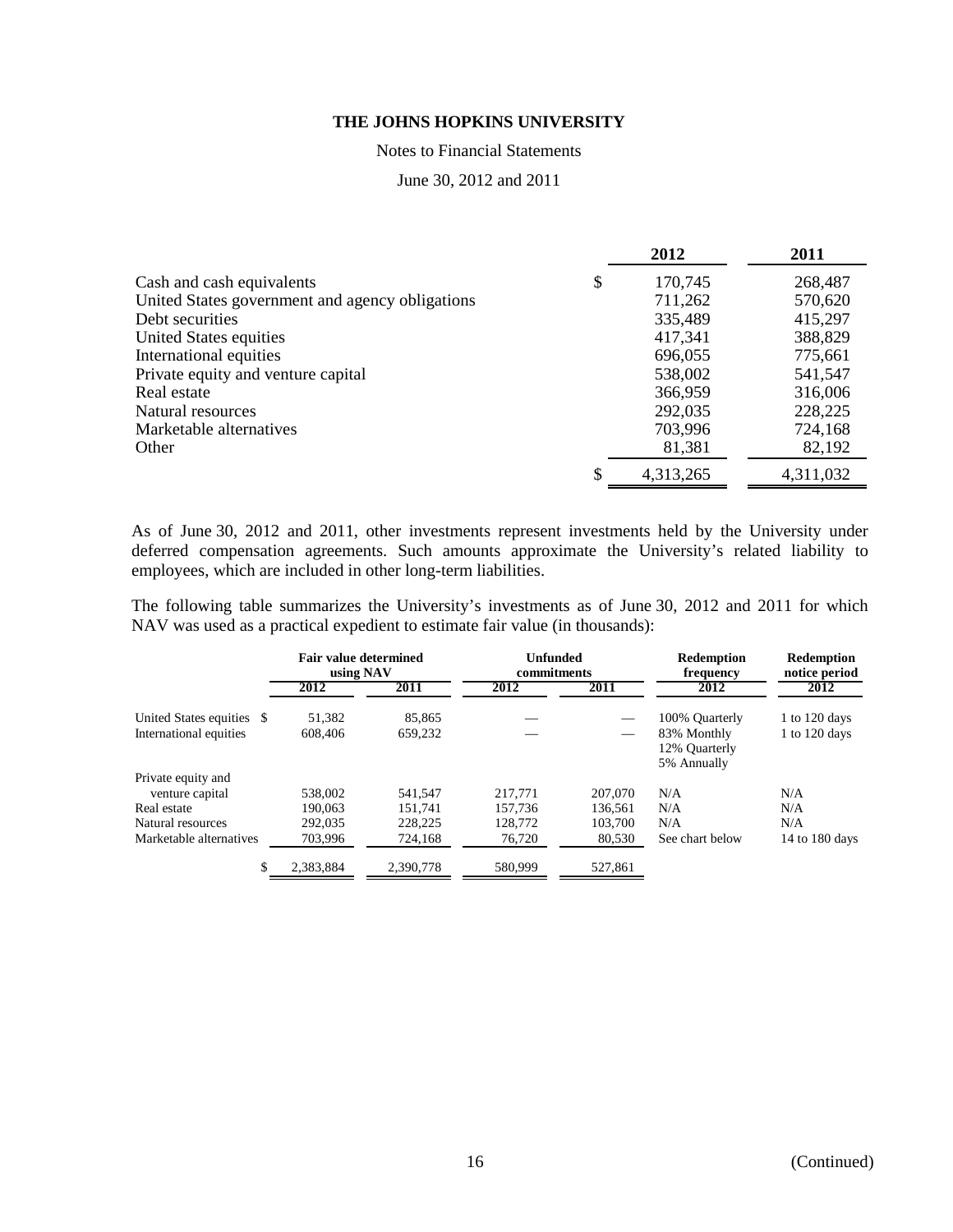Notes to Financial Statements

June 30, 2012 and 2011

Marketable alternatives have the following redemption periods as of June 30, 2012 and 2011 (in thousands):

|                                              | 2012         | 2011    |
|----------------------------------------------|--------------|---------|
| Marketable alternatives:                     |              |         |
| Quarterly redemptions                        | \$<br>50,314 | 45,472  |
| Annual redemptions                           | 181,114      | 220,844 |
| Quarterly or annual over 1- to 3-year period | 169,790      | 166,628 |
| Rolling 3-year redemption                    | 43,170       | 27,938  |
| Drawdown funds over 10-year period           | 259,608      | 263,286 |
|                                              | 703.996      | 724,168 |

Information with respect to investee strategies, redemptions, and funding commitments for those investments in funds whose fair value is estimated based upon reported NAVs follow.

**United States and International equities:** This includes commingled funds that invest in publicly traded common stock of domestic, developed, and emerging market companies. One fund offers annual liquidity while all other funds allow monthly or quarterly redemptions with various notice requirements ranging from 1 to 120 days.

**Private equity and venture capital:** This includes funds making investments in leveraged buyouts of both public and private companies, as well as investments in venture capital, growth-stage investing, and distressed debt. These are limited partnerships where distributions are made to investors through the liquidation of the underlying assets. It is expected to take up to 10 years to fully distribute those assets.

**Natural resources:** This includes limited partnerships making investments in oil and gas, timber, agriculture, minerals, and other commodities. These investments make distributions to investors through the liquidation of the underlying assets. It is expected to take up to 15 years to fully distribute those assets.

**Real estate**: This includes limited partnerships making investments in real estate. These investments make distributions to investors through the liquidation of underlying assets. It is expected to take up to 15 years to fully distribute these assets.

**Marketable alternatives:** This includes multistrategy, credit and distressed debt, relative value, and event-driven funds in hedge fund and drawdown formats. Hedge funds have various redemption periods as summarized in the table above, with notice requirements ranging from 14 to 180 days. Drawdown funds are limited partnerships where distributions are made to investors through the liquidation of the underlying assets. It is expected to take up to 10 years to fully distribute these drawdown funds.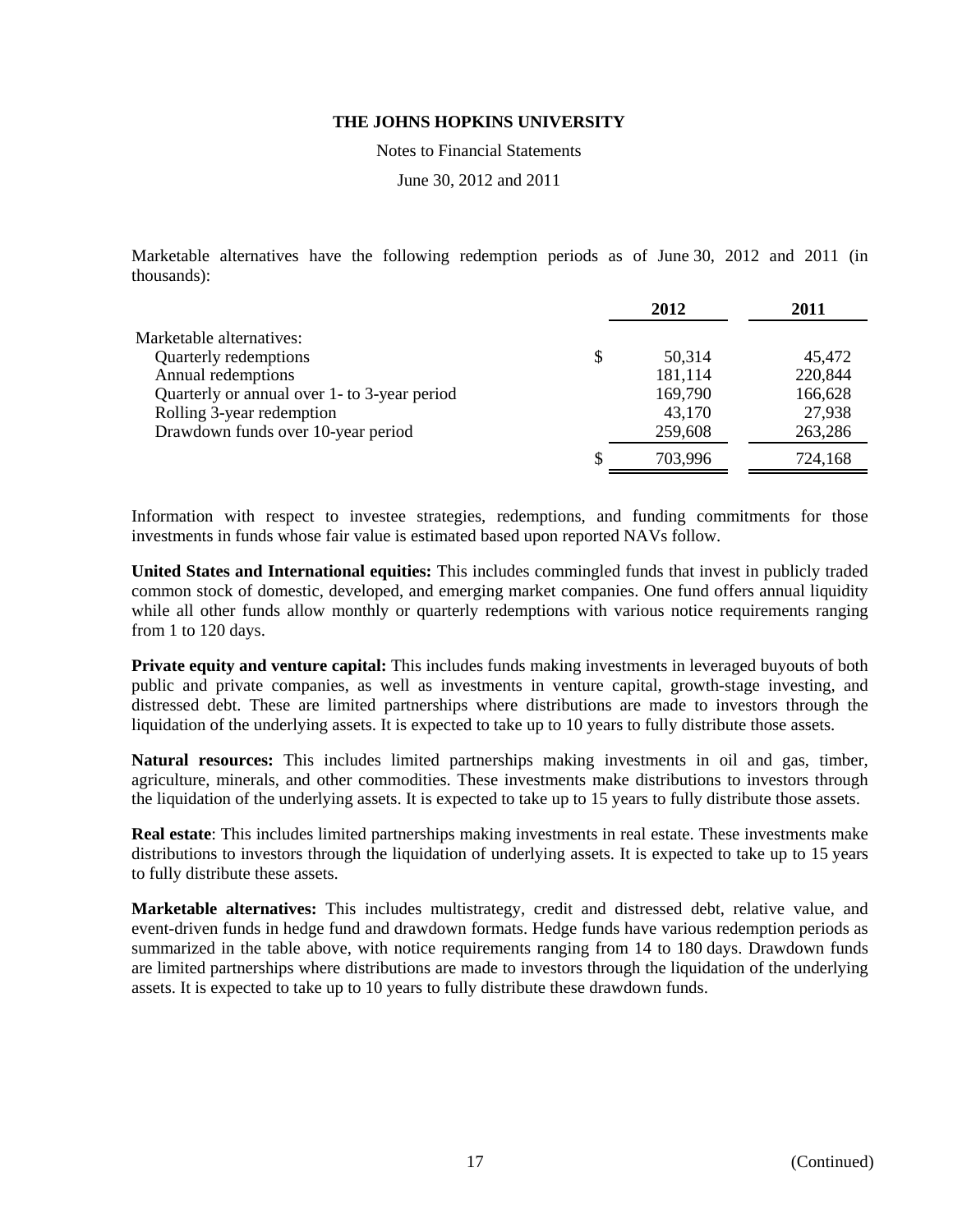Notes to Financial Statements

June 30, 2012 and 2011

Investment return is summarized as follows for the years ended June 30, 2012 and 2011 (in thousands):

|                                                  |   | 2012      | 2011     |
|--------------------------------------------------|---|-----------|----------|
| Dividend and interest income                     | S | 49,023    | 56,997   |
| Net realized and unrealized gains                |   | 36,369    | 472,804  |
| External investment management fees and expenses |   | (18, 497) | (15,508) |
| Change in value of interests in trusts and       |   |           |          |
| endowment funds held by others                   |   | (1, 843)  | 8,023    |
|                                                  |   | 65,052    | 522,316  |

Investment return is classified in the statements of activities as follows for the years ended June 30, 2012 and 2011 (in thousands):

|                                   | 2012          | 2011    |
|-----------------------------------|---------------|---------|
| Unrestricted net assets:          |               |         |
| Operating                         | \$<br>150,732 | 154,552 |
| Nonoperating                      | (36, 838)     | 173,061 |
| Temporarily restricted net assets | (49, 475)     | 163,212 |
| Permanently restricted net assets | 633           | 31,491  |
|                                   | 65,052        | 522,316 |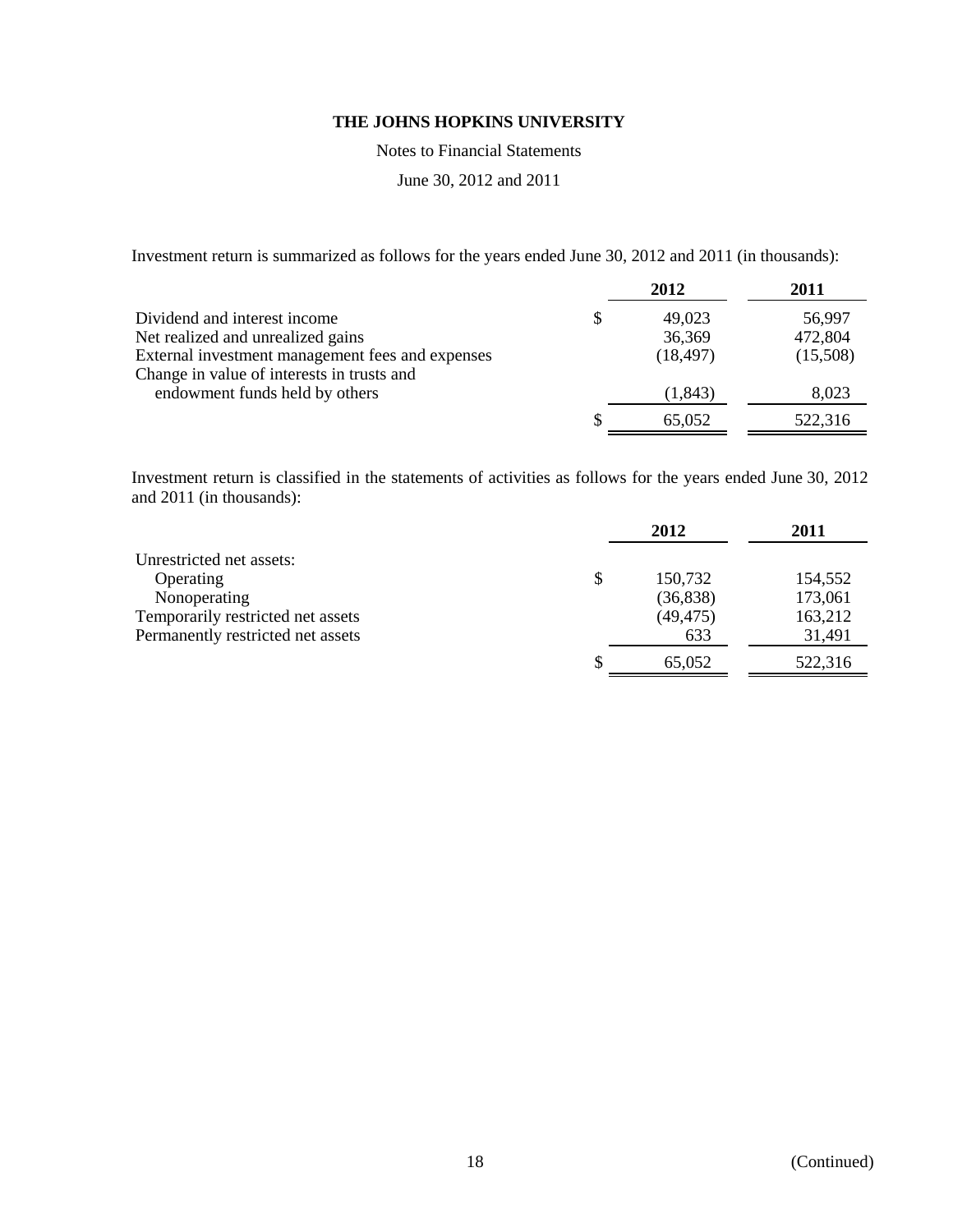Notes to Financial Statements

June 30, 2012 and 2011

### **(6) Fair Value Measurements**

The following table presents assets and liabilities that are measured at fair value on a recurring basis as of June 30, 2012 (in thousands):

|                                   | <b>Fair value</b> |           |         |           |
|-----------------------------------|-------------------|-----------|---------|-----------|
|                                   | as of             |           |         |           |
|                                   | June 30, 2012     | Level 1   | Level 2 | Level 3   |
| Assets:                           |                   |           |         |           |
| Operating investments:            |                   |           |         |           |
| United States government and      |                   |           |         |           |
| agency obligations                | \$<br>513,280     | 513,280   |         |           |
| Debt securities                   | 307,208           | 307,208   |         |           |
| Total operating                   |                   |           |         |           |
| investments                       | 820,488           | 820,488   |         |           |
| Investments:                      |                   |           |         |           |
| Cash and cash equivalents         | 170,745           | 170,745   |         |           |
| United States government and      |                   |           |         |           |
| agency obligations                | 197,982           | 197,982   |         |           |
| Debt securities                   | 28,281            | 28,281    |         |           |
| <b>United States equities</b>     | 417,341           | 365,959   | 51,382  |           |
| International equities            | 696,055           | 87,649    | 608,406 |           |
| Private equity and venture        |                   |           |         |           |
| capital                           | 538,002           |           |         | 538,002   |
| Real estate                       | 366,959           | 16,685    |         | 350,274   |
| Natural resources                 | 292,035           |           |         | 292,035   |
| Marketable alternatives           | 703,996           |           | 50,314  | 653,682   |
| Other                             | 81,381            | 81,381    |         |           |
| Total investments                 | 3,492,777         | 948,682   | 710,102 | 1,833,993 |
| Other assets:                     |                   |           |         |           |
| Deposits with bond trustees       | 558               | 558       |         |           |
| Interests in trusts and endowment |                   |           |         |           |
| funds held by others              | 103,231           |           | 76,110  | 27,121    |
| Total assets                      | \$<br>4,417,054   | 1,769,728 | 786,212 | 1,861,114 |
| Liabilities:                      |                   |           |         |           |
| Interest rate swaps               | \$<br>34,461      |           | 34,461  |           |
| Obligations under deferred        |                   |           |         |           |
| compensation agreements           | 81,050            |           | 81,050  |           |
| Endowment and similar funds       |                   |           |         |           |
| held for others                   | 480,629           |           |         | 480,629   |
| <b>Total liabilities</b>          | \$<br>596,140     |           | 115,511 | 480,629   |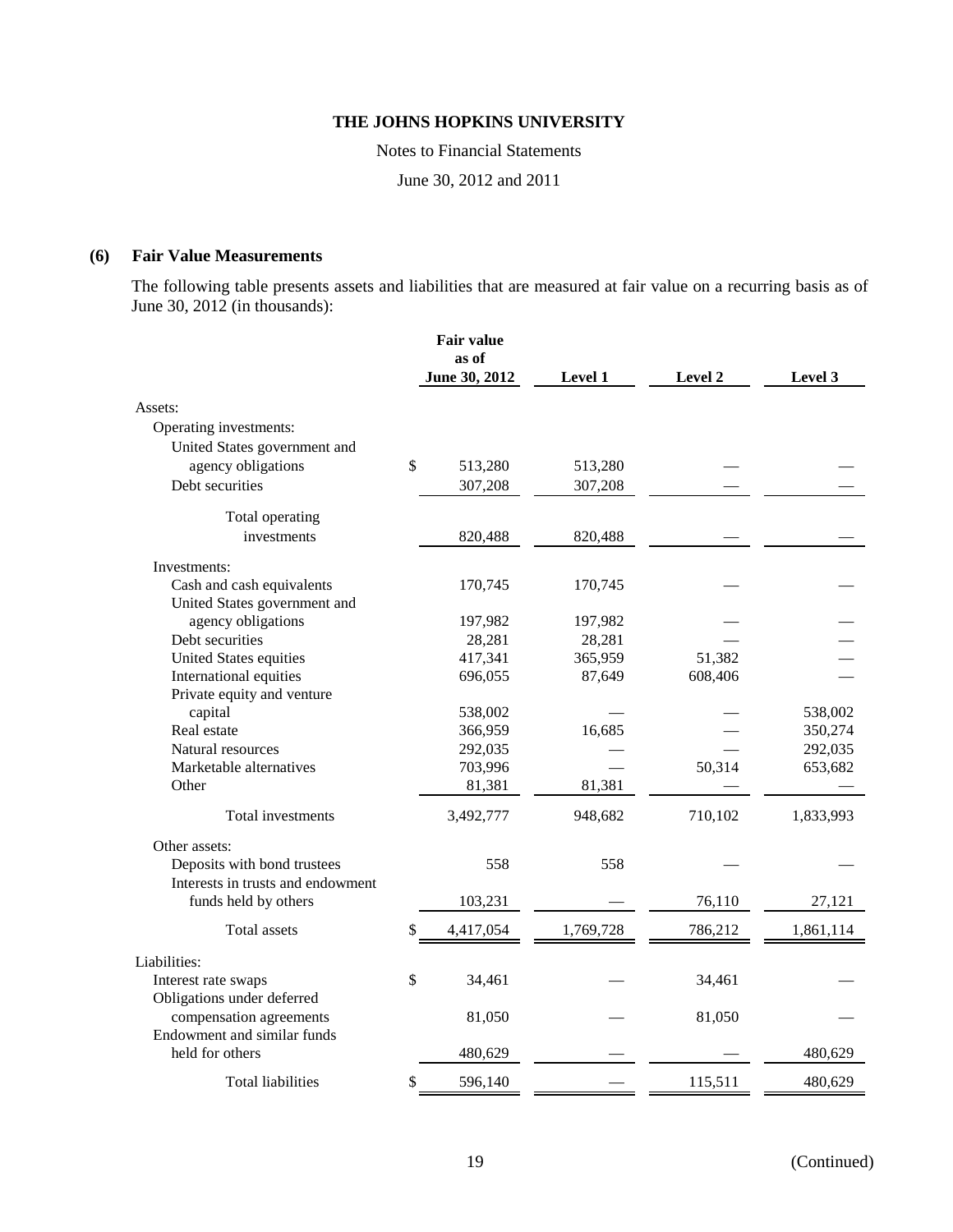Notes to Financial Statements

June 30, 2012 and 2011

The following table presents assets and liabilities that are measured at fair value on a recurring basis as of June 30, 2011 (in thousands):

|                                                | <b>Fair value</b><br>as of<br>June 30, 2011 | Level 1   | Level 2 | Level 3   |
|------------------------------------------------|---------------------------------------------|-----------|---------|-----------|
|                                                |                                             |           |         |           |
| Assets:                                        |                                             |           |         |           |
| Operating investments:                         |                                             |           |         |           |
| United States government and                   |                                             |           |         |           |
| agency obligations                             | \$<br>401,547                               | 401,547   |         |           |
| Debt securities                                | 373,680                                     | 373,680   |         |           |
| Total operating                                |                                             |           |         |           |
| investments                                    | 775,227                                     | 775,227   |         |           |
| Investments:                                   |                                             |           |         |           |
| Cash and cash equivalents                      | 268,487                                     | 268,487   |         |           |
| United States government and                   |                                             |           |         |           |
| agency obligations                             | 169,073                                     | 169,073   |         |           |
| Debt securities                                | 41,617                                      | 41,617    |         |           |
| United States equities                         | 388,829                                     | 302,964   | 85,865  |           |
| International equities                         | 775,661                                     | 116,429   | 659,232 |           |
| Private equity and venture                     |                                             |           |         |           |
| capital                                        | 541,547                                     |           |         | 541,547   |
| Real estate                                    | 316,006                                     | 16,022    |         | 299,984   |
| Natural resources                              | 228,225                                     |           |         | 228,225   |
| Marketable alternatives                        | 724,168                                     |           | 45,472  | 678,696   |
| Other                                          | 82,192                                      | 82,192    |         |           |
| Total investments                              | 3,535,805                                   | 996,784   | 790,569 | 1,748,452 |
| Other assets:                                  |                                             |           |         |           |
| Deposits with bond trustees                    | 554                                         | 554       |         |           |
| Interests in trusts and endowment              |                                             |           |         |           |
| funds held by others                           | 106,019                                     |           | 78,223  | 27,796    |
| <b>Total</b> assets                            | \$<br>4,417,605                             | 1,772,565 | 868,792 | 1,776,248 |
| Liabilities:                                   |                                             |           |         |           |
| Interest rate swaps                            | \$<br>15,905                                |           | 15,905  |           |
| Obligations under deferred                     |                                             |           |         |           |
| compensation agreements                        | 82,128                                      |           | 82,128  |           |
| Endowment and similar funds<br>held for others | 489,252                                     |           |         | 489,252   |
| Total liabilities                              | \$<br>587,285                               |           | 98,033  | 489,252   |
|                                                |                                             |           |         |           |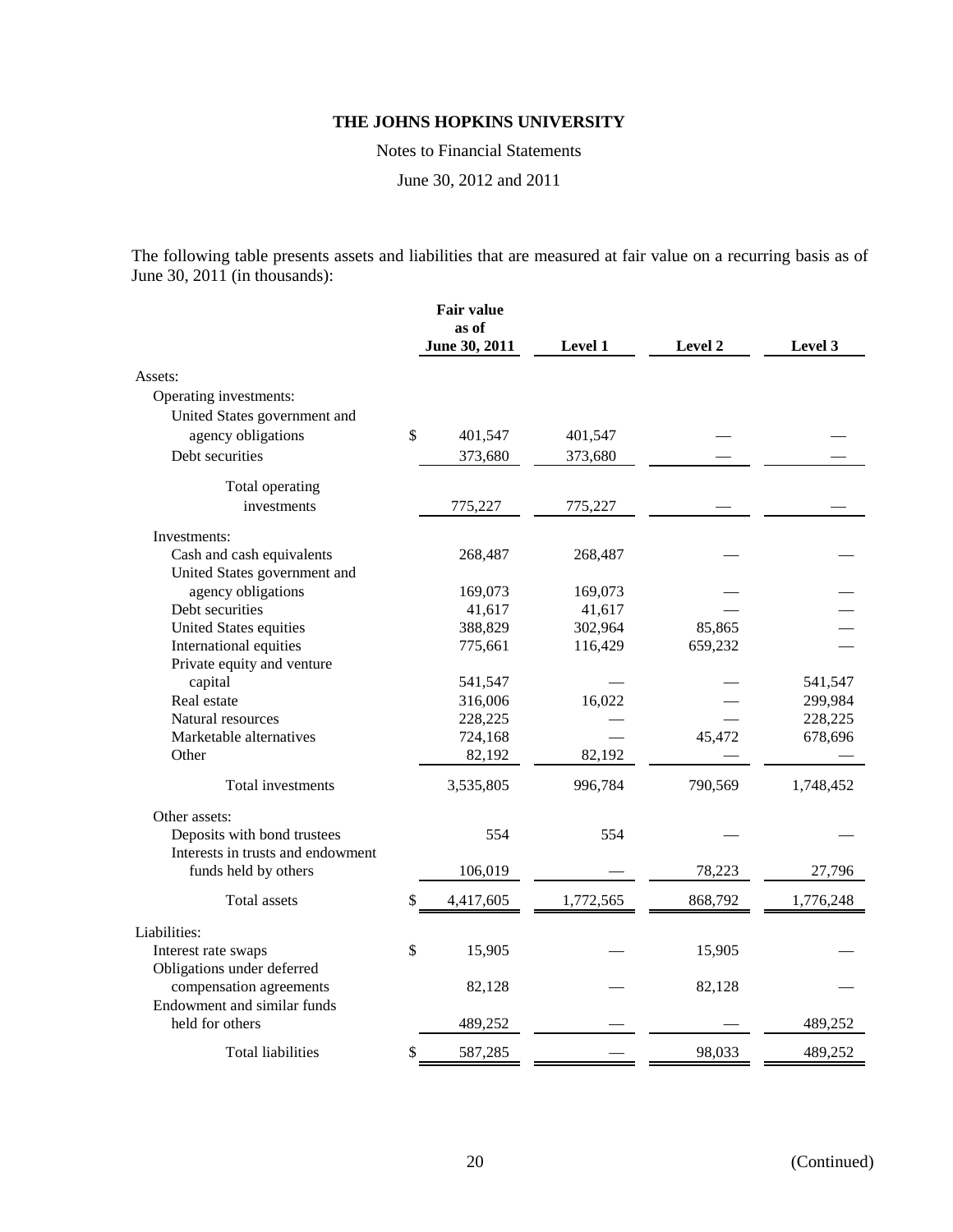Notes to Financial Statements

June 30, 2012 and 2011

The methods and assumptions used to estimate the fair value of assets are defined in note 1. The methods and assumptions used to estimate the fair value of interest rate swap liabilities are defined in note 8. The fair value of the obligations under deferred compensation agreements is equal to the fair value of the other investment assets, which are determined using quoted market prices. The fair value of the endowment and similar funds held by others is determined using the estimated per share price of the Endowment Investment Pool (EIP) at the reporting date multiplied by the number of shares in the EIP held by others.

The following tables present the University's activity for Level 3 assets and liabilities measured at fair value on a recurring basis for the years ended June 30, 2012 and 2011 (in thousands):

|                              | <b>Private equity</b><br>and venture<br>capital | Real<br>estate | <b>Natural</b><br><b>Resources</b> | Marketable<br>alternatives | Interests in<br>trusts and<br>endowments<br>held by<br>others | Total      |
|------------------------------|-------------------------------------------------|----------------|------------------------------------|----------------------------|---------------------------------------------------------------|------------|
| Assets:                      |                                                 |                |                                    |                            |                                                               |            |
| Balance as of June 30, 2010  | \$.<br>457,879                                  | 235,054        | 191,525                            | 680,124                    | 24,329                                                        | 1,588,911  |
| Transfers from Level 2       |                                                 |                |                                    | 50,593                     |                                                               | 50,593     |
| Dividend and interest income | 6,612                                           | 637            | 6,726                              | 2,395                      |                                                               | 16,370     |
| Net realized and             |                                                 |                |                                    |                            |                                                               |            |
| unrealized gains             | 109,869                                         | 32,086         | 29,022                             | 106,713                    | 3,467                                                         | 281,157    |
| Purchases and calls          | 53,041                                          | 45,391         | 35,707                             | 43,617                     |                                                               | 177,756    |
| Sales and distributions      | (85, 854)                                       | (13, 184)      | (34,755)                           | (204, 746)                 |                                                               | (338, 539) |
| Balance as of June 30, 2011  | 541,547                                         | 299,984        | 228,225                            | 678,696                    | 27,796                                                        | 1,776,248  |
| Dividend and interest income | 6,348                                           | 1,660          | 1,495                              | 4,243                      |                                                               | 13,746     |
| Net realized and             |                                                 |                |                                    |                            |                                                               |            |
| unrealized gains (losses)    | 58,104                                          | 23,173         | 32,490                             | (1,883)                    | (675)                                                         | 111,209    |
| Purchases and calls          | 65,568                                          | 52,404         | 57,209                             | 58,144                     |                                                               | 233,325    |
| Sales and distributions      | (133, 565)                                      | (26,947)       | (27, 384)                          | (85,518)                   |                                                               | (273, 414) |
| Balance as of June 30, 2012  | \$<br>538,002                                   | 350,274        | 292,035                            | 653,682                    | 27,121                                                        | 1,861,114  |

|                                   |    | <b>Endowment</b><br>and similar<br>funds held<br>for others |
|-----------------------------------|----|-------------------------------------------------------------|
| Liabilities:                      |    |                                                             |
| Balance as of June 30, 2010       | \$ | 399,981                                                     |
| Net realized and unrealized gains |    | 74,642                                                      |
| Purchases and issuances           |    | 32,186                                                      |
| Sales and settlements             |    | (17, 557)                                                   |
| Balance as of June 30, 2011       |    | 489,252                                                     |
| Net realized and unrealized gains |    | 3,479                                                       |
| Purchases and issuances           |    | 8,279                                                       |
| Sales and settlements             |    | (20, 381)                                                   |
| Balance as of June 30, 2012       | S  | 480,629                                                     |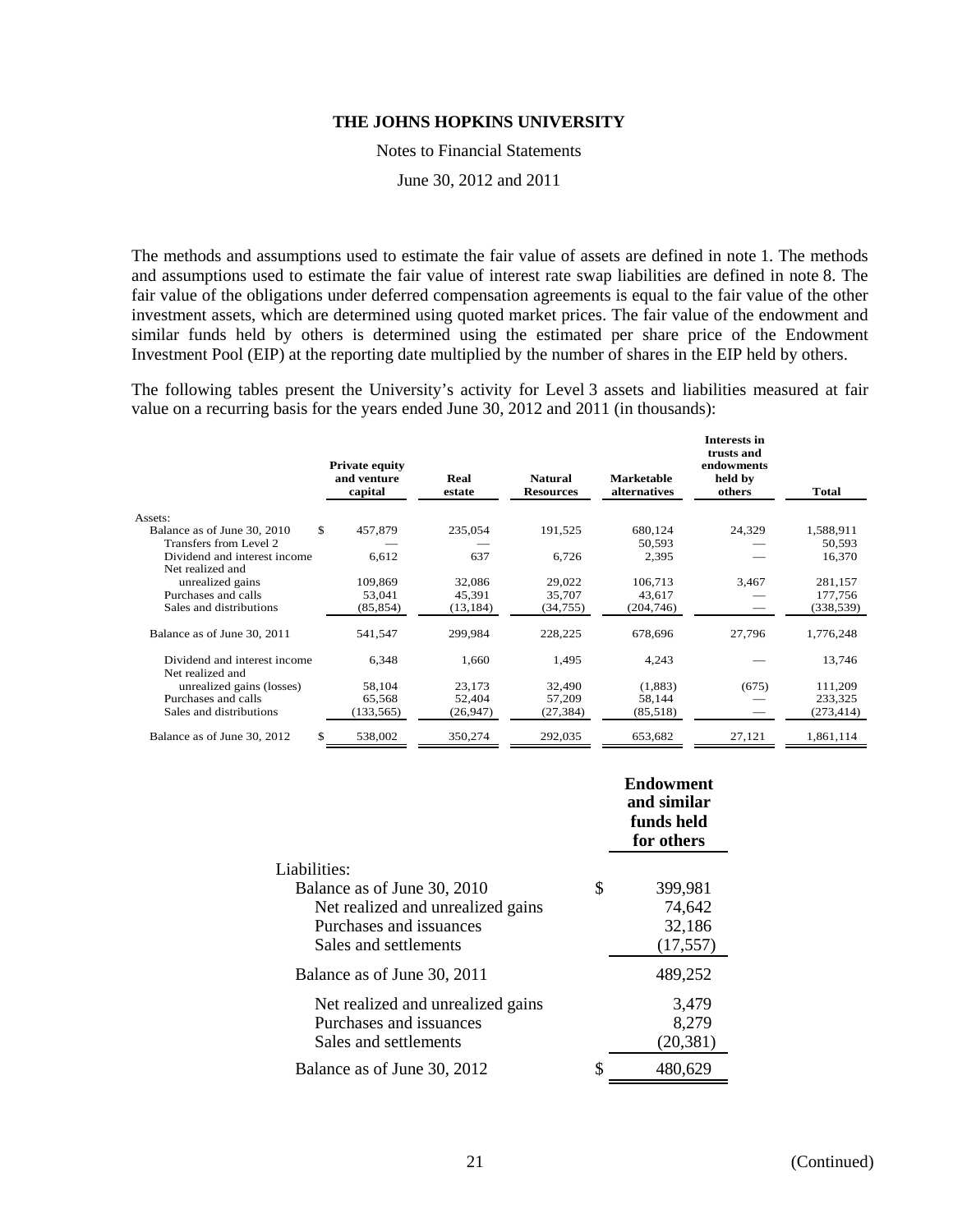Notes to Financial Statements

June 30, 2012 and 2011

For the years ended June 30, 2012 and 2011, the University did not have any transfers between fair value Levels 1 and 2. As of June 30, 2012 and 2011, investments that were no longer redeemable within 90 days after June 30, 2012 or 2011, respectively, were transferred to Level 3 from Level 2.

# **(7) Property and Equipment**

Property and equipment, net, are summarized as follows as of June 30, 2012 and 2011 (in thousands):

|                                      | 2012         | 2011      | <b>Range of</b><br>useful lives |
|--------------------------------------|--------------|-----------|---------------------------------|
| Land                                 | \$<br>76,324 | 76,324    | N/A                             |
| Land improvements                    | 84,975       | 83,778    | 15 years                        |
| Buildings and leasehold improvements | 2,678,694    | 2,504,818 | $10 - 40$ years                 |
| Equipment                            | 718,738      | 670,951   | $7 - 15$ years                  |
| Capitalized software costs           | 111,217      | 108,246   | $3 - 10$ years                  |
| Library collections                  | 241,054      | 227,933   | 25 years                        |
| Construction in progress             | 146,111      | 183,065   | N/A                             |
|                                      | 4,057,113    | 3,855,115 |                                 |
| Less accumulated depreciation        |              |           |                                 |
| and amortization                     | 1,953,838    | 1,796,471 |                                 |
|                                      | 2,103,275    | 2,058,644 |                                 |

### **(8) Debt**

Debt is summarized as follows as of June 30, 2012 and 2011 (in thousands):

|                                             | 2012      | 2011      |
|---------------------------------------------|-----------|-----------|
| Bonds payable                               | 997,313   | 1,011,698 |
| Notes payable                               | 97,027    | 107,267   |
| Commercial paper revenue notes – tax-exempt | 255,528   | 257,610   |
| Commercial paper revenue notes – taxable    | 28,628    | 22,588    |
| Capital lease obligations (note 14)         | 53,552    | 55,044    |
|                                             | 1,432,048 | 1,454,207 |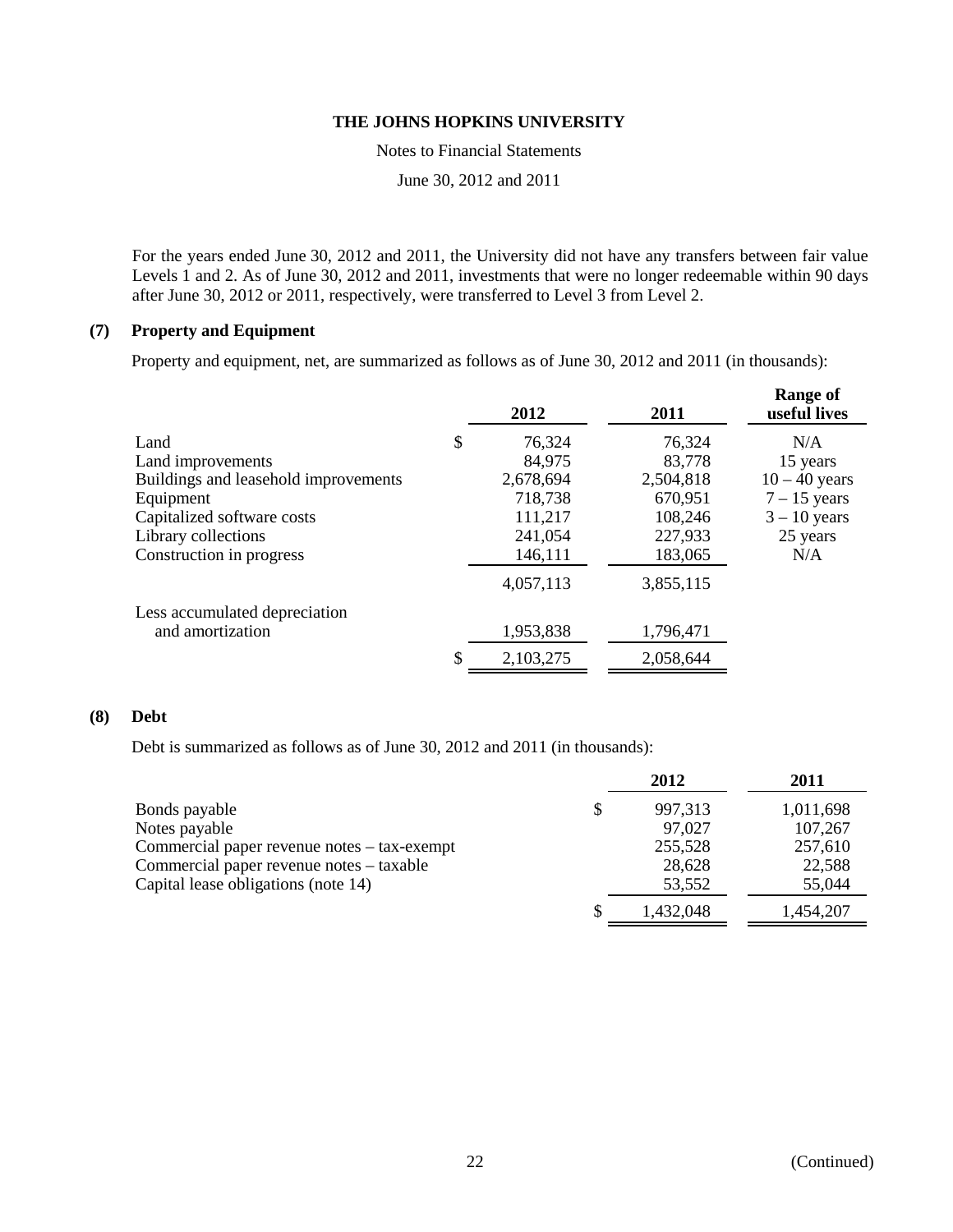Notes to Financial Statements

June 30, 2012 and 2011

#### *(a) Bonds Payable*

Bonds payable, except for the Revenue Bonds of 2009A issued directly, were issued by Maryland Health and Higher Educational Facilities Authority (MHHEFA), and consist of the following as of June 30, 2012 and 2011 (in thousands):

|                                                                                                                                                    |    | 2012    | 2011      |
|----------------------------------------------------------------------------------------------------------------------------------------------------|----|---------|-----------|
| Refunding Revenue Bonds of 2001A, 5.00%,<br>due July 2013, including unamortized premium of<br>\$82 in 2011                                        | \$ |         | 8,442     |
| Refunding Revenue Bonds of 2001B, 5.00% to 5.30%,<br>due July 2041, net of unamortized premium of \$340                                            |    |         |           |
| in 2012 and unamortized discount of \$1,276 in 2011<br>Revenue Bonds of 2002A, 5.00%, due July 2032, net of                                        |    | 15,340  | 84,499    |
| unamortized discount of \$1,367 in 2011<br>Revenue Bonds of 2004A, 4.625% to 5.00%, due                                                            |    |         | 105,357   |
| July 2038, including unamortized premium of \$947                                                                                                  |    |         |           |
| in 2012 and \$993 in 2011                                                                                                                          |    | 93,452  | 93,498    |
| Revenue Bonds of 2005A, variable rate, due July 2036<br>Revenue Bonds of 2008A, 5.00% to 5.25%,<br>due July 2038, including unamortized premium of |    | 69,265  | 69,265    |
| \$5,007 in 2012 and \$5,274 in 2011<br>Refunding Revenue Bonds of 2008B, variable rate,                                                            |    | 134,887 | 135,154   |
| due July 2027<br>Revenue Bonds of 2009A, 5.25%, due July 2019,                                                                                     |    | 105,830 | 115,700   |
| net of unamortized discount of \$189 in 2012 and<br>\$217 in 2011                                                                                  |    | 399,811 | 399,783   |
| Refunding Revenue Bonds of 2012A, 4.00% to 5.00%,<br>due July 2041, including unamortized premium of                                               |    |         |           |
| \$25,578 in 2012                                                                                                                                   |    | 178,728 |           |
|                                                                                                                                                    | S  | 997,313 | 1,011,698 |

The bonds payable outstanding as of June 30, 2012 and 2011 are unsecured general obligations of the University. The loan agreements generally provide for semiannual or annual payments of interest. The Revenue Bonds of 2005A bear interest at a variable rate, which is reset on a weekly basis (0.12% and 0.05% at June 30, 2012 and June 30, 2011, respectively) and provide for monthly payments of interest. The Revenue Bonds of 2008B bear interest at a variable rate, which is reset on a weekly basis (0.16% and 0.04% at June 30, 2012 and June 30, 2011, respectively) and provide for monthly payments of interest. No principal payments are due on the Refunding Revenue Bonds of 2001B, the Revenue Bonds of 2005A, or the Revenue Bonds of 2009A prior to maturity. The Revenue Bonds of 2004A provide for serial principal payments prior to maturity of \$9,100,000, \$10,000,000, \$10,000,000, and \$23,405,000 in 2020, 2024, 2029, and 2033, respectively. The Revenue Bonds of 2008A provide for serial principal payments prior to maturity of \$15,000,000 and \$30,000,000 in 2013 and 2018, respectively.

In June 2012, the University, through MHHEFA, issued fixed rate tax-exempt bonds of \$153,150,000 (Series 2012A). The bonds consist of \$80,600,000 of serial bonds with maturities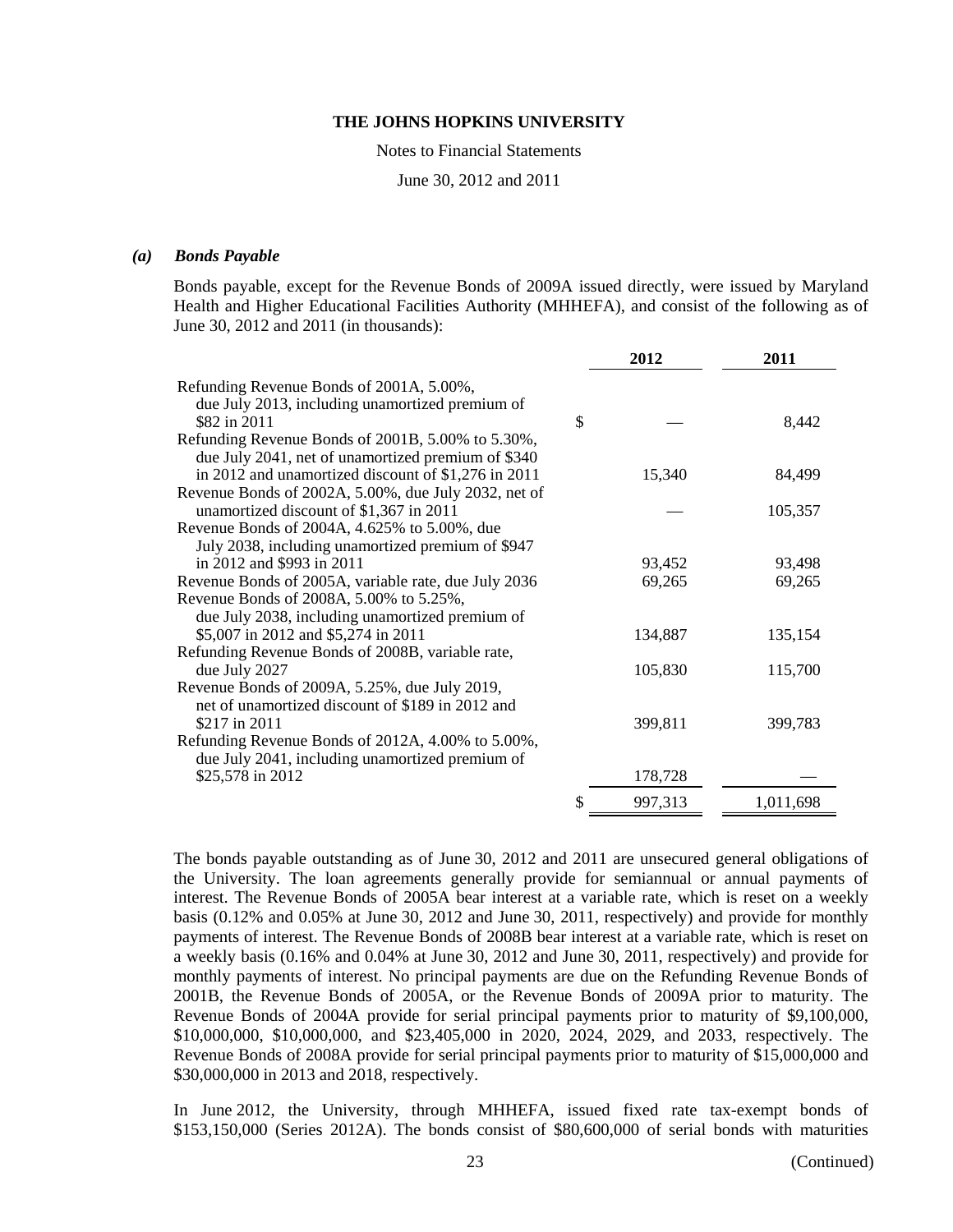Notes to Financial Statements

June 30, 2012 and 2011

starting 2023 through 2032 and \$72,550,000 of term bonds with maturities of 2037 and 2041. The Revenue Bonds of 2012A are subject to redemption prior to final maturity; the bonds are initially interest only until 2023 and then provide for annual principal payments of \$8,060,000 starting in 2023 through 2039 and annual principal payments of 8,065,000 in 2040 and 2041. Proceeds from the Series 2012A Bonds were used to refund the Series 2002A bonds and a portion of the Series 2001B Bonds. As a result of this refunding, the University recognized a loss of approximately \$3,532,000 in fiscal 2012, which reflects prepayment costs as well as the write-off of unamortized bond issuance costs and original issue discounts associated with the Series 2001B and 2002A Bonds.

#### *(b) Notes Payable*

Notes payable consist of the following as of June 30, 2012 and 2011 (in thousands):

|                               |    | 2012   | 2011    |
|-------------------------------|----|--------|---------|
| MHHEFA note due June 2013     | \$ | 3,910  | 4,156   |
| MHHEFA note due November 2015 |    | 16,000 | 20,006  |
| MHHEFA note due November 2020 |    | 10,433 | 11,312  |
| MHHEFA note due February 2025 |    | 3,268  | 3,462   |
| MHHEFA note due July 2026     |    | 4,884  | 5,053   |
| Note due June 2012, 5.34%     |    |        | 299     |
| Note due December 2019, 8.88% |    | 47,863 | 51,867  |
| Note due February 2014, 4.75% |    | 7,800  | 8,036   |
| Note due February 2044, 4.75% |    | 1,878  | 1,878   |
| Note due March 2017, 2.25%    |    | 991    | 1,198   |
|                               | S  | 97,027 | 107,267 |
|                               |    |        |         |

The MHHEFA notes are part of a pooled loan program. The notes are unsecured general obligations of the University, bear interest at a variable rate (0.50% at June 30, 2012) in monthly installments. Under terms of the loan agreements, the University may be required to provide security for the loans in certain circumstances (none required as of June 30, 2012 or 2011).

The note due December 2019 is secured by certain of the University's property and is due in annual installments with interest payable monthly.

The notes due February 2014 and February 2044 are unsecured general obligations of the University and may not be prepaid prior to their respective maturity dates. The note due February 2014 provides for monthly principal and interest payments based on a 25-year amortization schedule with full principal repayment by the maturity date. The note due February 2044 provides for monthly interest payments until the maturity date at which time the entire amount of the principal and unpaid accrued interest is due.

The note due March 2017 was issued by the Maryland Energy Administration in the principal amount of \$1,500,000 to fund energy efficient improvements. The note is an unsecured obligation of the University and is payable in semiannual installments.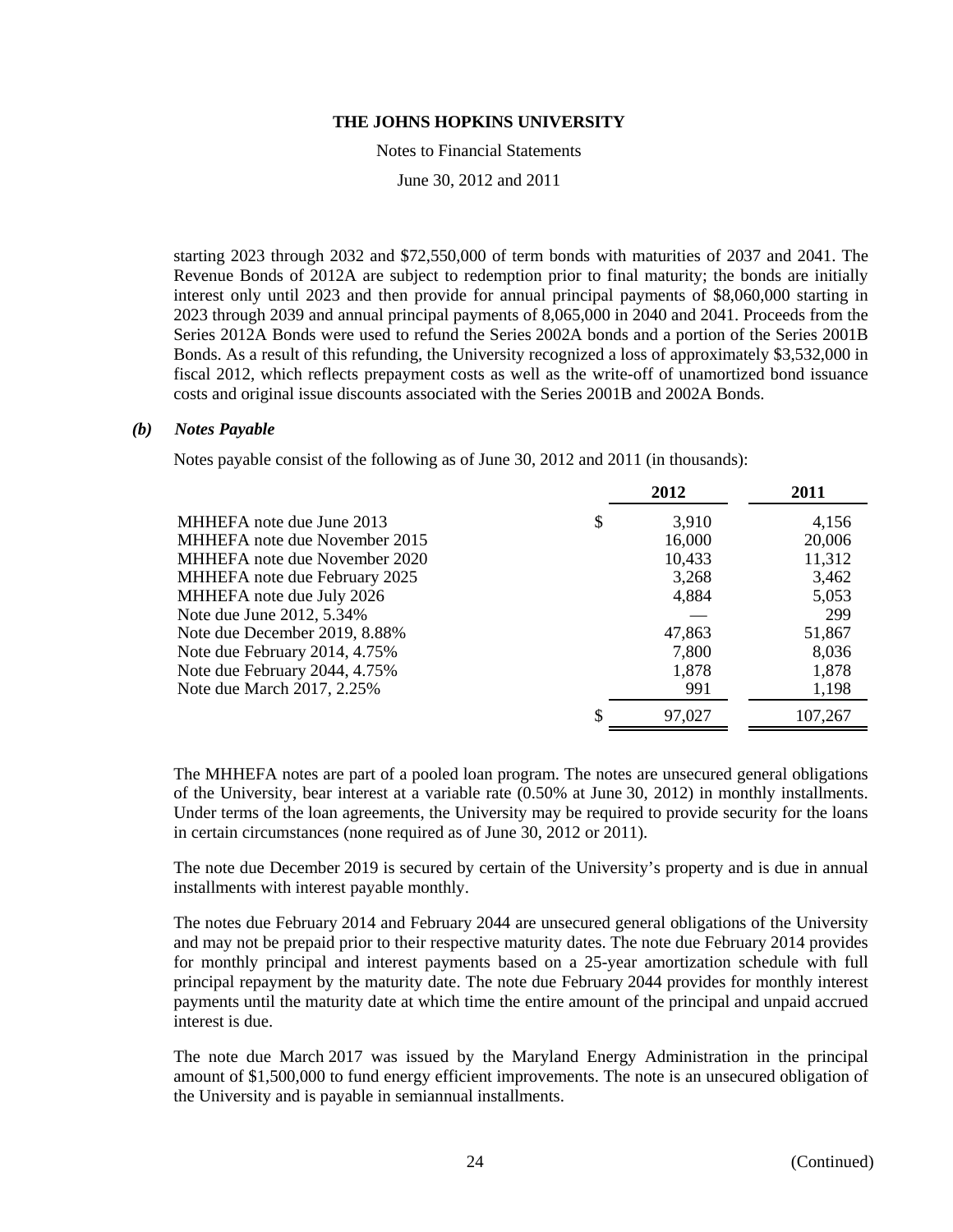Notes to Financial Statements

June 30, 2012 and 2011

### *(c) Commercial Paper*

The commercial paper revenue notes-tax-exempt were issued by MHHEFA. Under the commercial paper program, the University may have revenue notes outstanding of up to \$400,000,000 to finance and refinance the costs of qualified assets to July 2035. The notes are unsecured, bear interest at rates that are fixed at the date of issue, and may have maturities up to 270 days from that date, although it is anticipated that the University will continuously renew maturing notes for a period of up to 120% of the estimated useful lives of the related assets. The notes outstanding at June 30, 2012 bear interest at a weighted average rate of 0.16%.

### *(d) Interest Costs*

Total interest costs incurred and paid were \$58,729,000 in 2012 and \$75,624,000 in 2011, of which \$4,734,000 in 2012 and \$5,507,000 in 2011 were capitalized. Accrued interest as of June 30, 2012 and 2011 was \$416,000 and \$121,000, respectively. There was no interest income in 2012 or 2011 earned from the investment of the unexpended proceeds of certain tax-exempt borrowings.

### *(e) Debt Covenants*

Certain of the University's debt agreements include covenants that require the University to maintain minimum levels of financial ratio. Management believes the University was in compliance with its covenant requirements as of and for year ended June 30, 2012.

#### *(f) Other Credit Agreements*

To support liquidity requirements under the bond and commercial paper revenue notes programs with MHHEFA, the University has two standby liquidity support agreements with commercial banks in the amount of \$300,000,000 and \$100,000,000, with maturity dates of May 2013 and April 2014, respectively. These agreements would provide funds to the University in the event that the variable rate demand bonds or commercial paper revenue notes could not be remarketed. Annual fees for the \$300,000,000 and \$100,000,000 agreements are 48 basis points and 45 basis points, respectively. Advances under these agreements are unsecured and bear interest at a rate that varies based on certain market indices. Advances for one agreement are due in 90 days and advances for the other agreement are due by the stated expiration date. There were no borrowings under these agreements during fiscal 2012 and 2011.

Under terms of a master note agreement with a commercial bank, the University may borrow up to \$100,000,000 under a line of credit for APL working capital purposes. Advances under the line of credit are unsecured, due on demand, and bear interest at a rate that varies based on certain market indices. The fee for this agreement was renegotiated in March 2011 from 5 basis points annually to 6 basis points for a 2-year term and the unused line fee from 15 basis points per annum to 14 basis points per annum. There were no borrowings outstanding on the line of credit as of June 30, 2012 or 2011.

#### *(g) Interest Rate Swap Agreements*

Under interest rate swap agreements, the University and the counterparties agree to exchange the difference between fixed rate and variable rate interest amounts calculated by reference to specified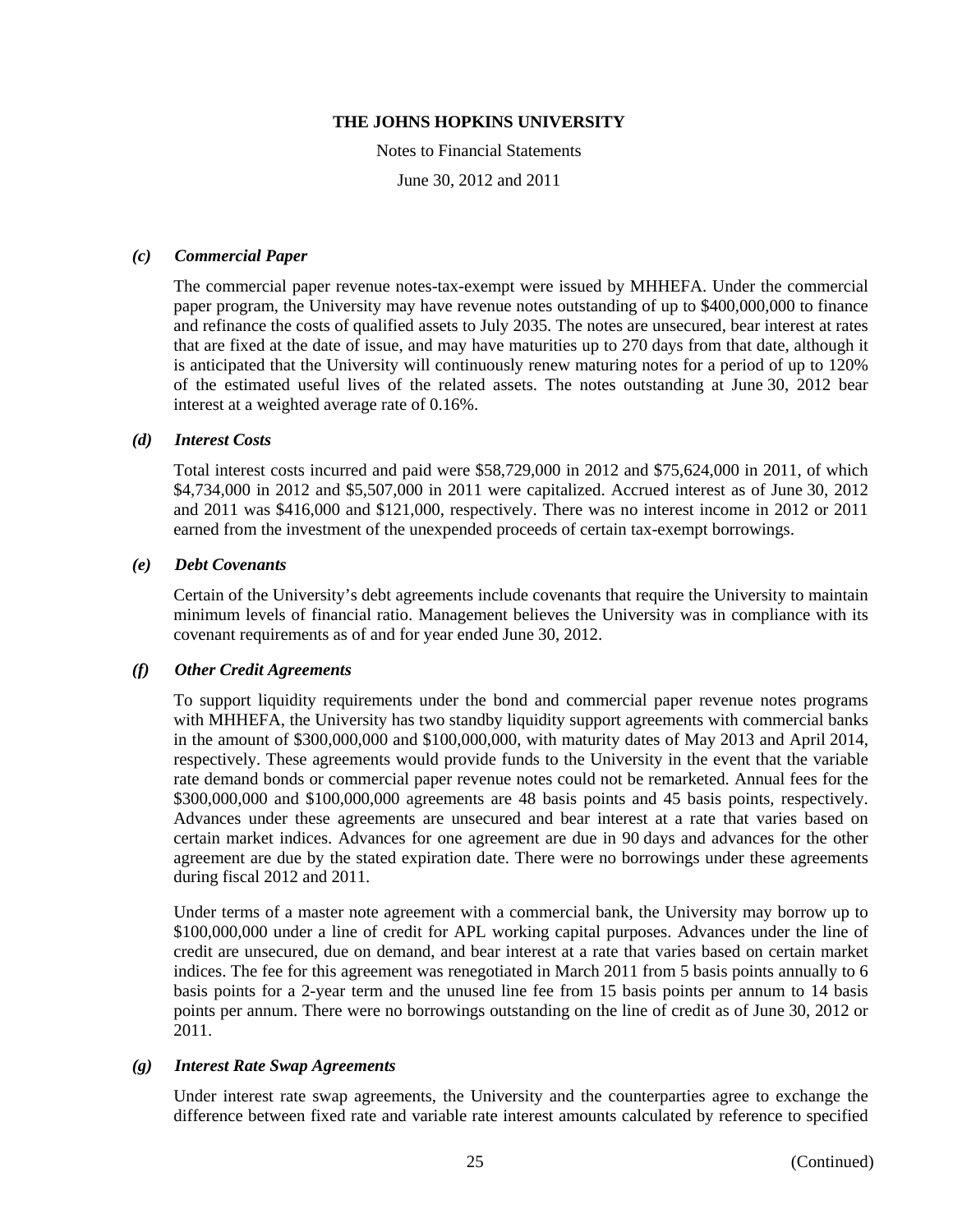Notes to Financial Statements

June 30, 2012 and 2011

notional principal amounts during the agreement period. Notional principal amounts are used to express the volume of these transactions, but the cash requirements and amounts subject to credit risk are substantially less.

Parties to interest rate swap agreements are subject to market risk for changes in interest rates and risk of credit loss in the event of nonperformance by the counterparty. The University is required to post collateral under these agreements under certain events. As of June 30, 2012, \$14,100,000 was held by the counterparty and was included in cash and cash equivalents, of which \$11,700,000 was required collateral.

The following table summarizes the general terms of cash of the University's swap agreements:

|                  | <b>Effective</b><br>date | <b>Notional</b><br>amount | <b>Termination</b><br>date | <b>Interest</b><br>rate paid | <b>Interest</b><br>rate received                                                        |
|------------------|--------------------------|---------------------------|----------------------------|------------------------------|-----------------------------------------------------------------------------------------|
| Fixed payor swap | June 2005                | S<br>69.265,000           | July 2036                  | 3.87%                        | <b>SIFMA</b><br>0.20% as of June 30, 2012                                               |
| Fixed payor swap | <b>July 2007</b>         | 10.935,000                | <b>July 2027</b>           | 3.45                         | 67.00% of 1-month LIBOR                                                                 |
| Fixed payor swap | <b>July 2008</b>         | 104,765,000               | <b>July 2020</b>           | 3.43                         | 0.16% as of June 30, 2012<br>$67.00\%$ of 1-month LIBOR<br>$0.16\%$ as of June 30, 2012 |

In February 2011, the University terminated a \$115,000,000 fixed payor swap.

The fair value of each swap is the estimated amount the University would receive or pay to terminate the swap agreement at the reporting date considering current interest rates and creditworthiness of the swap counterparties. The aggregate fair value of the University's interest rate swap agreements as of June 30, 2012 and 2011 was a liability of \$34,461,000 and \$15,905,000, respectively, excluding accrued interest and is reported as other liabilities. Changes in the fair value of the interest rate swap agreements are reported as nonoperating activities. The change in fair value was a loss of approximately \$18,556,000 and a gain of approximately \$13,597,000, net of the swap termination fee, in fiscal 2012 and fiscal 2011, respectively.

#### *(h) Annual Principal Payments*

The following table summarizes the aggregate annual maturities of bonds payable, notes payable, and the maturities of specific commercial paper revenue note tranches, for the five years subsequent to June 30, 2012 (in thousands):

|      | <b>Bonds</b><br>payable | <b>Notes</b><br>payable | <b>Commercial</b><br>paper notes | <b>Total</b> |
|------|-------------------------|-------------------------|----------------------------------|--------------|
| 2013 | \$<br>25,380            | 14,355                  | 9,963                            | 49,698       |
| 2014 | 10,905                  | 18,549                  | 17,240                           | 46,694       |
| 2015 | 11,485                  | 11,858                  | 6,859                            | 30,202       |
| 2016 | 12,085                  | 9,657                   | 14,006                           | 35,748       |
| 2017 | 12,725                  | 7,947                   | 12.551                           | 33,223       |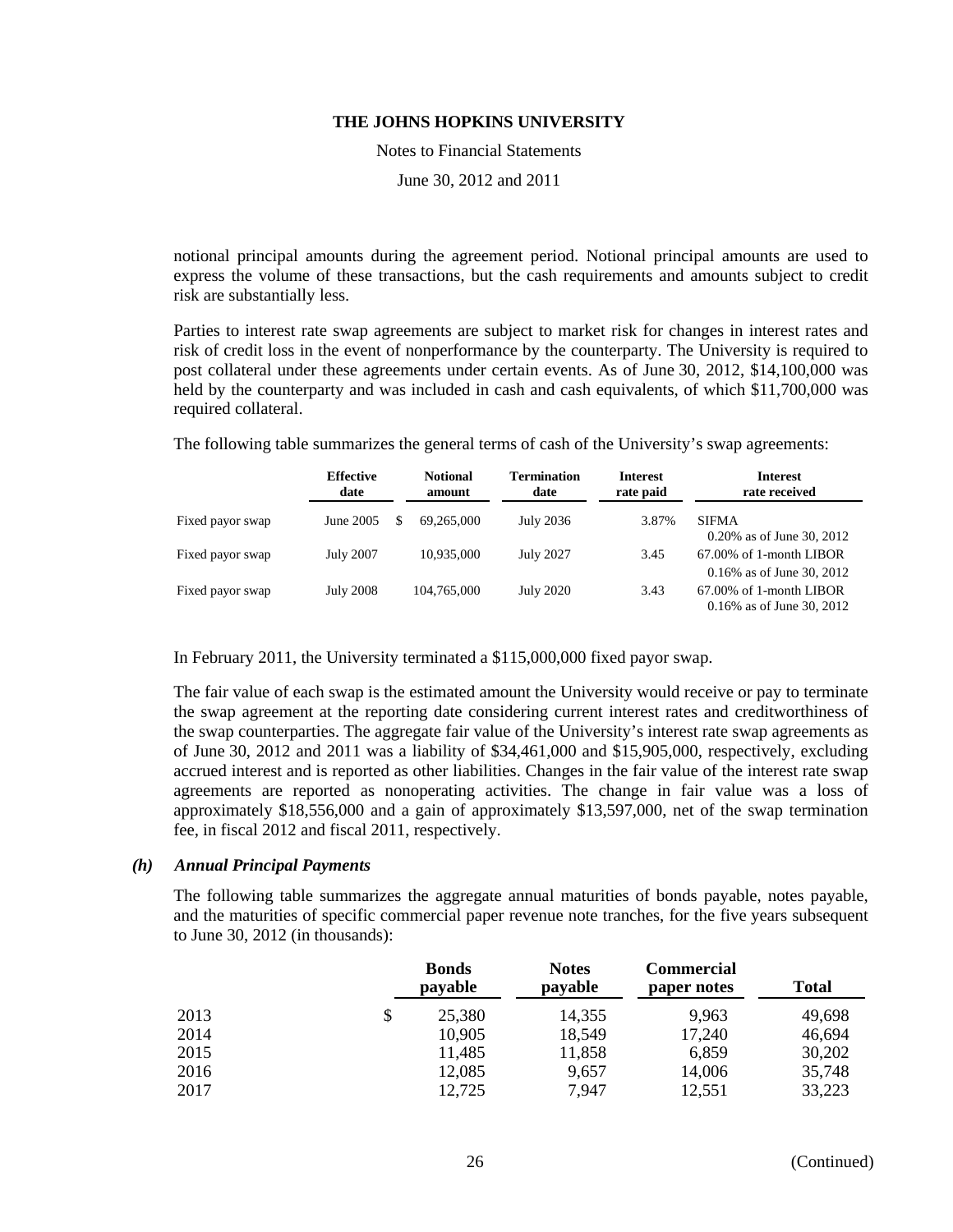Notes to Financial Statements

June 30, 2012 and 2011

### **(9) Net Assets**

Temporarily restricted net assets consist of the following as of June 30, 2012 and 2011 (in thousands):

|                                                             |   | 2012    | 2011      |
|-------------------------------------------------------------|---|---------|-----------|
| Contributions restricted for departments and divisions      | S | 334,441 | 323,563   |
| Endowment return restricted for departments, divisions, and |   |         |           |
| student aid                                                 |   | 473,226 | 524,071   |
| Contributions restricted for facilities                     |   | 83,661  | 97,554    |
| Split-interest agreements designated for departmental and   |   |         |           |
| divisional support                                          |   | 32,827  | 32,947    |
| Land subject to time and purpose restrictions               |   | 74,000  | 73,000    |
|                                                             | S | 998,155 | 1,051,135 |

Permanently restricted net assets consist of donor-restricted endowment funds, perpetual trusts, and contributions receivable, in which income is available for the following purposes as of June 30, 2012 and 2011 (in thousands):

|                                                    | 2012                 | <b>2011</b>          |
|----------------------------------------------------|----------------------|----------------------|
| Departmental and divisional support<br>Student aid | 1,180,124<br>274,899 | 1,161,492<br>252,680 |
|                                                    | 1,455,023            | 1,414,172            |

#### **(10) University Endowment**

The University's endowment consists of approximately 3,400 individual funds established for a variety of purposes and includes both donor-restricted endowment funds and funds designated by the Board of Trustees to function as endowments. Net assets associated with endowment funds are classified and reported based on the existence or absence of donor-imposed restrictions.

The Board of Trustees of the University has interpreted the Maryland enacted version of Uniform Prudent Management of Institutional Funds Act (UPMIFA) as allowing the University to appropriate for expenditure or accumulate so much of an endowment fund as the University determines is prudent for the uses, benefits, purposes, and duration for which the endowment fund is established, subject to the intent of the donor as expressed in the gift instrument.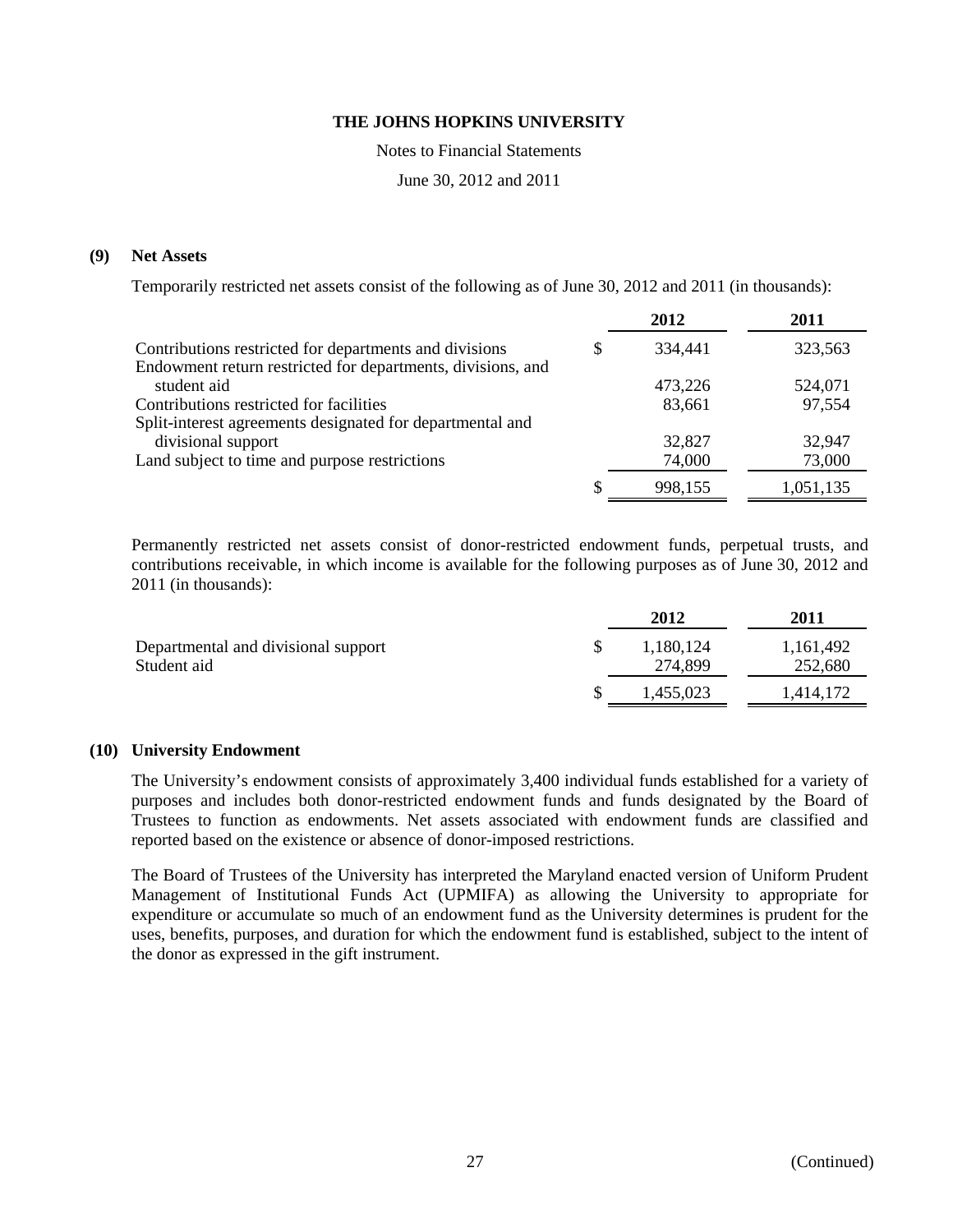Notes to Financial Statements

June 30, 2012 and 2011

The Board of Trustees of the University manages and invests the individual endowment funds in the exercise of ordinary business care and prudence under facts and circumstances and considering the purposes, factors, and other requirements of UPMIFA. The University classifies as permanently restricted net assets (a) the original value of gifts donated, which are donated to the permanent endowment, (b) the original value of subsequent gifts to the permanent endowment, and (c) accumulations to the permanent endowment, which are not expendable on a current basis in accordance with the directions of the applicable donor gift instrument at the time the accumulation is added to the fund. The remaining portion of the donor-restricted endowment fund that is not classified in permanently restricted net assets is classified as temporarily restricted net assets until those amounts are appropriated for expenditure by the Board of Trustees, or, if in an underwater position (fair value below historical cost), as unrestricted net assets. Subsequent gains that restore the fair value of underwater endowments to the required level will be classified as an increase in unrestricted net assets.

The University has adopted investment policies for its endowment, including board-designated funds that attempt to provide a predictable stream of funding in support of the operating budget, while seeking to preserve the real value of the endowment assets over time. The University relies on a total return strategy under which investment returns are achieved through both appreciation (realized and unrealized) and yield (interest and dividends). Investments are diversified by asset class, as well as by investment manager and style, with a focus on achieving long-term return objectives within prudent risk constraints.

Subject to the intent of the donor, the Board of Trustees appropriates for expenditure or accumulates funds in the endowments in the exercise of ordinary business care and prudence under the facts and circumstances and considering the purposes, factors, and other requirements of UPMIFA. The annual appropriation is determined in the context of the University's spending rate policy. The current policy, which is based on a long-term investment return assumption as well as an estimated inflation factor, targets the appropriation to be in a range of 4.5% to 5.5% of the prior three years' average value of the endowment.

Endowment net assets consist of the following as of June 30, 2012 (in thousands):

|                                                                      |    | <b>Unrestricted</b> | <b>Temporarily</b><br>restricted | <b>Permanently</b><br>restricted | Total                |
|----------------------------------------------------------------------|----|---------------------|----------------------------------|----------------------------------|----------------------|
| Donor-restricted endowment funds<br>Board-designated endowment funds | S  | (17,774)<br>863,408 | 473.226                          | 1.274.456                        | 1,729,908<br>863,408 |
|                                                                      | S. | 845.634             | 473.226                          | 1,274,456                        | 2,593,316            |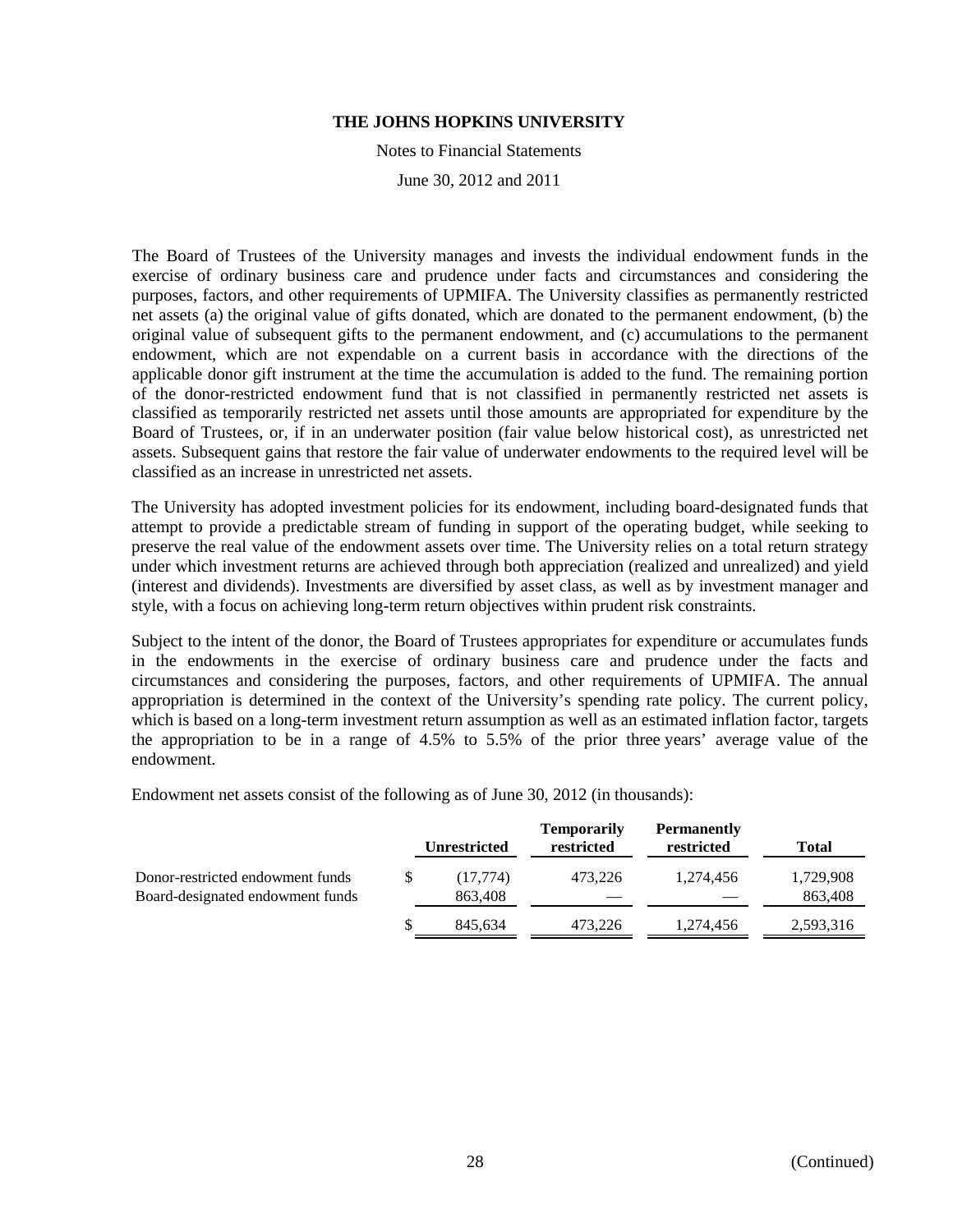Notes to Financial Statements

June 30, 2012 and 2011

Endowment net assets consist of the following as of June 30, 2011 (in thousands):

|                                                                      | <b>Unrestricted</b> | <b>Temporarily</b><br>restricted | <b>Permanently</b><br>restricted | Total                |
|----------------------------------------------------------------------|---------------------|----------------------------------|----------------------------------|----------------------|
| Donor-restricted endowment funds<br>Board-designated endowment funds | (8,545)<br>876.470  | 524,071                          | 1,206,471                        | 1,721,997<br>876,470 |
|                                                                      | 867.925             | 524.071                          | 1,206,471                        | 2,598,467            |

Changes in endowment net assets for the years ended June 30, 2011 and 2012 are as follows (in thousands):

|                                     | <b>Unrestricted</b> | <b>Temporarily</b><br>restricted | <b>Permanently</b><br>restricted | <b>Total</b> |
|-------------------------------------|---------------------|----------------------------------|----------------------------------|--------------|
| Endowment net assets, June 30, 2010 | \$<br>711.737       | 390.722                          | 1,124,206                        | 2,226,665    |
| Investment return                   | 188,245             | 204,426                          | 9.176                            | 401,847      |
| Contributions and designations      | 20,619              | (88)                             | 73,089                           | 93,620       |
| Appropriation for expenditure       | (52,676)            | (70, 989)                        |                                  | (123, 665)   |
| Endowment net assets, June 30, 2011 | 867,925             | 524.071                          | 1,206,471                        | 2,598,467    |
| Investment return                   | 11.006              | 22,073                           | 6.091                            | 39,170       |
| Contributions and designations      | 18.234              | (109)                            | 61,894                           | 80,019       |
| Appropriation for expenditure       | (51, 531)           | (72, 809)                        |                                  | (124, 340)   |
| Endowment net assets, June 30, 2012 | \$<br>845,634       | 473,226                          | 1,274,456                        | 2,593,316    |

### **(11) Affiliated Institutions**

Reimbursements from affiliated institutions consist of the following for the years ended June 30, 2012 and 2011 (in thousands):

|   | 2012    | 2011    |
|---|---------|---------|
| S | 23,042  | 18,236  |
|   | 239,502 | 219,652 |
|   | 59,238  | 53,751  |
|   | 47.739  | 37,308  |
|   | 35,687  | 32,240  |
|   | 405.208 | 361,187 |
|   |         |         |

#### *(a) The Johns Hopkins Health System (JHHS)*

JHHS is incorporated and governed separately from the University and is the parent entity of an academically based health system, which includes the Hospital, The Johns Hopkins Bayview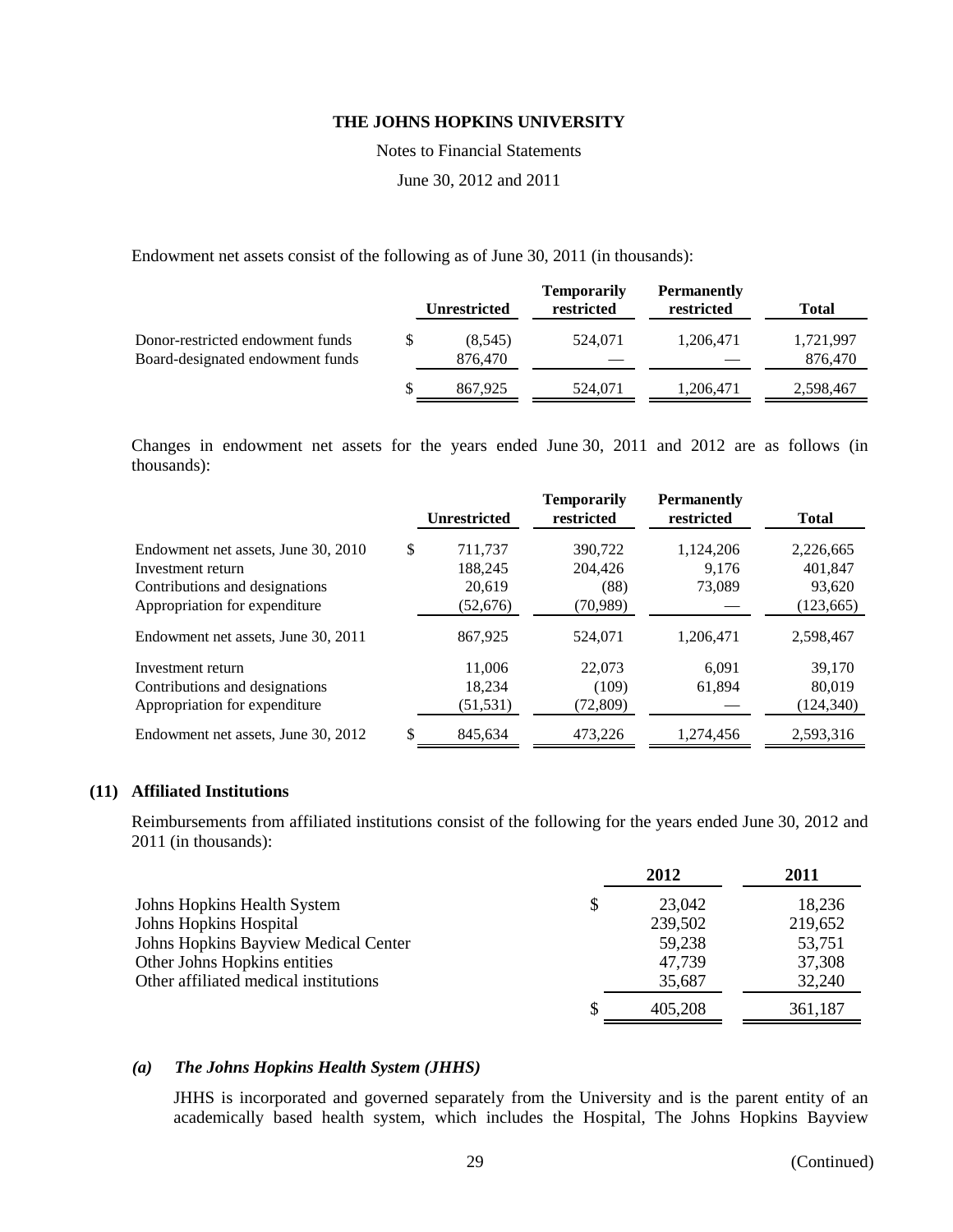Notes to Financial Statements

June 30, 2012 and 2011

Medical Center, Howard County General Hospital, Suburban Hospital, Sibley Memorial Hospital, All Children's Hospital, and other related organizations. The University and JHHS have established a Board of Johns Hopkins Medicine (JHM) to direct, integrate, and coordinate the clinical activities of the two organizations. JHM does not have the authority to incur debt or issue guarantees and its annual budgets require the approval of the boards of trustees of both the University and JHHS.

In fiscal 2011, the University contributed \$5,000,000 to JHHS to support certain JHHS initiatives, including but not limited to JHHS facility renovation and construction, which are reported as operating expenses in the statements of activities. The University contributed an additional \$5,000,000 in fiscal 2011, solely to support JHHS construction activities, which are reported as nonoperating expenses in the statements of activities.

### *(b) The Hospital*

The Hospital is a member of JHHS and serves as the primary teaching facility of the University's School of Medicine. Because of the closely related nature of their operations, the University and the Hospital share facilities and provide services to each other to fulfill their purposes more effectively. The sharing of facilities and services is negotiated annually and set forth in a Joint Administrative Agreement (JAA). Costs charged to the Hospital under the JAA, related primarily to the provision of professional medical services from the University, aggregated \$170,937,000 in fiscal 2012 and \$157,569,000 in fiscal 2011 and are included in reimbursements from affiliated institutions in the statements of activities. Costs charged to the University under the JAA, related primarily to rental of space in Hospital facilities under a renewable one-year lease, aggregated \$40,998,000 in fiscal 2012 and \$40,267,000 in fiscal 2011, and are included in operating expenses in the statements of activities.

# *(c) Johns Hopkins Bayview Medical Center (JHBMC)*

JHBMC is a community-based teaching hospital and long-term care facility. The University and JHBMC also share facilities and provide services to each other and negotiate the costs annually under a JAA. Costs charged to JHBMC under the JAA, related primarily to the provision of professional medical services from the University, aggregated \$55,579,000 in fiscal 2012 and \$50,840,000 in fiscal 2011 and are included in reimbursements from affiliated institutions in the statements of activities.

#### *(d) The Johns Hopkins Hospital Endowment Fund (JHHEFI)*

In July 2007, the University and JHHEFI entered into an agreement whereby JHHEFI transferred approximately \$381,000,000 to the University to invest in the University's EIP and have the University manage these assets on JHHEFI's behalf. The funds were invested with other University assets in the University's name and title, and in accordance with the University's EIP investment policies and objectives. JHHEFI receives payouts as determined by their Board of Trustees and may terminate the agreement upon 180 days' written notice with liquidations to be made over a three-year period as specified in the agreement. The assets are included in investments in the balance sheets, and a corresponding liability of \$382,796,000 and \$388,153,000 is included in endowment and similar funds held for others as of June 30, 2012 and 2011, respectively.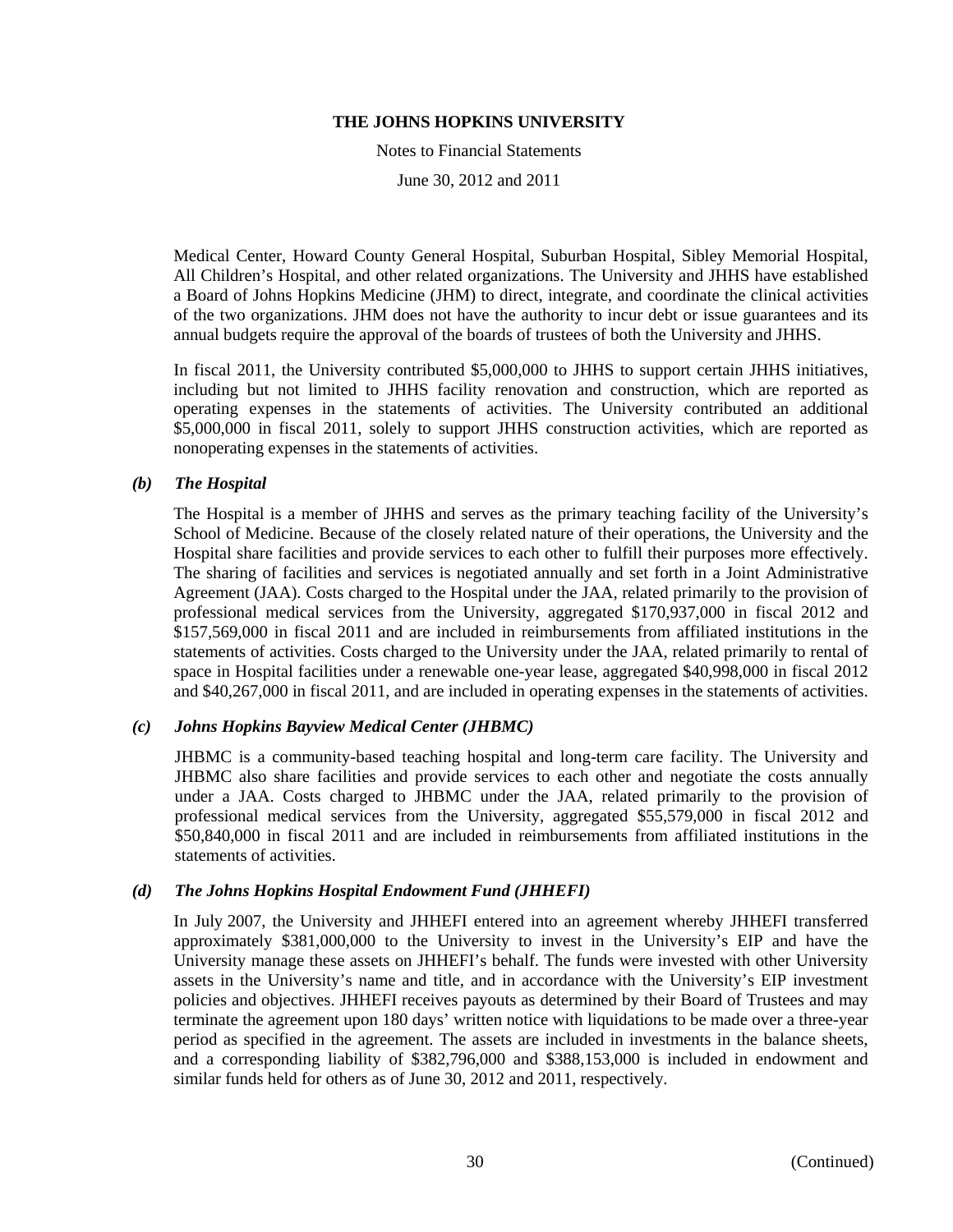Notes to Financial Statements

June 30, 2012 and 2011

### *(e) Jointly Owned Entities*

As of June 30, 2012 and 2011, the University and JHHS and its affiliates jointly own several entities that are accounted for on the equity method. The University's aggregate investment in these joint ventures was approximately \$79,676,000 and \$66,291,000 as of June 30, 2012 and 2011, respectively and is included in other assets in the balance sheets. Equity in earnings of affiliates aggregated approximately \$24,137,000 in fiscal 2012 and \$21,437,000 in fiscal 2011 and is included in other revenues in the statement of activities.

In 2005, one of these entities, JHMI Utilities LLC, was formed to provide utility services for the east Baltimore campus. The University and Hospital, each owning 50% of JHMI Utilities LLC, provide all of its funding, including debt service, through payments for services received. Utility and telecommunications services provided to the University in fiscal 2012 and 2011 were approximately \$32,819,000 and \$33,585,000, respectively. In 2012, JHHS and the University began the implementation through JHMI Utilities of an electronic medical record system (EPIC) across Johns Hopkins Medicine which will provide integrated patient care information. The first phase of the systems implementation will occur at the ambulatory sites of Johns Hopkins Medicine. The cost of implementing the enterprise information technology strategy will be financed through a combination of loans from the University and JHHS. The first phase of the project will cost approximately \$90,000,000. The University will be providing 30% or \$27,000,000 of the funding.

Although the University's ownership interest in each of the jointly owned entities is 50%, the University and JHHS have entered into separate agreements whereby certain activities or lines of business within these entities are not shared equally.

The following table summarizes the aggregate condensed financial information of the jointly owned entities and the University's proportionate share of the entities as of and for the years ended June 30, 2012 and 2011, respectively, (in thousands):

|                    |               | 2012                   | 2011         |                               |
|--------------------|---------------|------------------------|--------------|-------------------------------|
|                    | <b>Total</b>  | University<br>interest | <b>Total</b> | <b>University</b><br>interest |
| Assets             | \$<br>678,816 | 302,755                | 521,347      | 230,507                       |
| Liabilities        | 499,878       | 224,074                | 362,828      | 164,216                       |
| Operating revenues | 1,592,154     | 636,573                | 1,465,362    | 584,432                       |
| Operating expenses | 1,504,081     | 612,671                | 1,361,372    | 562,995                       |

# **(12) Pension and Postretirement Benefit Plans**

The University has several pension plans that are available to substantially all full-time employees. Most of these plans are defined contribution plans for which the University's policy is to fund pension costs as accrued. The University also has a defined benefit pension plan covering bargaining unit employees and those classified as support staff. Pension expense was \$184,167,000 in fiscal 2012 and \$179,544,000 in fiscal 2011, including \$159,116,000 and \$147,411,000, respectively, related to defined contribution plans. Of the total pension expense, APL's defined contribution plan accounted for \$53,599,000 in fiscal 2012 and \$51,450,000 in fiscal 2011.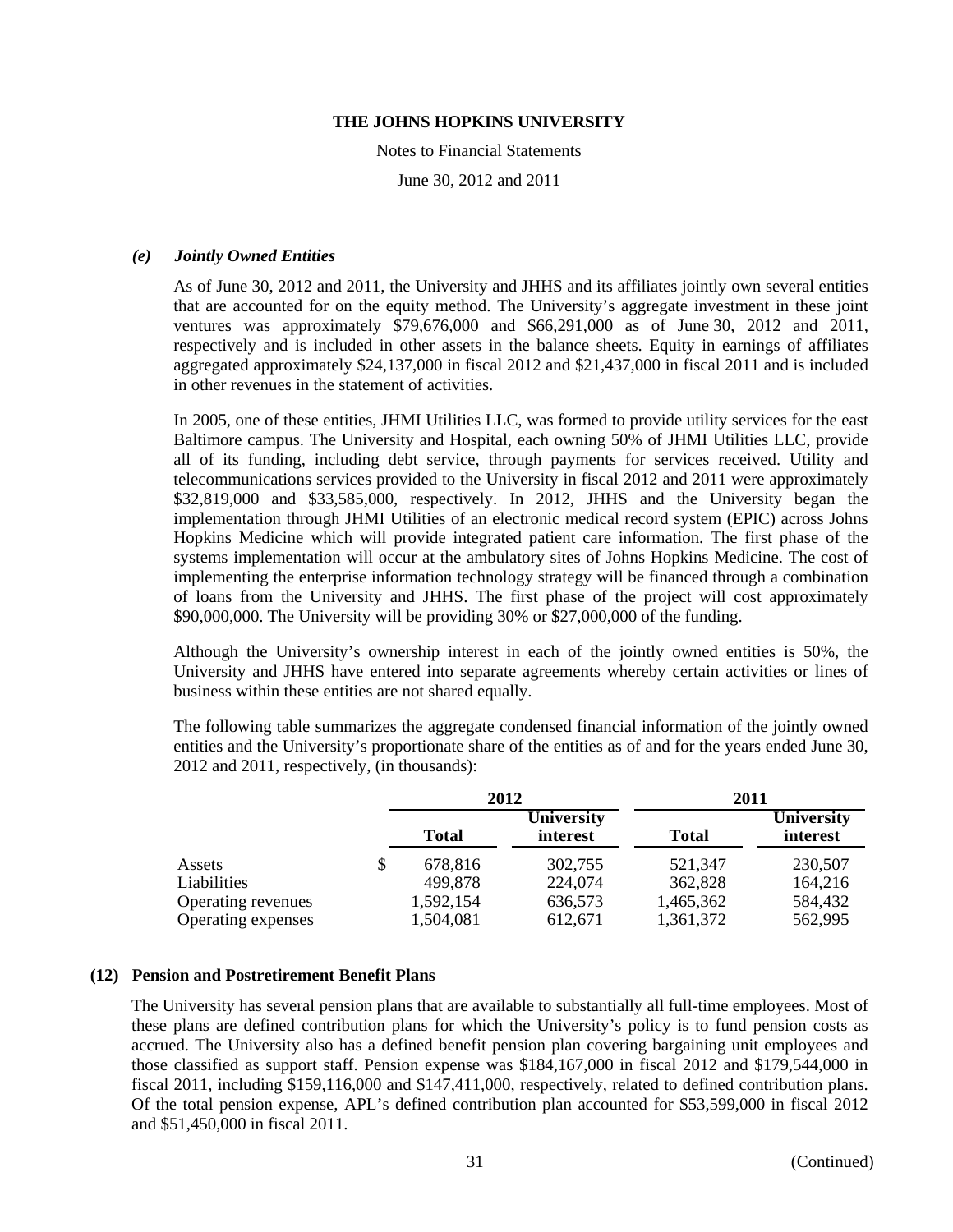Notes to Financial Statements

June 30, 2012 and 2011

Effective July 1, 2011, the University closed the support staff pension plan to new participants. In addition, the University offered a choice to current participants between the current support staff pension plan and the new Johns Hopkins 403b plan. The University has retiree benefits plans that provide postretirement medical benefits to employees, including those at APL, who meet specified minimum age and service requirements at the time they retire. The University pays a portion of the cost of participants' medical insurance coverage. The University's portion of the cost for an individual participant depends on various factors, including the age, years of service, and time of retirement or retirement eligibility of the participant. The University has established a trust fund for its retiree benefits plans and intends to make contributions to the fund approximately equal to the annual net postretirement benefit cost.

Effective October 1, 2011, APL made certain changes to the postretirement medical benefits. APL placed a cap on premiums paid beginning in 2017 on active staff retiring after December 31, 2012. APL also will provide no contributions to premiums to staff hired after December 31, 2011.

The actuarial losses in 2012 are primarily related to the 150 basis point reduction in the discount rate. Actuarial gains in 2011 are attributable primarily to lower average medical claims experience and changes in the mix of retiree ages (pre-65 and post-65), which was supported by continued historical plan data.

In 2010, the Patient Protection and Affordable Care Act and the Health Care and Education Reconciliation Act (collectively, the Health Care Acts) were signed into law. The Health Care Acts include several provisions that may affect the University's postretirement benefit plans, including imposing an excise tax on high-cost coverage, eliminating lifetime and annual coverage limits, reducing subsidies to Medicare Advantage plans, and imposing inflation-adjusted fees for each person covered by a health insurance policy for each policy plan year ending after September 30, 2012 through September 30, 2019. The University has evaluated the effects of the Health Care Acts and concluded that the provisions that affect its postretirement benefit plans are the elimination of lifetime coverage limits and the inflation-adjusted fee.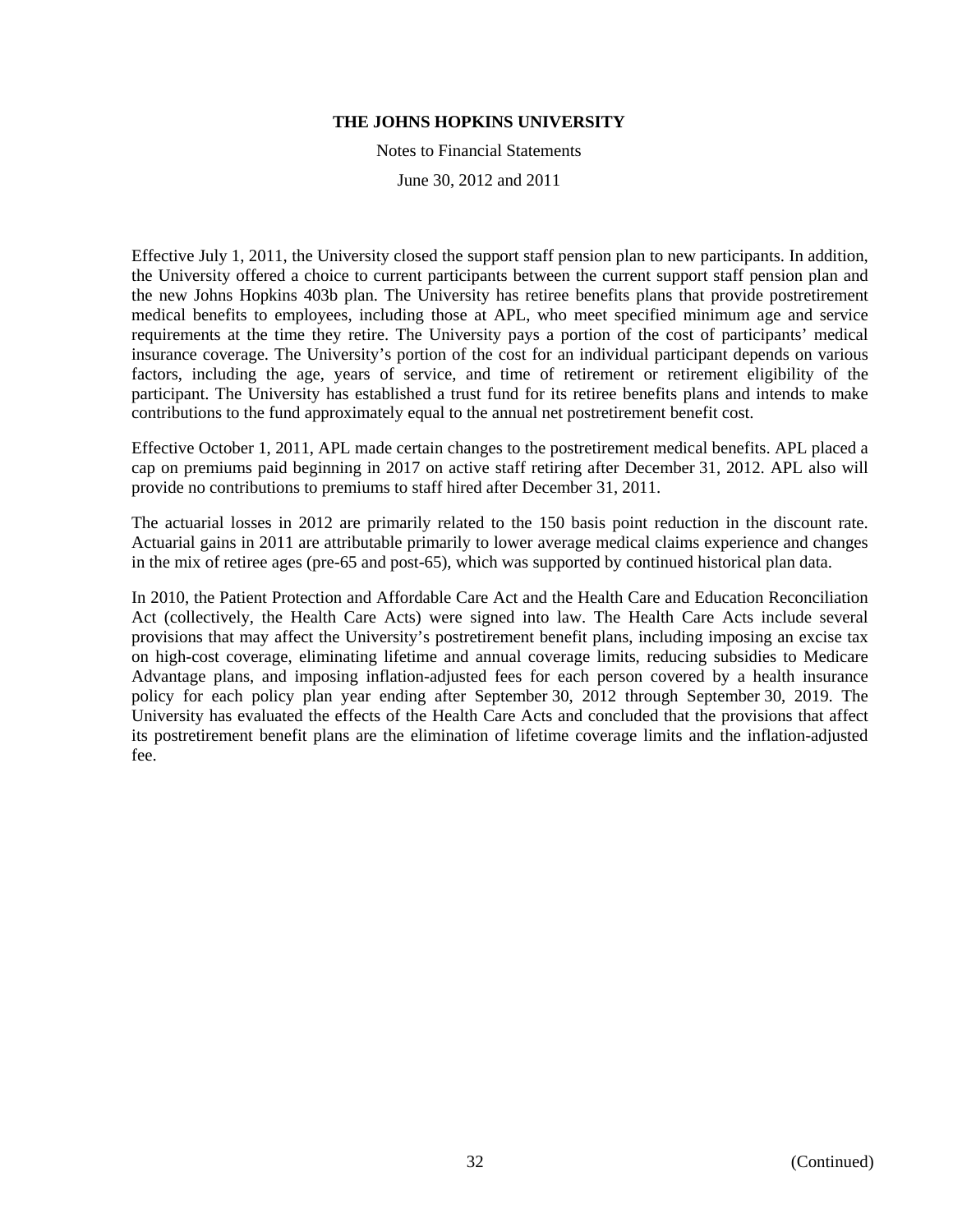Notes to Financial Statements

June 30, 2012 and 2011

The University uses a June 30 measurement date for its defined benefit pension plan and retiree benefit plans. Information relating to the benefit obligation, assets, and funded status of the defined benefit pension plan and the postretirement benefit plans as of and for the years ended June 30, 2012 and 2011 is summarized as follows (in thousands):

|                                   | <b>Pension plan</b> |            | <b>Postretirement plans</b> |           |
|-----------------------------------|---------------------|------------|-----------------------------|-----------|
|                                   | 2012                | 2011       | 2012                        | 2011      |
| Change in benefit obligation:     |                     |            |                             |           |
| Benefit obligation at beginning   |                     |            |                             |           |
| of year                           | \$<br>430,241       | 405,468    | 256,188                     | 290,984   |
| Service cost                      | 17,106              | 19,020     | 8,560                       | 15,433    |
| Interest cost                     | 23,864              | 22,273     | 11,577                      | 16,606    |
| Plan amendments                   |                     | (2, 282)   | (38, 282)                   |           |
| Participant contributions         |                     |            | 6,630                       | 6,068     |
| Actuarial (gain) loss             | 131,338             | (2,697)    | 41,742                      | (58, 501) |
| Benefits paid                     | (13, 282)           | (11, 541)  | (18, 198)                   | (16, 148) |
| Medicare subsidies received       |                     |            | 1,793                       | 1,746     |
| Benefit obligation at end of year | 589,267             | 430,241    | 270,010                     | 256,188   |
| Change in plan assets:            |                     |            |                             |           |
| Fair value of plan assets at      |                     |            |                             |           |
| beginning of year                 | 318,843             | 251,668    | 205,372                     | 152,953   |
| Actual return on plan assets      | (1,099)             | 46,618     | (2,930)                     | 30,873    |
| University contributions          | 23,984              | 32,098     | 11,916                      | 29,881    |
| Participant contributions         |                     |            | 6,630                       | 6,068     |
| Benefits paid                     | (13, 282)           | (11, 541)  | (18, 198)                   | (16, 148) |
| Medicare subsidies received       |                     |            | 1,794                       | 1,745     |
| Fair value of plan assets at end  |                     |            |                             |           |
| of year                           | 328,446             | 318,843    | 204,584                     | 205,372   |
| Funded status                     |                     |            |                             |           |
| recognized as other               |                     |            |                             |           |
| long-term liabilities             | \$<br>(260, 821)    | (111, 398) | (65, 426)                   | (50, 816) |
| Cumulative amounts recognized in  |                     |            |                             |           |
| unrestricted net assets:          |                     |            |                             |           |
| Net loss                          | \$<br>(251, 260)    | (101, 575) | (94, 717)                   | (35, 941) |
| Prior service cost                | 1,742               | 1,909      | 24,510                      | (12,036)  |
| Transition obligation             |                     |            | (1,507)                     | (3,014)   |
| Amount not yet                    |                     |            |                             |           |
| recognized as pension             |                     |            |                             |           |
| or postretirement                 |                     |            |                             |           |
| benefit cost (within              |                     |            |                             |           |
| operating expense)                | \$<br>(249, 518)    | (99, 666)  | (71, 714)                   | (50, 991) |
|                                   |                     |            |                             |           |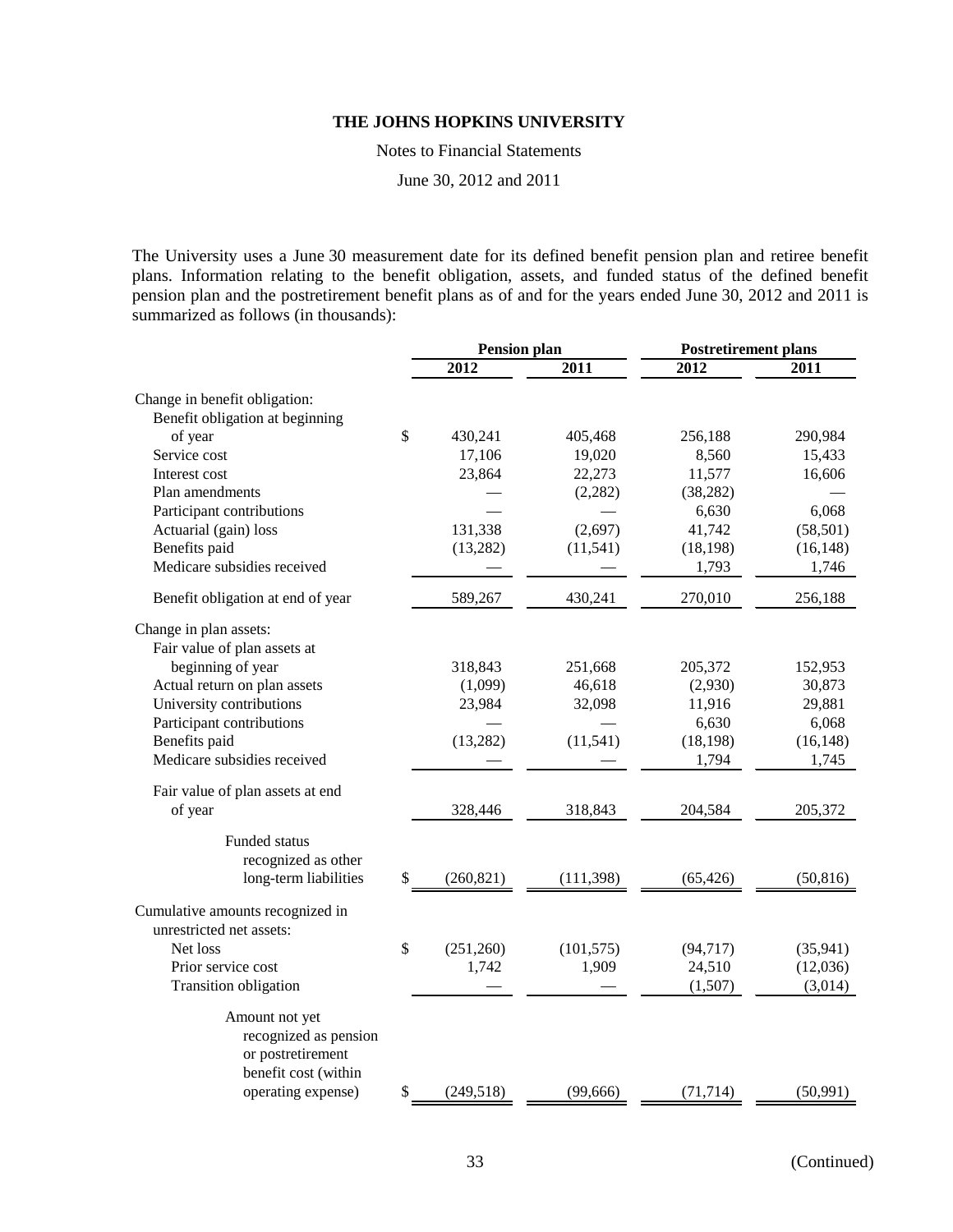Notes to Financial Statements

June 30, 2012 and 2011

The accumulated benefit obligation for the pension plan was \$541,452,000 as of June 30, 2012 and \$396,110,000 as of June 30, 2011.

The table below reflects the changes in plan assets and benefits obligations recognized as nonoperating items for the years ended June 30, 2012 and 2011 (in thousands):

|                                                                                            | <b>Pension plan</b> |                     | <b>Postretirement plans</b> |                    |  |
|--------------------------------------------------------------------------------------------|---------------------|---------------------|-----------------------------|--------------------|--|
|                                                                                            | 2012                | 2011                | 2012                        | 2011               |  |
| Net (gain) loss for the year<br>\$<br>Prior service cost<br>Amortization of net transition | 155,049             | (30,614)<br>(2,282) | 59,871<br>(38, 282)         | (77, 305)          |  |
| obligation<br>Amortization of prior service                                                |                     |                     | (1,506)                     | (1,506)            |  |
| cost<br>Amortization of net loss                                                           | 167<br>(5,364)      | (232)<br>(9,274)    | 1,736<br>(1,096)            | (1,393)<br>(7,011) |  |
| Net (gain) loss<br>recognized<br>in nonoperating<br>activities                             | 149,852             | (42, 402)           | 20,723                      | (87,215)           |  |

The table below reflects the amortization of amounts expected to be recognized as components of net periodic benefit expense in operating expense during 2013 (in thousands):

|                              | <b>Pension plan</b> | <b>Postretirement</b><br>plans |
|------------------------------|---------------------|--------------------------------|
| Net loss                     | \$<br>(16,798)      | (4, 556)                       |
| Prior service cost           | 167                 | 1,736                          |
| <b>Transition obligation</b> |                     | (1,508)                        |
|                              | (16, 631)           | (4,328)                        |

The net pension cost reported in operating expenses includes the following components for the years ended June 30, 2012 and 2011 (in thousands):

|                                                 | 2012     | 2011     |
|-------------------------------------------------|----------|----------|
| Service cost                                    | 17,106   | 19,020   |
| Interest cost on accumulated benefit obligation | 23,864   | 22,273   |
| Amortization of prior service cost              | (167)    | 232      |
| Expected return on plan assets                  | (22,612) | (18,701) |
| Amortization of net loss                        | 5,364    | 9,274    |
|                                                 | 23.555   | 32,098   |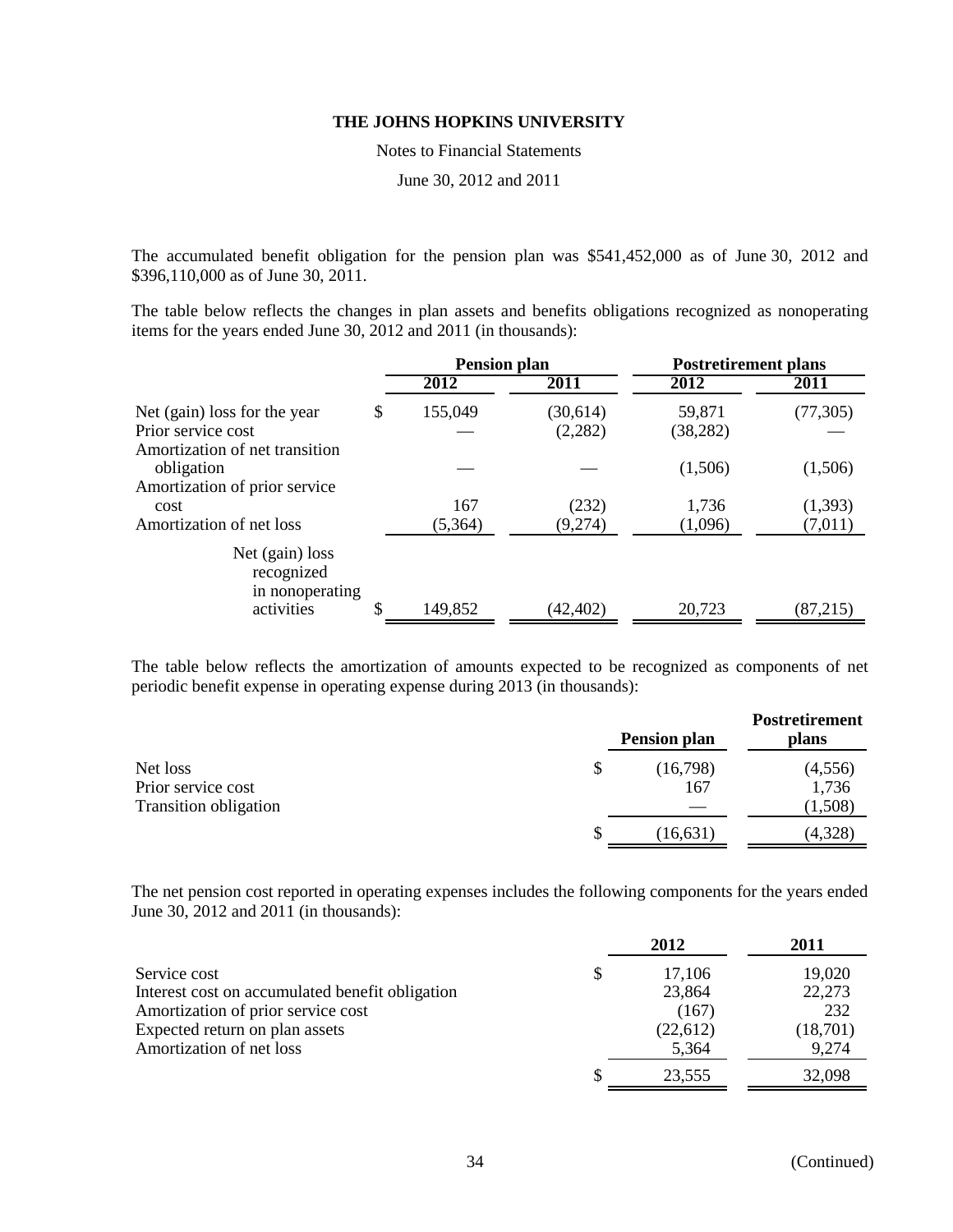Notes to Financial Statements

June 30, 2012 and 2011

The postretirement benefit cost reported in operating expenses includes the following components for the years ended June 30, 2012 and 2011 (in thousands):

|                                                 |               | 2012     | 2011     |
|-------------------------------------------------|---------------|----------|----------|
| Service cost                                    | <sup>\$</sup> | 8,560    | 15,433   |
| Interest cost on accumulated benefit obligation |               | 11,577   | 16,606   |
| Expected return on plan assets                  |               | (15,200) | (12,002) |
| Amortization of transition obligation           |               | 1,506    | 1,506    |
| Amortization of prior service cost              |               | (1,736)  | 1,393    |
| Amortization of actuarial loss                  |               | 1,096    | 7,011    |
|                                                 |               | 5,803    | 29,947   |

The weighted average assumptions used to determine benefit obligations and net periodic benefit costs are as follows:

| <b>Pension plan</b> |       | <b>Postretirement plans</b> |       |
|---------------------|-------|-----------------------------|-------|
| 2012                | 2011  | 2012                        | 2011  |
|                     |       |                             |       |
|                     |       |                             |       |
|                     |       |                             |       |
| 4.10%               | 5.60% | 4.10%                       | 5.60% |
| 4.50                | 4.50  | N/A                         | N/A   |
|                     |       |                             |       |
| N/A                 | N/A   | 7.40                        | 7.50  |
|                     |       |                             |       |
|                     |       |                             |       |
|                     |       |                             |       |
| 5.60%               | 5.50% | 5.60%                       | 5.50% |
|                     |       |                             |       |
| 7.00                | 7.50  | 7.50                        | 7.50  |
| 4.50                | 4.50  | N/A                         | N/A   |
|                     |       |                             |       |
| N/A                 | N/A   | 7.50                        | 7.70  |
|                     |       |                             |       |

The expected long-term rate of return for the assets of the plans is based on historical and expected long-term future asset class returns. The rate is reviewed annually and adjusted as appropriate to reflect changes in projected market performance or in the targeted asset allocations.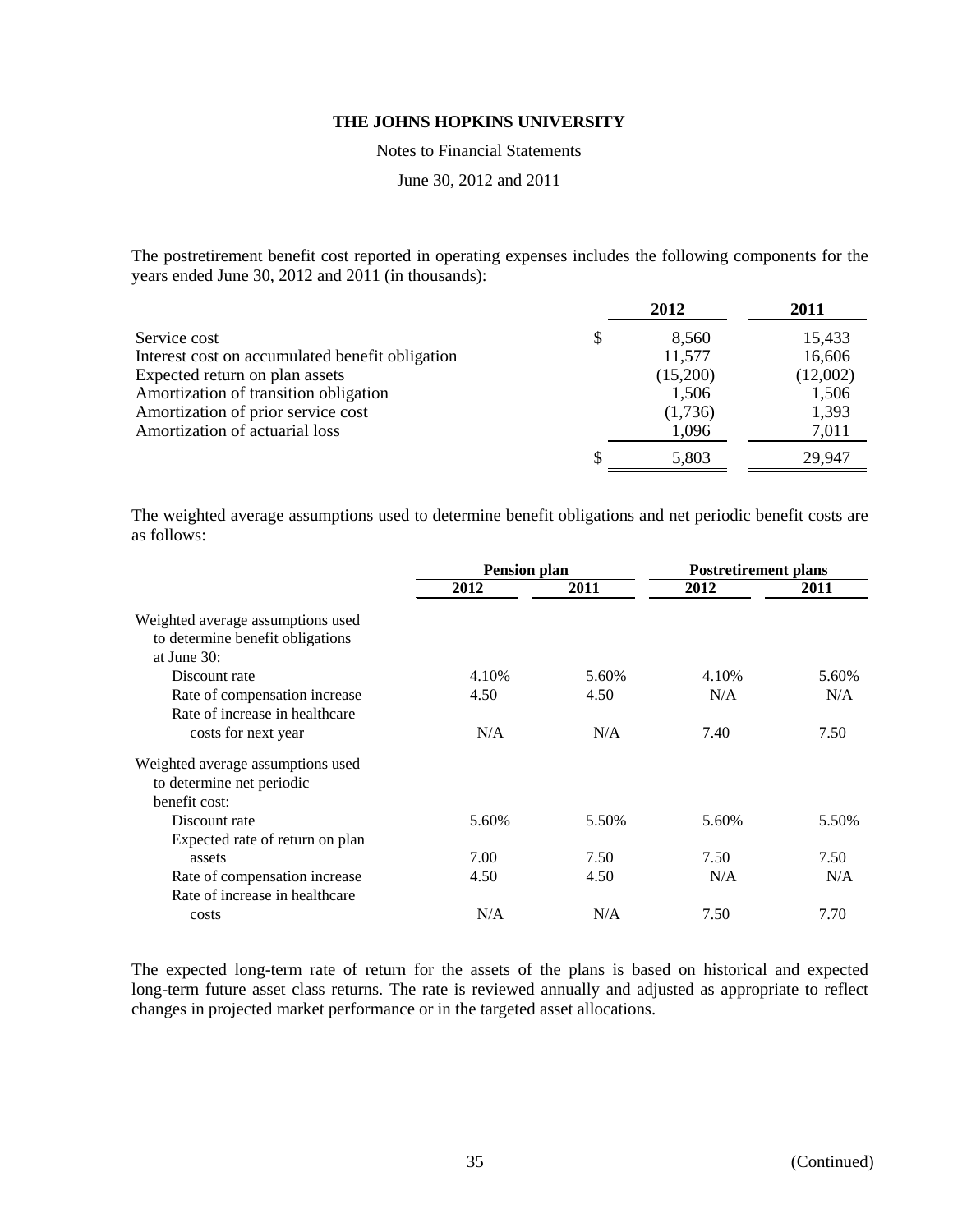Notes to Financial Statements

June 30, 2012 and 2011

The rate of increase in healthcare costs was assumed to decrease to 4.50% in 2028 and to remain at that level thereafter. Assumed healthcare cost trend rates have a significant effect on the reported postretirement benefit cost and obligation. A one-percentage-point change in the assumed rates used at June 30, 2012 would have the following effects (in thousands):

|                                            | Increase | <b>Decrease</b> |
|--------------------------------------------|----------|-----------------|
| Total service and interest cost components | 844      | (746)           |
| Postretirement benefit obligation          | 12,332   | (10,788)        |

#### *(a) Plans' Assets*

The purpose of the pension and postretirement plans is to meet the retirement benefit obligations of eligible University employees. The plans' assets are invested with the objective of meeting these obligations under the rules stipulated by the Employee Retirement Income Security Act (ERISA).

An asset allocation has been established, which endeavors to adequately cover the liability stream posed by the beneficiaries of the plans and minimize the frequency and amount of the plans' contributions by the University. The intended benefits of this diversification are reduced risk and improved investment returns.

The University's target asset and actual asset allocations by category as of June 30, 2012 and 2011 are as follows:

|                             | Pension plan  |                          |      | <b>Postretirement plans</b> |                          |      |  |
|-----------------------------|---------------|--------------------------|------|-----------------------------|--------------------------|------|--|
|                             | <b>Target</b> | <b>Actual allocation</b> |      | <b>Target</b>               | <b>Actual allocation</b> |      |  |
|                             | allocation    | 2012                     | 2011 | allocation                  | 2012                     | 2011 |  |
| Cash and cash equivalents   | $-$ %         | 1%                       | 7%   | $-$ %                       | 1%                       | 13%  |  |
| U.S. government obligations |               |                          | Q    |                             |                          |      |  |
| Debt securities             | 25            | 24                       | 22   | 35                          | 27                       | 23   |  |
| United States and           |               |                          |      |                             |                          |      |  |
| international equities      | 50            | 64                       | 53   | 65                          | 64                       | 59   |  |
| Real estate                 | 15            | 4                        |      |                             |                          |      |  |
| Marketable alternatives     |               |                          | h    |                             | 8                        |      |  |
|                             | 100%          | 100%                     | 100% | 100%                        | 100%                     | 100% |  |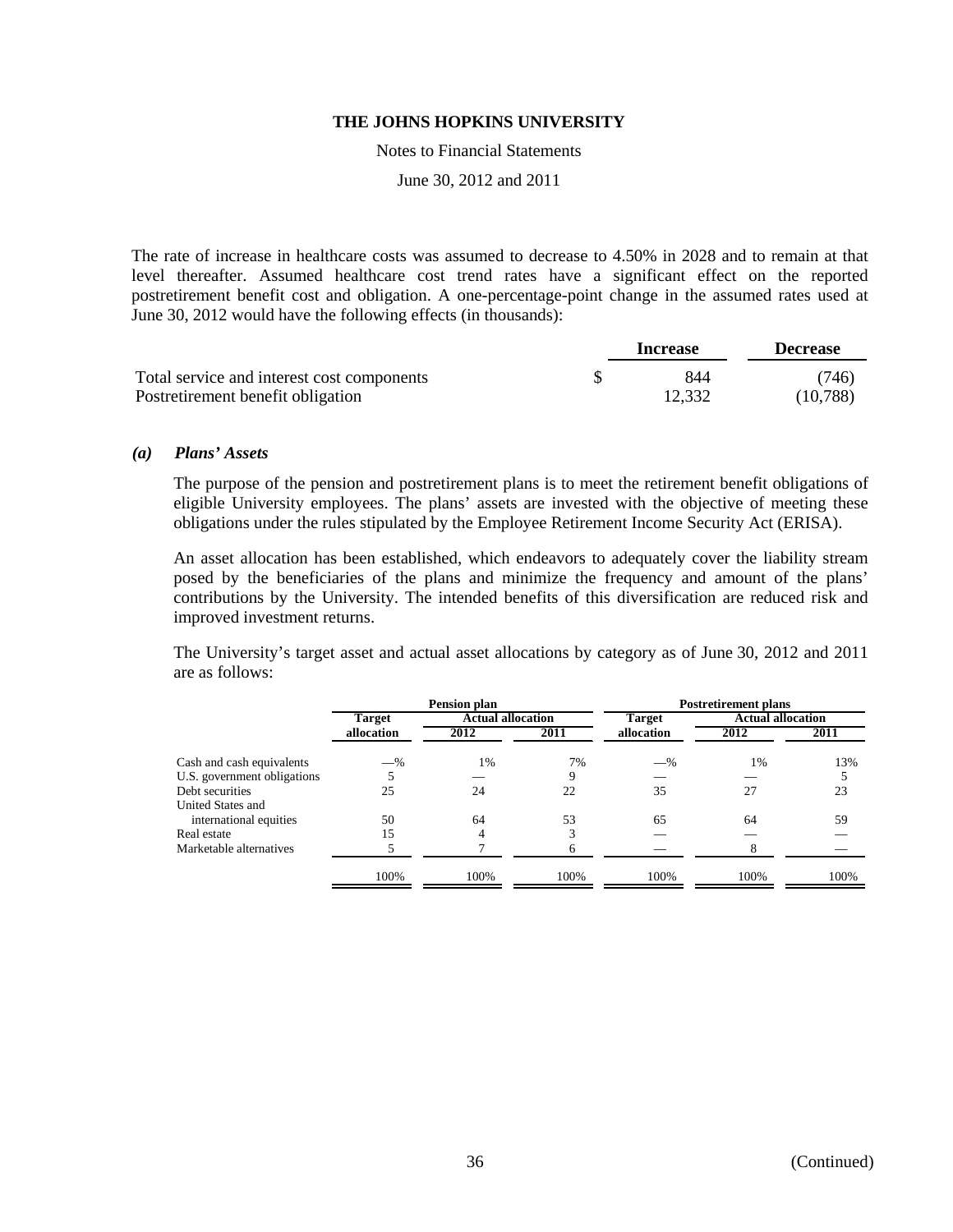Notes to Financial Statements

June 30, 2012 and 2011

### *(b) Pension plan*

The following tables present the fair value and categorization within the fair value hierarchy of the assets of the defined benefit pension plan at June 30, 2012 and 2011 (in thousands):

|                           | 2012         |                |                |         |  |  |
|---------------------------|--------------|----------------|----------------|---------|--|--|
|                           | <b>Total</b> | <b>Level 1</b> | <b>Level 2</b> | Level 3 |  |  |
| Cash and cash equivalents | \$<br>3,806  | 3,806          |                |         |  |  |
| Debt securities           | 79.717       |                | 79.717         |         |  |  |
| United States equities    | 83,088       | 52,395         | 30,693         |         |  |  |
| International equities    | 126,012      | 40,070         | 85,942         |         |  |  |
| Real estate               | 11,568       |                | 11,568         |         |  |  |
| Marketable alternatives   | 24,255       |                | 6,253          | 18,002  |  |  |
| Total                     | 328,446      | 96,271         | 214,173        | 18,002  |  |  |

|                             | 2011         |                |         |         |  |
|-----------------------------|--------------|----------------|---------|---------|--|
|                             | <b>Total</b> | <b>Level 1</b> | Level 2 | Level 3 |  |
| Cash and cash equivalents   | \$<br>23,772 | 23,772         |         |         |  |
| U.S. government obligations | 27,765       | 27,765         |         |         |  |
| Debt securities             | 68,390       |                | 68,390  |         |  |
| United States equities      | 79,438       | 34,226         | 45,212  |         |  |
| International equities      | 90,090       | 20,800         | 69,290  |         |  |
| Real estate                 | 10,583       |                | 10,583  |         |  |
| Marketable alternatives     | 18,805       |                | 6,166   | 12,639  |  |
| Total                       | 318,843      | 106,563        | 199,641 | 12,639  |  |

Defined benefit plan investments that are determined using NAV per share as a practical expedient for estimated fair value aggregated \$232,175,000 and \$212,280,000 as of June 30, 2012 and 2011, respectively. These investments are classified in the fair value hierarchy as Level 2 or 3 in a manner consistent with the methodology described in note (1)(h). The Plan has no unfunded commitments to fund managers as of June 30, 2012.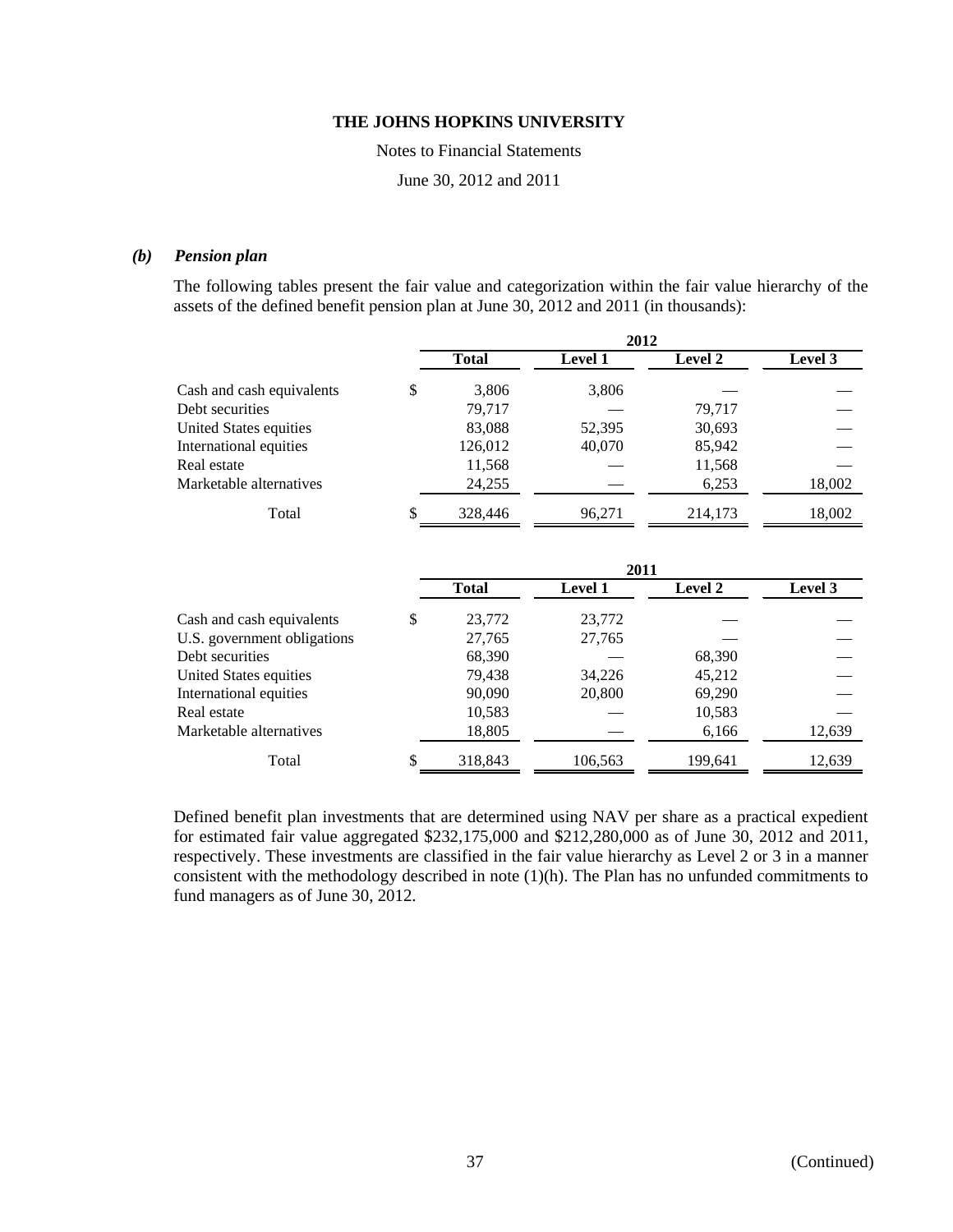Notes to Financial Statements

June 30, 2012 and 2011

The following table presents the activity for the University's pension plan Level 3 investments for the years ended June 30, 2012 and 2011 (in thousands):

|                                                                                                 | <b>Real estate</b> | <b>Marketable</b><br><i>alternatives</i> | <b>Total</b>                |
|-------------------------------------------------------------------------------------------------|--------------------|------------------------------------------|-----------------------------|
| Balance as of June 30, 2010<br>Transfers (to) from Level 2<br>Net realized and unrealized gains | 9.210<br>(9,210)   | 10,492<br>374<br>1.773                   | 19,702<br>(8, 836)<br>1,773 |
| Balance as of June 30, 2011<br>Net realized and unrealized gains<br>Purchases/calls             |                    | 12,639<br>363<br>5,000                   | 12,639<br>363<br>5,000      |
| Balance as of June 30, 2012                                                                     |                    | 18,002                                   | 18,002                      |

# *(c) Postretirement plans*

The following tables present the fair value and categorization within the fair value hierarchy of the assets of the postretirement plans at June 30, 2012 and 2011 (in thousands):

|                           |    | 2012         |                |                |         |  |
|---------------------------|----|--------------|----------------|----------------|---------|--|
|                           |    | <b>Total</b> | <b>Level 1</b> | <b>Level 2</b> | Level 3 |  |
| Cash and cash equivalents | \$ | 2,601        | 2,601          |                |         |  |
| Debt securities           |    | 55,046       |                | 55,046         |         |  |
| United States equities    |    | 61,053       | 49,004         | 12,049         |         |  |
| International equities    |    | 70,190       | 6,669          | 63,521         |         |  |
| Marketable alternatives   |    | 15,694       |                |                | 15,694  |  |
| Total                     | S  | 204,584      | 58,274         | 130,616        | 15,694  |  |

|                             | 2011         |                |         |         |  |
|-----------------------------|--------------|----------------|---------|---------|--|
|                             | <b>Total</b> | <b>Level</b> 1 | Level 2 | Level 3 |  |
| Cash and cash equivalents   | 26,558       | 26,558         |         |         |  |
| U.S. government obligations | 9,440        | 9,440          |         |         |  |
| Debt securities             | 49,971       | 3,414          | 46,557  |         |  |
| United States equities      | 60,526       | 40,504         | 20,022  |         |  |
| International equities      | 58,877       | 7,916          | 50,961  |         |  |
| Total                       | 205,372      | 87,832         | 117,540 |         |  |

Postretirement plans' investments that are determined using NAV per share as a practical expedient for estimated fair value aggregated \$146,310,000 and \$117,540,000 as of June 30, 2012 and 2011, respectively. These investments are classified in the fair value hierarchy as Level 2 or 3 in a manner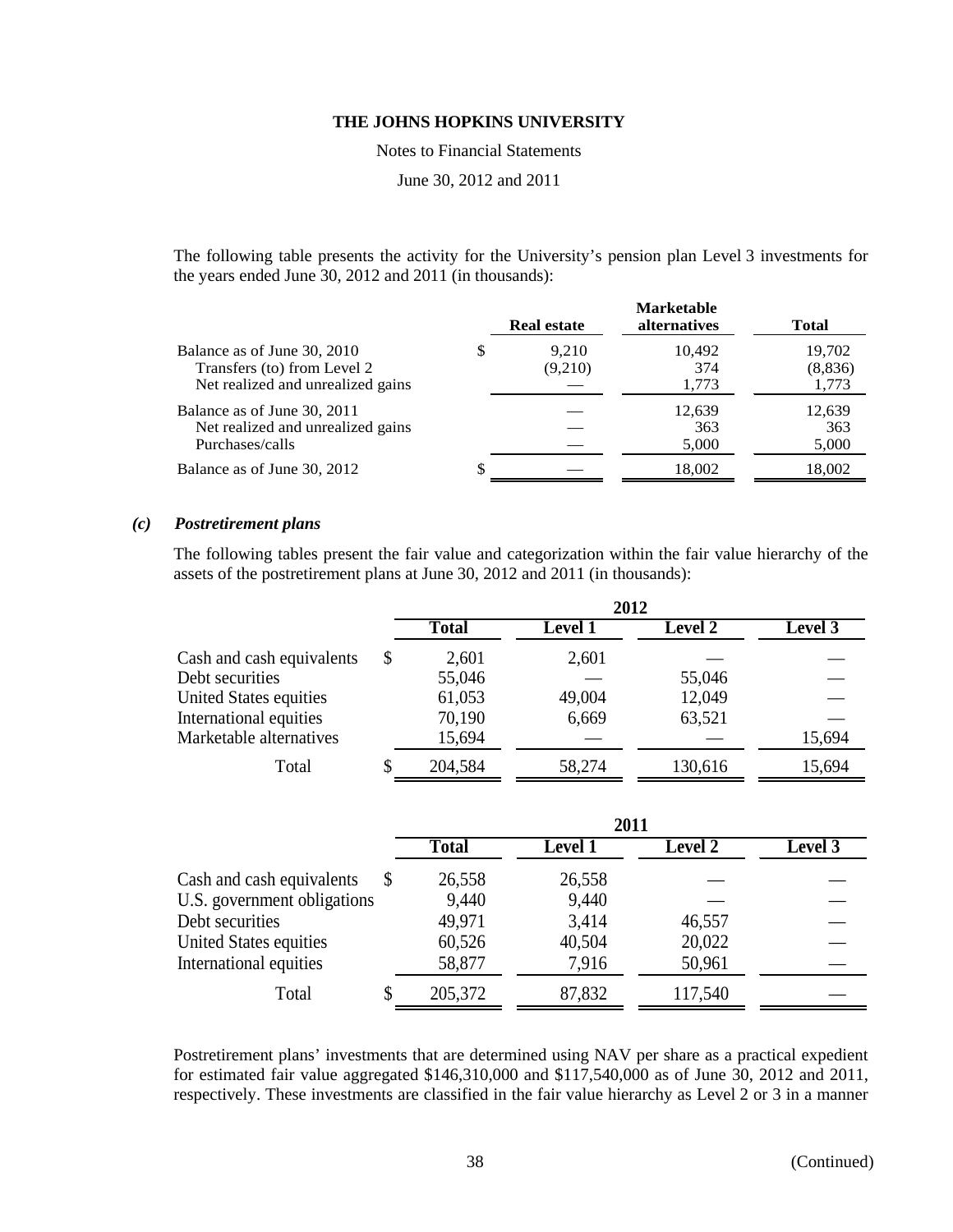Notes to Financial Statements

June 30, 2012 and 2011

consistent with the methodology described in note  $(1)(h)$ . The Plans have no unfunded commitments to fund managers as of June 30, 2012.

The University's retiree medical benefits trust level 3 investment activity for 2012 included purchases of \$15,000,000 and unrealized gains \$694,000.

#### *(d) Cash Flows*

The University expects to contribute \$12,228,000 to its postretirement benefit plans in 2012. The University expects to contribute \$40,578,000 to the pension plan in 2012.

The benefits expected to be paid and Medicare subsidies to be received in the five years subsequent to June 30, 2012 and in aggregate for the five years thereafter are as follows (in thousands):

|               | <b>Pension</b><br>plan | <b>Postretirement</b><br>plans | <b>Medicare</b><br>subsidies |
|---------------|------------------------|--------------------------------|------------------------------|
| 2013          | \$<br>15,890           | 12,845                         | 2,595                        |
| 2014          | 16,933                 | 13,677                         | 2,906                        |
| 2015          | 18,425                 | 14.514                         | 3,271                        |
| 2016          | 19,603                 | 15,427                         | 3,656                        |
| 2017          | 21,150                 | 16,509                         | 4,092                        |
| $2018 - 2022$ | 133,804                | 100,403                        | 14,342                       |

### **(13) Functional Expense Information**

Operating expenses by function are summarized as follows for the years ended June 30, 2012 and 2011 (in thousands):

|                                               |   | 2012      | 2011      |
|-----------------------------------------------|---|-----------|-----------|
| Instruction, research, and clinical practice: |   |           |           |
| Academic and support divisions                | S | 2,773,587 | 2,592,836 |
| APL contracts                                 |   | 1,046,062 | 1,080,254 |
| Student services                              |   | 88,795    | 86,155    |
| <b>Libraries</b>                              |   | 40,805    | 39,893    |
| General services and administration           |   | 396,911   | 375,432   |
| Auxiliary enterprises                         |   | 99,486    | 97,241    |
|                                               |   | 4.445.646 | 4,271,811 |

Costs related to the operation and maintenance of property, including depreciation of property and equipment and interest on related debt, are allocated to program and supporting activities based upon periodic inventories of facilities.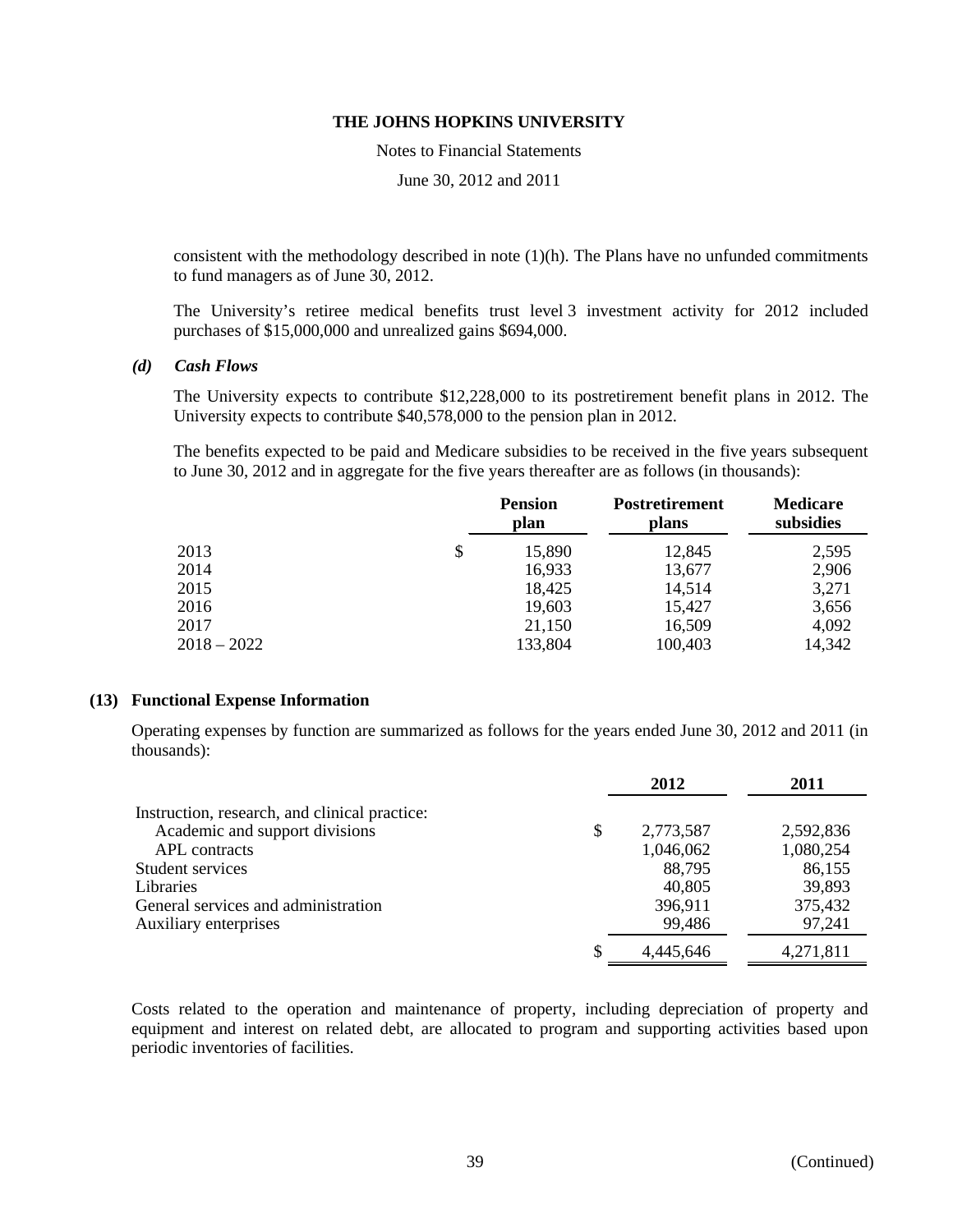Notes to Financial Statements

June 30, 2012 and 2011

#### **(14) Lease Commitments**

The University leases certain facilities from the Hospital under a renewable one-year lease, which provides for a rent equal to the cost to the Hospital of providing and maintaining the facilities. This lease has been renewed for the year ended June 30, 2013.

The University leases other facilities used in its academic and research operations under long-term operating leases expiring at various dates to 2032, subject to renewal options in certain cases. Certain of these facilities are leased from affiliated entities.

The aggregate annual minimum guaranteed rents to be paid to the expiration of the initial terms of these leases, excluding the rentals to the Hospital under the JAA, are as follows as of June 30, 2012 (in thousands):

|              |         | <b>Total</b> |
|--------------|---------|--------------|
| \$<br>7,296  | 28,398  | 35,694       |
| 6,597        | 24,969  | 31,566       |
| 6,334        | 23,134  | 29,468       |
| 4,884        | 20,084  | 24,968       |
| 4,142        | 15,163  | 19,305       |
| 17,962       | 44,573  | 62,535       |
| \$<br>47,215 | 156,321 | 203,536      |
|              |         |              |

Rental expense for the long-term operating leases was \$44,174,000 in fiscal year 2012 and \$46,863,000 in fiscal year 2011.

The University also leases building and leasehold improvements and certain equipment under capital leases. The following is a summary of minimum lease payments for these leases as of June 30, 2012 (in thousands):

| 2013                                        | \$<br>5,775  |
|---------------------------------------------|--------------|
| 2014                                        | 5,942        |
| 2015                                        | 6,114        |
| 2016                                        | 6,291        |
| 2017                                        | 6,474        |
| After 2017                                  | 63,210       |
| Minimum lease payments                      | 93,806       |
| Less imputed interest (at rates from 4.51%) |              |
| to $8.41\%$ )                               | 40,254       |
| Present value of minimum                    |              |
| lease payments                              | \$<br>53,552 |